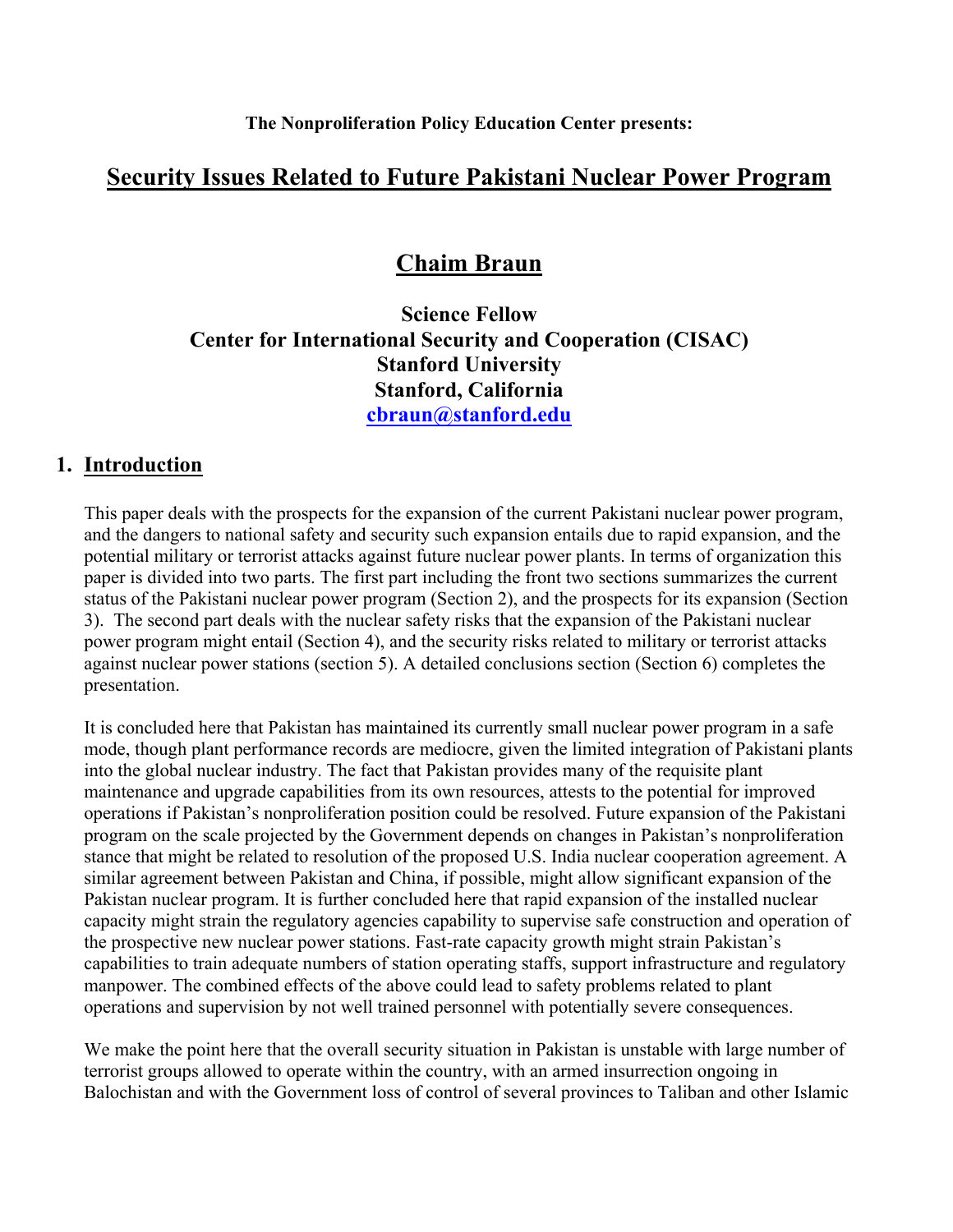and Arabic terror organizations. This generally unstable security situation is not well conducive to stable long-term expansion of nuclear power capacity. An immediate problem may be the difficulty of security screening of all prospective nuclear stations and infrastructure employees, with the distinct possibility of terror supporters gaining access to power stations and providing insider support to putative terrorist attacks. Large multi-unit nuclear power stations that likely will be constructed if the nuclear expansion plan is implemented would become vulnerable to terrorist attacks or attempted takeover all supported by potential inside collaborators. Terrorist attacks against nuclear power stations could be motivated by three factors: The desire to obtain radioactive or fissile materials for the construction of radioactivity dispersion devices or nuclear weapons; The intent to create significant damage to the station, nearby population, the environment, and the country as a whole as a revenge for some Government actions inimical to terrorist interests; or the desire to force the Government to accede to some terrorists demands, and modify its policies accordingly. In similar fashion, military action against nuclear power stations can not be ruled out, motivated possibly by the intent to change or reverse Government decisions and policies to respond to military demands. Since the military already control security at all nuclear facilities in Pakistan, military take-over of future nuclear power stations is that much simplified. We conclude here that installing large multi-unit nuclear power stations is in the economic interest of any country, like Pakistan, projecting large scale nuclear capacity growth. However given the less than stable situation in Pakistan such stations could are vulnerable to future security threats against the Government. Both economic and security trade-offs should be evaluated when considering large scale nuclear capacity expansion in Pakistan's situation.

## **2. Current Status and Performance of Pakistani Nuclear Power Program**

## 2.1 Introduction

In this section I review the current status of the Pakistani nuclear power program, before addressing in later sections the prospects for further expansion and the problem this expansion might entail. The discussion is limited to the commercial nuclear power plants operated, under construction, or planned in Pakistan. The Pakistani nuclear weapons and fuel cycle programs, though indirectly affecting the civilian program as discussed below, are outside the scope of this review. It is important to understand the current small size and limited capabilities of the Pakistani nuclear power program so we can appreciate the multi-fold increase in capacity planned for it within a relatively short time span. Such rapid expansion will create safety and security vulnerabilities discussed in later sections. I conclude here that Pakistani plants' performance has been below world standards, caused by the limited contacts established with the global nuclear power industry, given Pakistan's refusal to join the nonproliferation treaty regime. Yet the fact that Pakistan has operated its existing plants safely, and gained a degree of independence in providing plant services attests to the inherently good capabilities of Pakistan's nuclear plants' personnel, and to the potential for enhanced operations if improved relations with the world nuclear power community could evolve.

## 2.2 Current Status

The current Pakistani nuclear power program is rather modest and consists of two operating nuclear power plants and one under construction. The total installed nuclear capacity is 462 MWe (gross) or 425 MWe (net). The reactor under construction has a capacity of 325 MWe (Gross) or 300 MWe (net)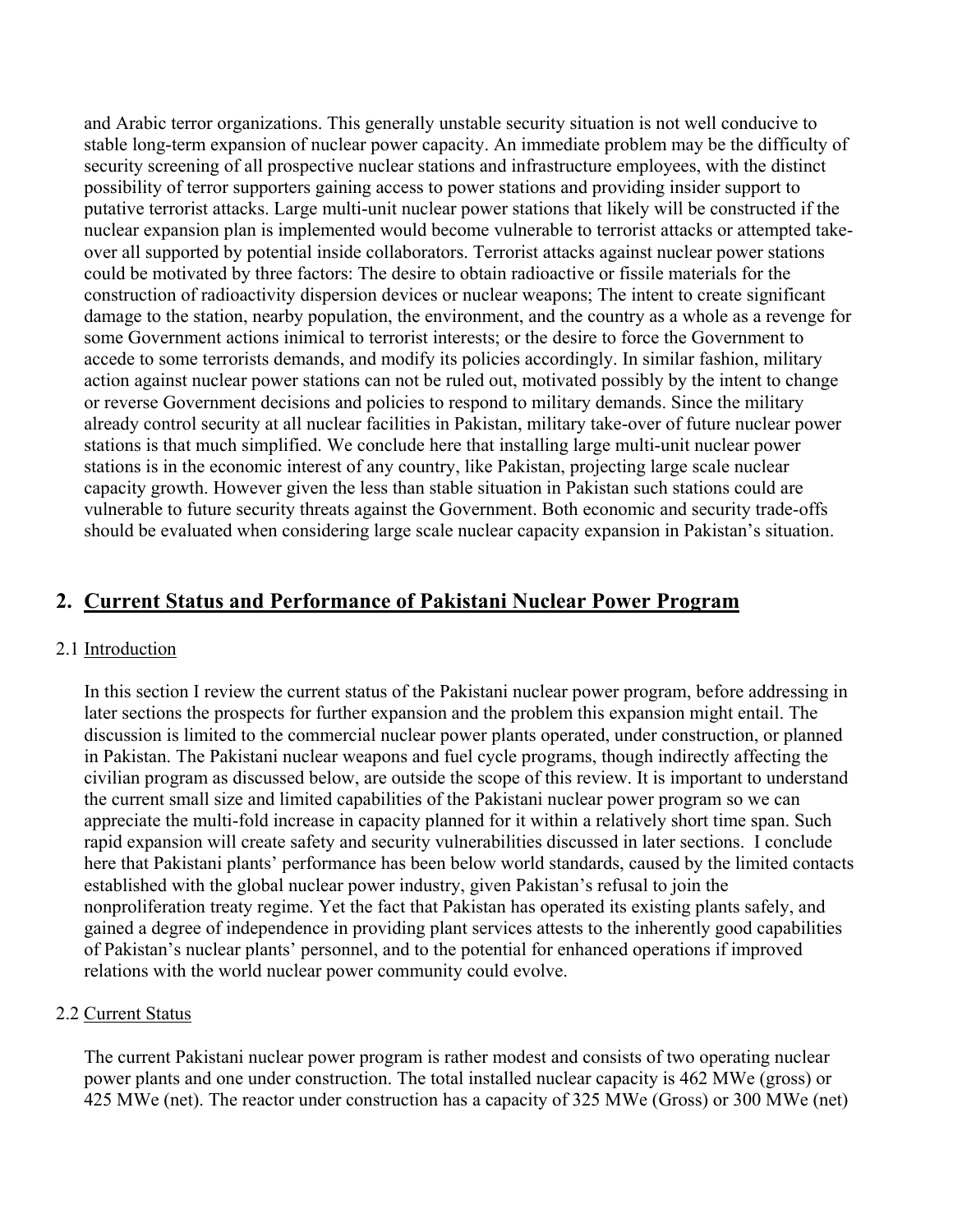(1). Nuclear capacity represents but 2.4 percent of the total installed capacity of 19,252 MWe in Pakistan by June 30, 2004 (2). Nuclear generation in Pakistan in 2004 was 1.93 TW-Hr or 2.4 percent of total generation (3). Thus nuclear contribution to current Pakistani total electricity supply is limited. In comparison, 50.5 percents of total electricity generation in 2004 were produced by fossil thermal power plants and hydroelectric plants provided 22.4 percents of total generation. The Pakistan Atomic Energy Commission (PAEC) operates all Pakistani nuclear power plants, and the Pakistan Nuclear Regulatory Agency (PNRA) (2) performs nuclear safety regulation. Pakistan shares information with and obtains technical assistance from the CANDU Operators Group (COG), and the World Association of Nuclear Plant Operators (WANO) (2).

Pakistan is not a signatory to the Nuclear Nonproliferation Treaty (NPT). All commercial nuclear power plants are, however, operated under IAEA Safeguards (2). The Canadian Origin KANUPP reactor is safeguarded under INFCIRC/135 of October 1969, and the Chinese origin CHASNUPP is safeguarded based on INFCIRC/418 of February 1993. Pakistan did not sign and did not ratify the IAEA proposed Additional Protocol to its safeguards agreements (2). Pakistan did sign and ratify the IAEA Convention on Physical Protection of Nuclear Material (CPPNM), which entered into force on October 2000. Pakistan did sign several other conventions with the IAEA (2), however it is not a member to the Vienna Convention on Civil Liability for Nuclear Damage.

Pakistan is not a member of the Zangger Committee or the Nuclear Suppliers Group (NSG) and does not abide by the nuclear export guidelines issued by these two organizations. Pakistan has, however, recently held discussions with the NSG aimed at harmonizing its export control regulations with the requirements of the NSG (4). Given the past activities of the A.Q. Khan's network (5), which are outside the scope of this paper, this could well be viewed as 'locking the barn door after the horses ran out' and is probably aimed at preparing groundwork for a future nuclear deal with the NSG including measures similar to those incorporated in the U.S. – India Nuclear Agreement (6), as discussed later. Pakistan participates in the activities of the United Nation Security Council (UNSC) Resolution 1540 Committee, has submitted a report to the Committee as well as provided later detailed answers to the additional questionnaire (7).

A listing of plant data related to the construction and operation of the Pakistani nuclear power plants is provided in Table 1 below (2). A map of Pakistan indicating the location of nuclear power plants as well as nuclear military sites is shown in Figure 1 (8). A similar Pakistani map showing the location of nuclear plants and fuel cycle facilities is shown in Figure 2 (9).

| <b>Station</b>                   | <b>KANUPP</b> | <b>CHASNUPP</b> | <b>CHASNUPP</b>    |
|----------------------------------|---------------|-----------------|--------------------|
| <b>Type</b>                      | <b>PHWR</b>   | <b>PWR</b>      | <b>PWR</b>         |
| <b>Gross Capacity</b><br>(Gross) | 137           | 325             | 325                |
| Operator                         | <b>PAEC</b>   | <b>PAEC</b>     | <b>PAEC</b>        |
| <b>Status</b>                    | Operational   | Operational     | Contract<br>signed |

## **Table 1 – Current Pakistani Nuclear Power Plants Data**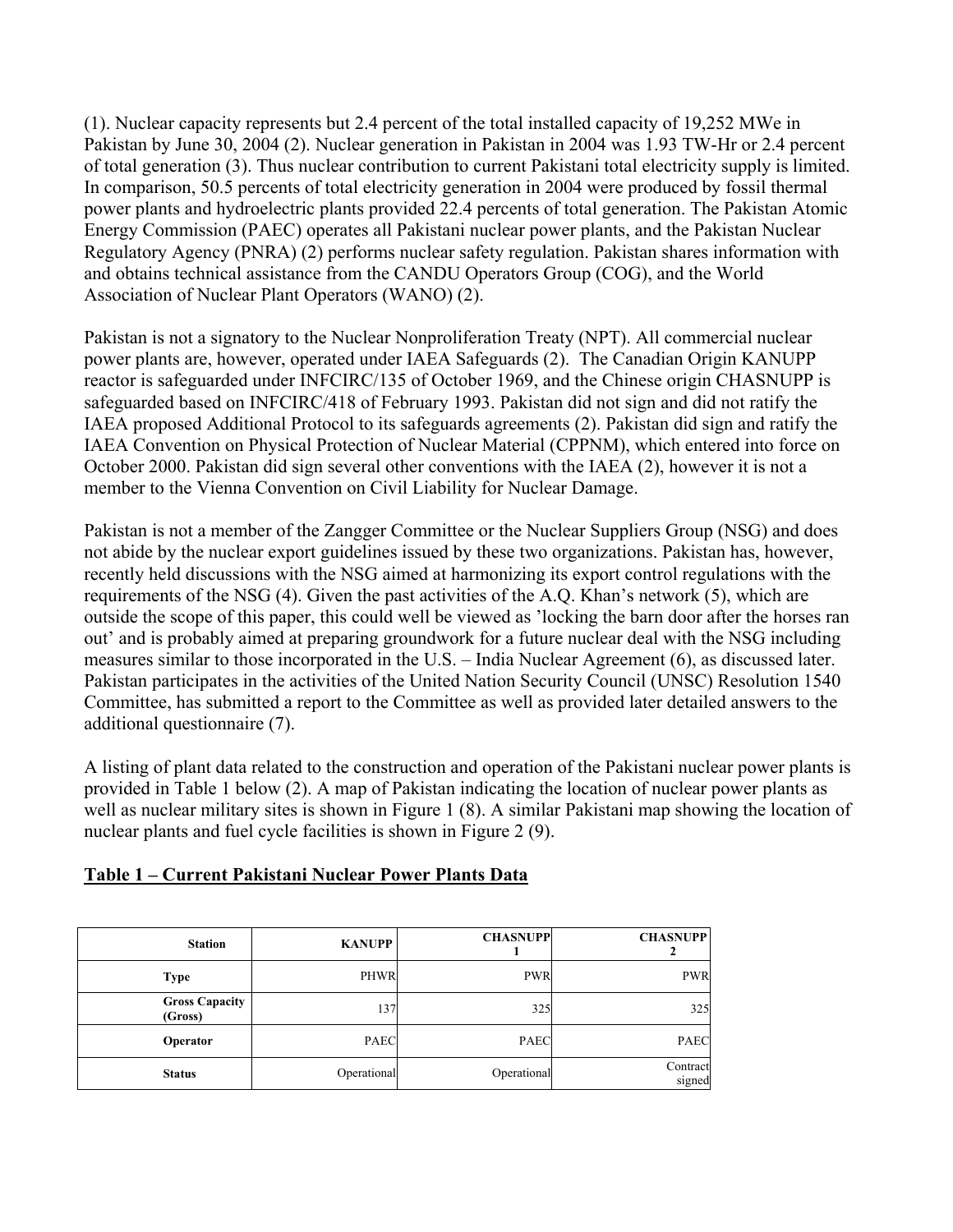| Reactor<br><b>Supplier</b>          | CGE          | <b>CNNC</b>  | <b>CNNC</b>      |
|-------------------------------------|--------------|--------------|------------------|
| Construction<br>Date                | $01-Aug.-66$ | $01-Aug.-93$ | 08 April<br>2005 |
| <b>Criticality Date</b>             | $01-Aug.-71$ | 03-May-2000  |                  |
| Grid<br>Connection<br>Date          | 18-Oct.-71   | 13-June-2000 | $\sim$ 2011      |
| Commercial<br><b>Operation Date</b> | 07-Dec.-72   | 15-Sept-2000 |                  |
| <b>Shutdown Date</b>                | ~2012        |              |                  |

Source: PAEC

The older Pakistani nuclear power plant is the Karachi Nuclear Power Plant (KANUPP), located at Paradise point, 15 miles west of Karachi on the Arabian Sea. A view of KANUPP is shown in Figure 3. KANUPP is a 125 MWe (net) CANDU type natural Uranium fueled and heavy water (Deuterium) cooled and moderated reactor. KANUPP was obtained from Canadian General Electric (CGE) in 1965 and the plant reached commercial operation in 1972. KANUPP and its sister plants in India Rawatbhata 1 & 2 were based on the Canadian design for the Douglas Point early CANDU plant, which was shut down in 1985 (1), (3). All contacts with the Canadian suppliers were cut off in 1975, when it became clear that Pakistan would not become a signatory to the NPT. This required PAEC to undertake an extensive self-reliance program regarding plant operations, maintenance and capital improvements. PAEC reached domestic capability in CANDU fuel assemblies manufacture by 1980. Following the Three Mile Island Accident Pakistan was accepted into the COG and WANO, and received additional technical assistance and performance assessment from the IAEA. Following 1991 PAEC has embarked on a life extension program referred to as Balancing Modernization and Rehabilitation (BMR) which involved upgrading of the plants instrumentation and control (I&C) system and replacement of its computer equipment. The BMR program also calls for upgrading balance of plant (BOP) equipment as well as some nuclear island (NI) equipment. With these modifications, plant lifetime is estimated at 40 years i.e. extended till 2012 (10).

The second nuclear power plant installed and commercially operated in Pakistan is the Chasma Nuclear Power Plant – Unit 1 of 300 MWe (net) capacity, located in the Punjab Province, near Chasma Barrage on the west side of the Indus river. The plant was purchased from China National Nuclear Corporation (CNNC) – the main nuclear power corporation in China, and represents the first case of South-South nuclear power plant technology transfer. The design of the CHASNUPP-1 unit is based on the Chinese Qinshan Phase I nuclear power plant – the first indigenously designed and built nuclear power plant in China. The Qinshan Phase I design is the current nuclear plant export model of China and has also been offered to Iran (Cancelled in 1997 under U.S. pressure), and to all other countries interested in small capacity nuclear plants provided by a Third World nuclear supplier. Even though the reactor design is of Chinese origin Mitsubishi Heavy Industry (MHI) produced the Pressure vessel and the two primary pumps were manufactured in Germany (11). The CHASNUPP-1 nuclear plant is a two-loop pressurized water reactor (PWR), fueled with 3.4 percent enriched Uranium Oxide fuel provided by China. CHASNUPP-1 represents the second unit worldwide based on the Qinshan Phase I design and the first Chinese nuclear power plant export. As such, this is a prototype operation to both China and Pakistan. No information on possible spent fuel return to China is available and wet pool storage of spent fuel at the reactor site is assumed. No information on possible reprocessing of spent fuel, particularly from KANUPP, for military purposes is available. The construction of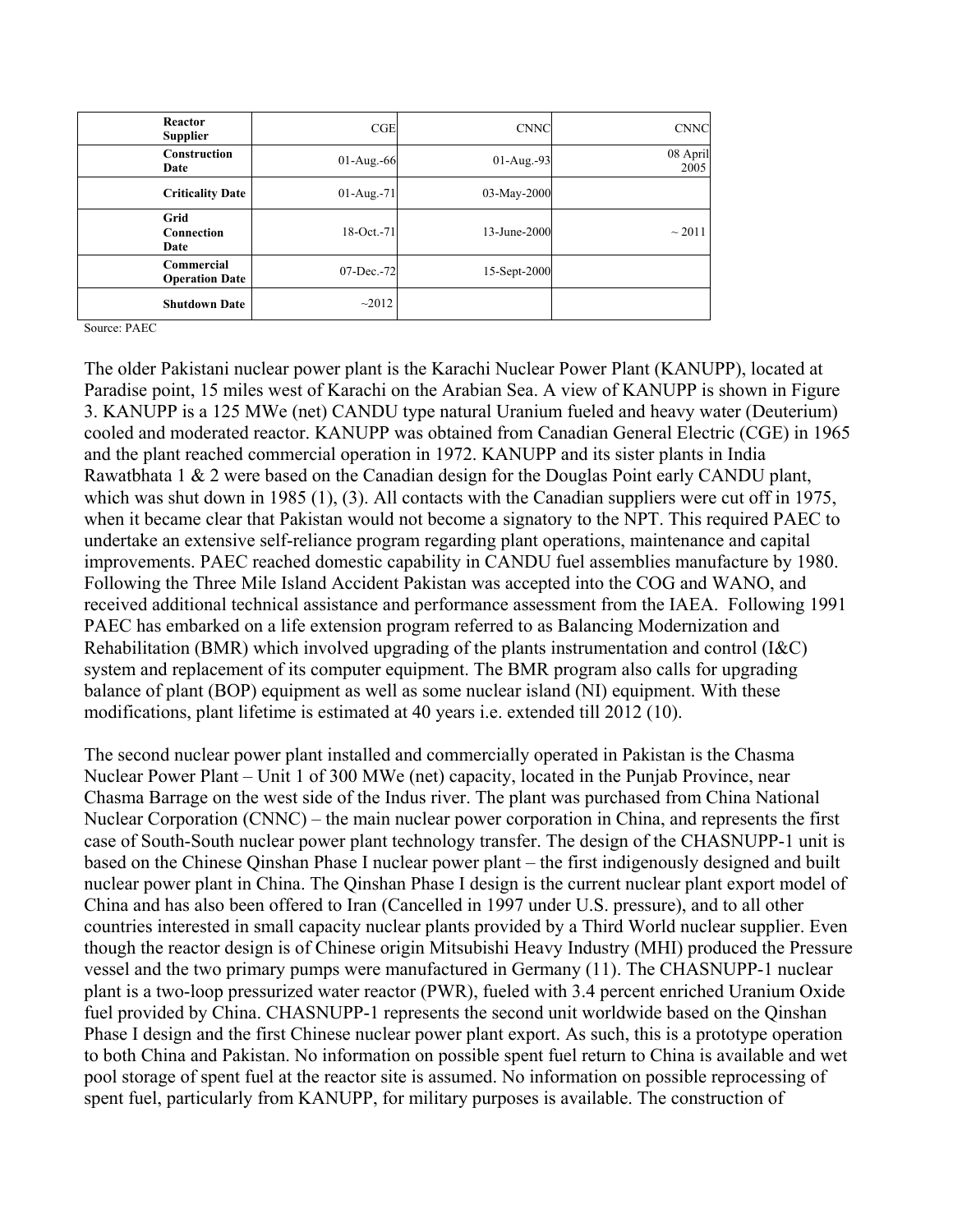CHASNUPP-1 unit was started in 1992 and commercial operation was attained in 2000. Since then the plant has complete five annual operating cycles with improving performance trend (11).

The second unit of the Chasma nuclear power plant (CHASNUPP-2) will also be supplied by CNNC and is a 300 MWe PWR design similar to the Qinshan Phase I plant operating in China, and a replicate of the CHASNUPP-1 unit operating on site. The total investment in the new unit is estimated at 860 Million Dollars (1) and a Sum of 350 Million Dollars is financed by China, 200 M\$ through concessionary loans and 150 M\$ through preferential suppliers credits provided by the Exim Bank of China (12). Site construction work has started in April 2005 and commercial operation is expected by 2011. China has become a member of the NSG in June 2004 (13), and as a member is forbidden by NSG Guidelines from supplying nuclear equipment to countries that did not sign the NPT and did not accept full scope safeguards. However China claims that its contract negotiations with Pakistan regarding CHASNUPP-2 construction have been ongoing even before its accession to NSG membership, and are thus 'grandfathered' from its NSG obligations.

The Chasma nuclear site includes also a reprocessing plant, based on a French design supplied by the Saint Gobain Corporation. With the cessation of French nuclear assistance to Pakistan in 1975 Pakistan has completed the construction of the plant by itself and PAEC operates it outside of the safeguards regime in support of its nuclear military program (14). In close proximity to the Chasma site is the Khushab Plutonium production reactor provided by China (14). Khushab is a 50 MW (Th) natural Uranium fueled, heavy waster moderated reactor operated by PAEC as a part of the Pakistan nuclear weapons program. Other military program facilities are indicated in Figure 2. Several research reactors also operate in Pakistan, however are outside the scope of this paper.

## 2.2 Operating Record of Pakistani Nuclear Power Plants

It is important to review the operating record of the current Pakistani nuclear power program in order to assess how future nuclear plants will be operated given the fast expansion plan proposed by the Government. As discussed next, the current operating record is below world standards, even though the inherent capability for improved performance is there. The concern is that given the fast growth rate projected the potential for better performance might not be realized for some time. Conversely the Program might be vulnerable to safety and security problems brought about by inexperienced staffs or by terrorist sympathizers who managed to foil the clearance system and act as inside collaborators.

The energy availability factors, (Energy produced after all losses are deducted divided by total energy produced), which are related to the capacity factors (Net energy produced divided by the total energy that could have been produced had the plant operated at full capacity all the time), are computed by the IAEA and reported on an annual and cumulative basis in the Power Reactor Information System (PRIS) database for each commercial nuclear power plant operating in IAEA member countries (15). The history of the energy availability factors over the lifetime of the KANUPP reactor is reported in Table 2 below, and for the CHASNUPP-1 reactor in Table 3 (15).

Inspection of the KANUPP performance data in Table 2 indicates a mediocre plant record with a lifetime energy availability record of less than 28 percent. This is particularly low for a CANDU type reactor, which operates on on-line refueling principles and is thus expected to demonstrate high availability and capacity factors. In fact, KANUPP performance is lower than even the oldest CANDU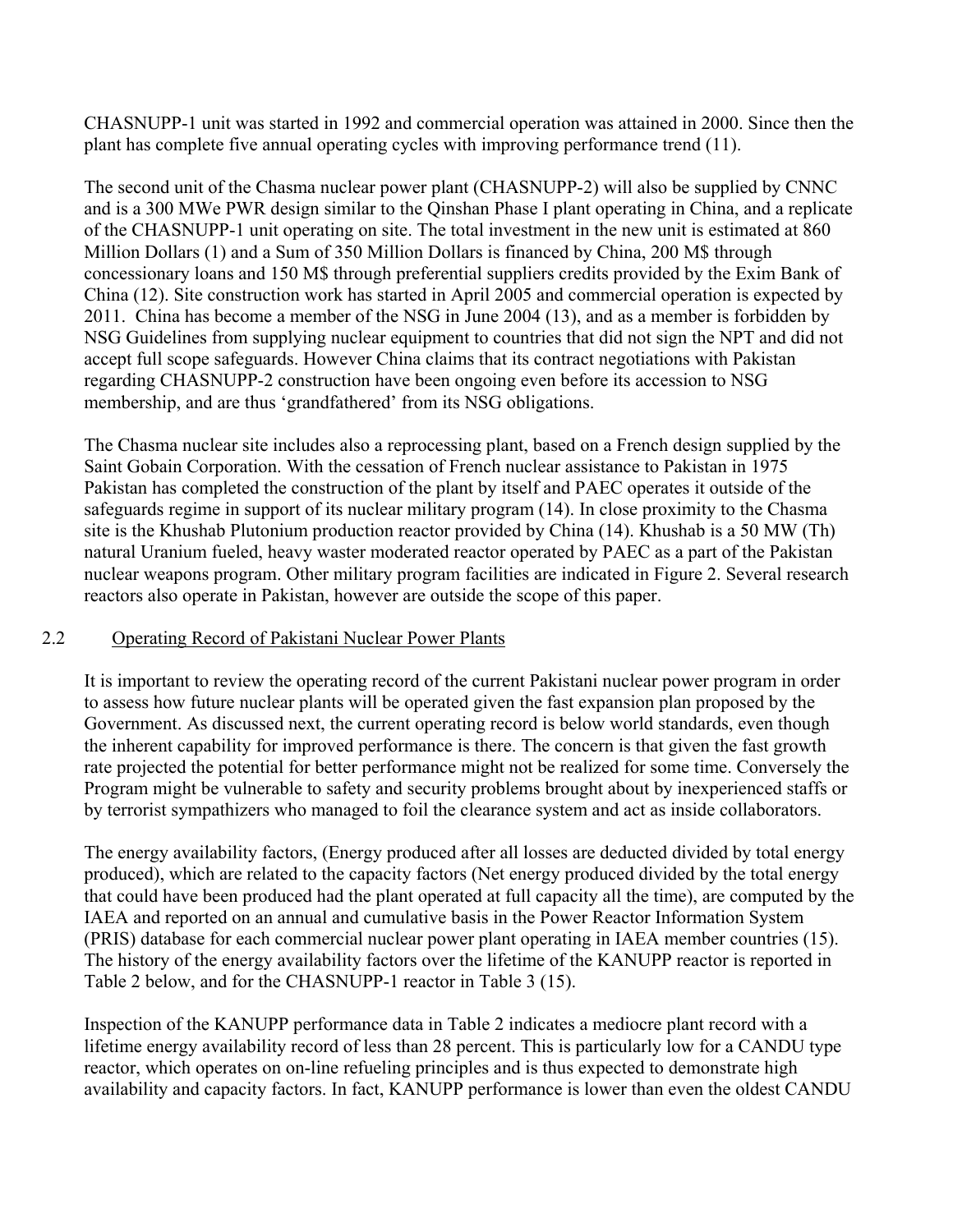reactors operated in Canada and elsewhere except for the Rawatbhata reactors in India. KANUPP represents the oldest CANDU model still refurbished and in commercial operation in the world today. Most other similar model CANDU reactors have already ceased operation and have shut down. The fact that KANUPP still operates is a testament to resourcefulness and determination of the Pakistani nuclear engineers. The operational history of KANUPP is the story of Pakistan's nonproliferation policy and external relations.

As seen in Table 2 the plant started commercial operation and after a slow start performance improvements were recorded till 1975, the year Canada has cut-off technical support due to Pakistan's refusal to sign the NPT. The KANUPP engineers were on their own with no fresh fuel assemblies supplies, replacement parts, training or technical support from Canada. Performance had deteriorated significantly and revived only in the mid 1980's when the Pakistanis learned to manufacture their own fuel assemblies and developed some domestic plant maintenance and components replacement capabilities. Since then the plant operated at varying performance levels never exceeding 48 percent and was down for different Pakistani initiated refurbishment campaigns. Performance, even at these low levels, has improved following the re-establishment of technical exchanges with the COG and with WANO. By that time the plant was getting older and its improving performance trend was overtaken by the need for further maintenance and modifications (M&M). The overall result is that of mediocre performance quite lower than other CANDU reactors operated elsewhere.

Another relevant element is the low burnup levels achievable at CANDU plants. The KANUPP reactor was designed for an average (over the core) assembly burnup of 8,650 MW (th) D/MTU and for cycle length (period between refuelings) of 12 months (16). At this low burnup level the percent fissile content of the discharged Plutonium (Pu-239 + Pu-241) is estimated in the low 80 percents – almost weapons grade. If fuel assemblies were discharged annually regardless of the low achieved capacity factors, than the realized fuel burnup would have been lower and the fissile content of the discharged Plutonium would be higher, and close to weapons grade quality. It is also known that natural uranium fueled heavy water moderated reactors (like the CANDU models) are copious producers of Plutonium in the discharged fuel assemblies  $\sim$  360 Kg Fissile Pu / GWe /Year, according to the DOE Nonproliferation Alternative System Assessment Program (NASAP) report (17).

| <b>Year</b> | <b>Energy</b> | <b>Capacity</b> |               | <b>Energy Availability Factor (%)</b> |  |  |
|-------------|---------------|-----------------|---------------|---------------------------------------|--|--|
|             | (GWe.h)       | (MWe)           | <b>Annual</b> | <b>Cumulative</b>                     |  |  |
| 1971        | 3             | 128             | 77.27         |                                       |  |  |
| 1972        | 232.7         | 137             | 19.3          |                                       |  |  |
| 1973        | 394.8         | 126             | 35.6          | 35.6                                  |  |  |
| 1974        | 583.9         | 126             | 52.75         | 44.18                                 |  |  |
| 1975        | 494.9         | 126             | 44.83         | 44.39                                 |  |  |
| 1976        | 487.3         | 137             | 40.49         | 43.35                                 |  |  |
| 1977        | 339.4         | 126             | 30.74         | 40.88                                 |  |  |
| 1978        | 228.4         | 125             | 20.88         | 37.62                                 |  |  |
| 1979        | 29.6          | 125             | 2.7           | 32.72                                 |  |  |
| 1980        | 67.9          | 125             | 6.17          | 29.45                                 |  |  |
| 1981        | 192.2         | 125             | 17.55         | 28.14                                 |  |  |

## **Table 2 – Annual Performance Data for the KANUPP Reactor**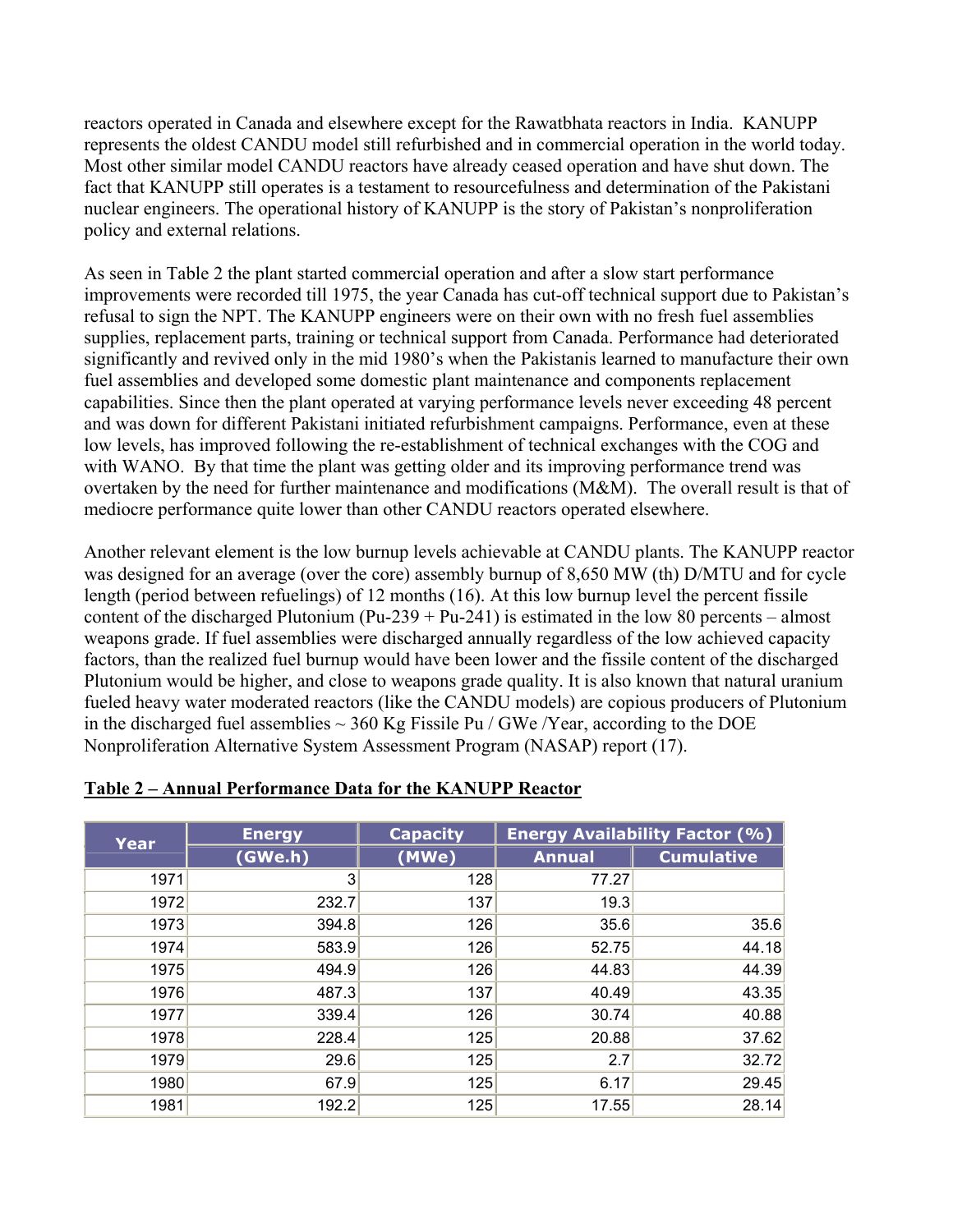| 1982 | 70.9           | 125 | 6.48  | 26.01 |
|------|----------------|-----|-------|-------|
| 1983 | 194            | 125 | 17.7  | 25.26 |
| 1984 | 290.65         | 137 | 24.9  | 25.23 |
| 1985 | 261.96         | 137 | 21.83 | 24.95 |
| 1986 | 476.22         | 125 | 43.49 | 26.24 |
| 1987 | 274.77         | 125 | 25.09 | 26.17 |
| 1988 | 171.41         | 125 | 15.6  | 25.52 |
| 1989 | 60.86          | 125 | 5.56  | 24.37 |
| 1990 | 375.906        | 125 | 34.33 | 24.91 |
| 1991 | 370.3          | 125 | 33.82 | 25.37 |
| 1992 | 499.74         | 125 | 45.51 | 26.36 |
| 1993 | 369.6          | 125 | 33.75 | 26.71 |
| 1994 | 523.64         | 125 | 47.82 | 27.66 |
| 1995 | 461.04         | 125 | 42.1  | 28.28 |
| 1996 | 310.86         | 125 | 28.31 | 28.28 |
| 1997 | 386.12         | 125 | 35.26 | 28.55 |
| 1998 | 353.35         | 125 | 29.74 | 28.6  |
| 1999 | 68.99          | 125 | 11.93 | 27.99 |
| 2000 | 368.31         | 125 | 33.54 | 28.18 |
| 2001 | 399.46         | 125 | 36.48 | 28.47 |
| 2002 | 444.02         | 125 | 40.55 | 28.87 |
| 2003 | $\overline{0}$ | 125 |       | 27.94 |
| 2004 | 183            | 125 | 24.71 | 27.84 |

#### **Table 3 - Annual Performance Data for the CHASNUPP-1 Reactor**

| Year | <b>Energy</b> | <b>Capacity</b> | <b>Energy Availability Factor (%)</b> |                   |  |
|------|---------------|-----------------|---------------------------------------|-------------------|--|
|      | (GWe.h)       | (MWe)           | <b>Annual</b>                         | <b>Cumulative</b> |  |
| 2000 | 529.15        | 300             | 72.19                                 |                   |  |
| 2001 | 1581.75       | 300             | 60.06                                 | 60.06             |  |
| 2002 | 1356          | 300             | 52.25                                 | 56.16             |  |
| 2003 | 1809.8        | 300             | 68.85                                 | 60.39             |  |
| 2004 | 1750.71       | 300             | 66.35                                 | 61.88             |  |

Thus, assuming annual refuelings, the KANUPP reactor could have produced significant amounts of weapons grade (or close to weapons grade) Plutonium in its discharged fuel assemblies. The KANUPP reactor, including its spent fuel pool, is operated under IAEA safeguards. However, given the relatively mild application of safeguards by the IAEA prior to the early 1990's when the Iraqi nuclear weapons program was discovered, the Pakistanis might have been able to divert some fuel assemblies to their un-safeguarded program. This is only a speculation, based on the fact that the KANUPP spent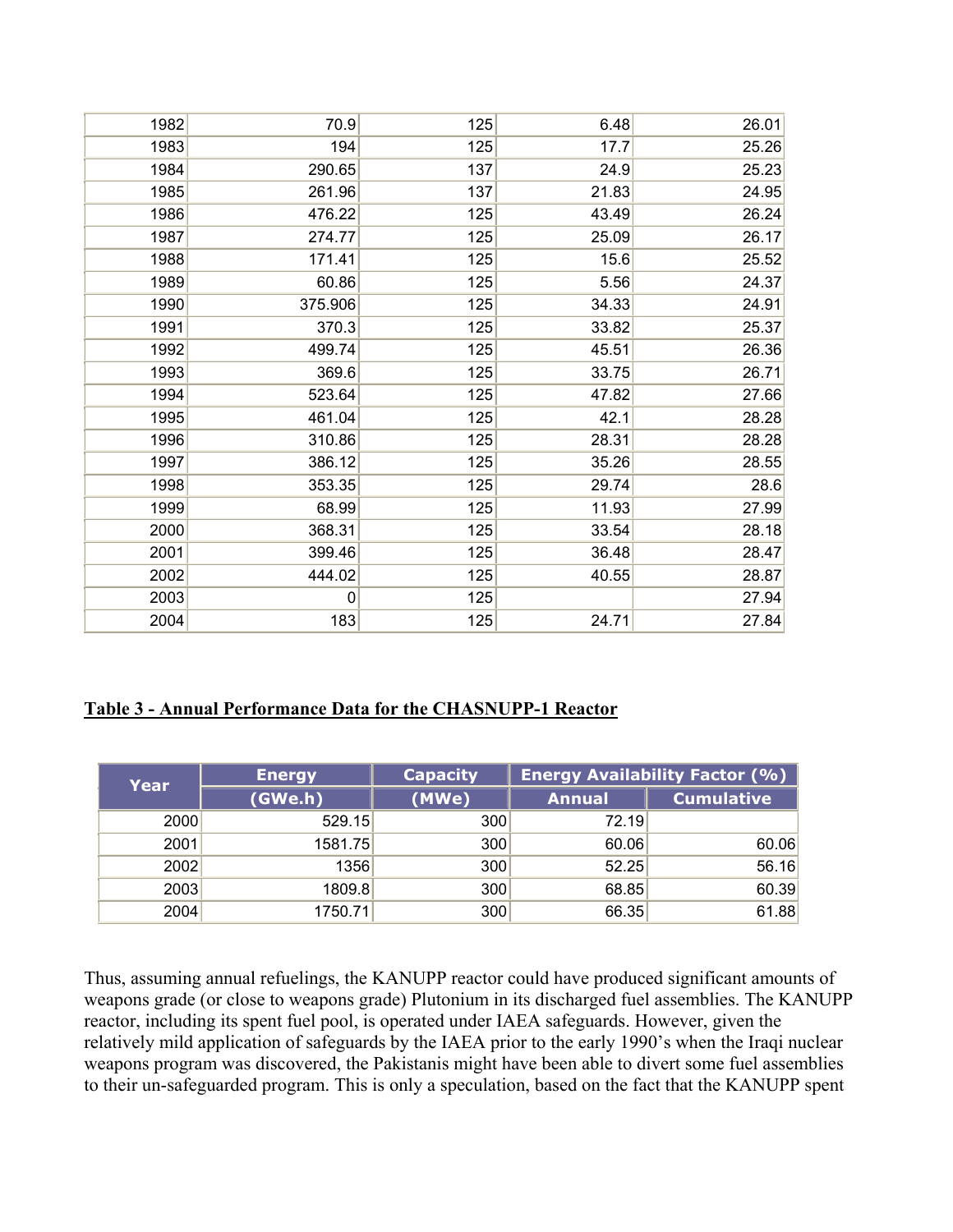fuel pool might contain, by now, significant amounts of high grade Plutonium, thus offering a tempting target.

Inspection of the CHASNUPP-1 performance data shown in Table 3 indicates a significantly higher energy availability levels, in the range of 60 percent plus as compared with the lower performance record of the KANUPP reactor discussed above. Evidently, the more modern and simpler PWR design and possibly ongoing help from CNNC which may have wanted their first export project be a successful one, might have contributed to the improved plant performance. CHASNUPP-1 performance has declined during the first three annual operating cycles until the plant 'settled down', and then the availability factor has markedly increased over the next two cycles. Yet the fact is that CHASNUPP-1 performance record lags the record of Qinshan Phase I plant – its reference plant – by ten to twenty annual percentage points over the same operating period. Review of the Qinshan-I data in the PRIS database (15) indicates that whereas Qinshan-I has a cumulative (lifetime averaged) energy availability factor of close to 80 percent over its first five operating cycles, CHASNUPP-1 has reacted a cumulative availability factor of 62 percent only (Still much better than the 44 percent cumulative availability factor recorded for the KANUPP reactor over its first five operating years).

Two general trends can identified from review of the performance data of the first two Pakistani operating nuclear power plants: Firstly, energy availability factors are lower than those recorded for similar plants located elsewhere, possibly reflecting Pakistan isolation within the global nuclear community given its nonproliferation stance. Secondly, valiant attempts are made by the Pakistanis to improve plant performance, relying mostly on their own limited national resources. The results indicate improving performance records however lower than worldwide figures for similar plants over similar operating periods. Evidently, more needs to be done with significant external inputs to bring Pakistani nuclear plants performance to world-class level and assure long-term safe plant operations. It could well be that with adequate external support (if this were possible) and with the development of additional nuclear infrastructure and technical capabilities within Pakistan, the performance of the Pakistani nuclear plants could reach levels similar to those achieved by other successful Asian nuclear nations like Taiwan or Korea.

## **3. Expansion Plans of the Pakistani Nuclear Power Program**

Pakistan's Mid Term Development Framework of 2005 calls for the installation of additional 8,500 MWe of nuclear capacity by the year 2030 (18), which will bring the operating capacity by that year to about 8,800 MWe. The first part of this overall program involves a Pakistani request to purchase eight 600 MWe reactors from China with a total program capacity of 4,800 MWe (19). Pakistan has requested export of the second generation of indigenously designed Chinese nuclear plants based on the Qinshan Phase II, a 2 x 600 MWe station now reaching full commercial operation in the Qinshan site near Shanghai, in Zhejiang Province. The first two 600 MWe units in Pakistan are planned for the KANUPP site near Karachi. It is surmised that one future nuclear station might be located in Balochistan (19). Should Pakistan manage to import only one 300 MWe unit in early expansion phase, that unit might be built at the Chasma site as CHASNUPP-3 unit.

Recent report on the status of the Qinshan Phase II program was provided by Kang Rixin, the director General of CNNC (20), and this station is shown in Figure 5 (21). Qinshan Phase II station includes two units, each one being a two-loop PWR of 650 MWe (gross) or 610 MWe (net). Construction of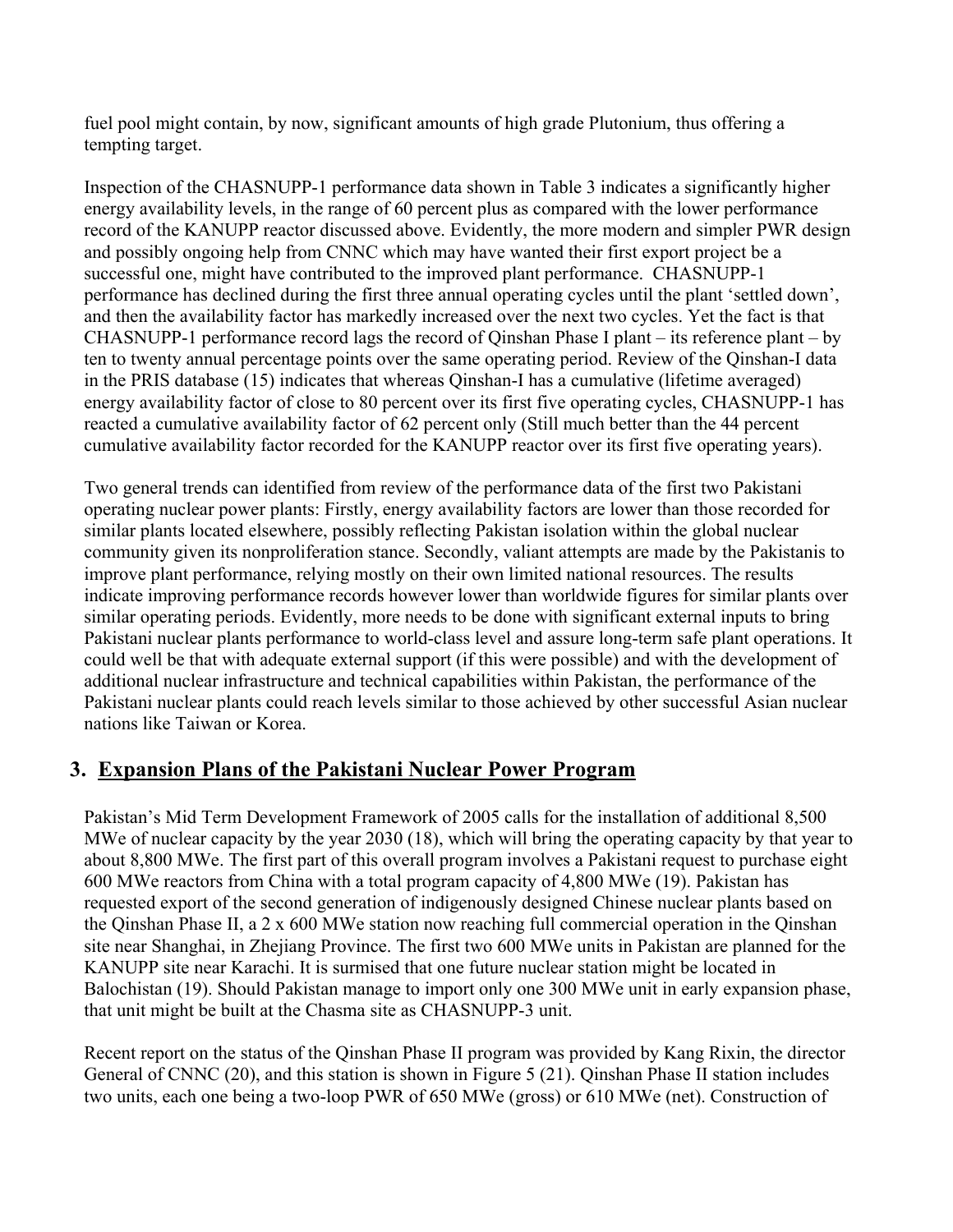the first unit on site has started in June 1996 and the plant reached commercial operation in April 2004. Construction of the second unit of Qinshan Phase II has started on April 1997, and commercial operation started in May 2005. CNNC has received approval in 2005 to replicate on site the Qinshan Phase II units and these will become the third and fourth identical units on site, referred to as Qinshan Phase IV project. China plans the Qinshan Phase II units to be the prototypes for all 600 MWe nuclear units of indigenous design which might be built in the future in remote nuclear plant sites China, or exported to clients like Pakistan. No reactor of this type has ever been exported outside China as yet.

The Qinshan Phase II plant design was based on Chinese expertise though with significant French and Japanese contributions. In terms of components manufacture 55 percents of Qinshan Phase II first unit equipment were of Chinese origin and the rest being imported, mostly from Japan. The localization content of the second unit on site was 60 percent. While China is capable of building 600 MWe turbine generators used in this station, most of the nuclear island equipment including the pressure vessel, steam generators and primary pumps were manufactured by the Mitsubishi Heavy industry (MHI) Corporation of Japan (22). China is yet incapable of constructing the main components of the nuclear island of a 600 MWe nuclear unit, let alone larger sized nuclear units. This limits China's ability to export the 600 MWe size plants since it must obtain the approval of the foreign NI equipment supplier (and its Government) for the production of the nuclear components prior to the signing of an export deal with a client country.

Exporting new nuclear power plants to Pakistan (beyond contracts already negotiated) is difficult since most nuclear exporters belong in the NSG, and NSG guidelines prohibit export of nuclear components to countries that did not sign the NPT and signed 'full scope' safeguards agreements with the IAEA. In Pakistan's case all its commercial power plants are under safeguards however its military facilities are excluded from the safeguards regime so it does not meet the 'full scope' safeguards criterion. Pakistan did not sign the NPT, and furthermore, it might have helped and abetted the proliferation activities of A.Q. Khan and his network (23), might not have come clean regarding the full extent of Khan's activities, and has prevented independent interrogation of A.Q. Khan by foreign experts (except for limited contacts with the IAEA, and possibly the U.S. regarding the Iranian and North Korean putative enrichment programs). It is also possible that General Musharraf, while serving as army chief of stuff might have known, if not approved of Khan's last major proliferation program in Libya. Given this record, it is not clear that even the more lenient NSG members so far as Pakistan is concerned, like China, might be able to bypass the NSG guidelines and export future new nuclear plants to Pakistan. In the case of the Qinshan Phase II plant, export approvals might also need to be obtained from Japan and France, who might not be willing to bend the NSG Guidelines sufficiently on Pakistan's behalf. It might be possible that when China develops independent manufacturing capability for heavy nuclear island components, it might be able to strike specific export deals with Pakistan, un-encumbered by other more conservative NSG members. However, that capability does not yet exist in China, and its development might require a gestation period of ten to twenty years in order to achieve adequate high quality control in the domestic manufacture of such heavy components. Thus under normal business conditions the ability of China to export Qinshan Phase II type reactors to a country like Pakistan is not a foregone conclusion.

This situation has however changed with the signing of the U.S. – India nuclear cooperation agreement on July 2005, and the facilities separation plan of March 2006. Pakistan has demanded a similar deal for itself and has requested comparable nuclear cooperation agreements with the U.S. (24), Russia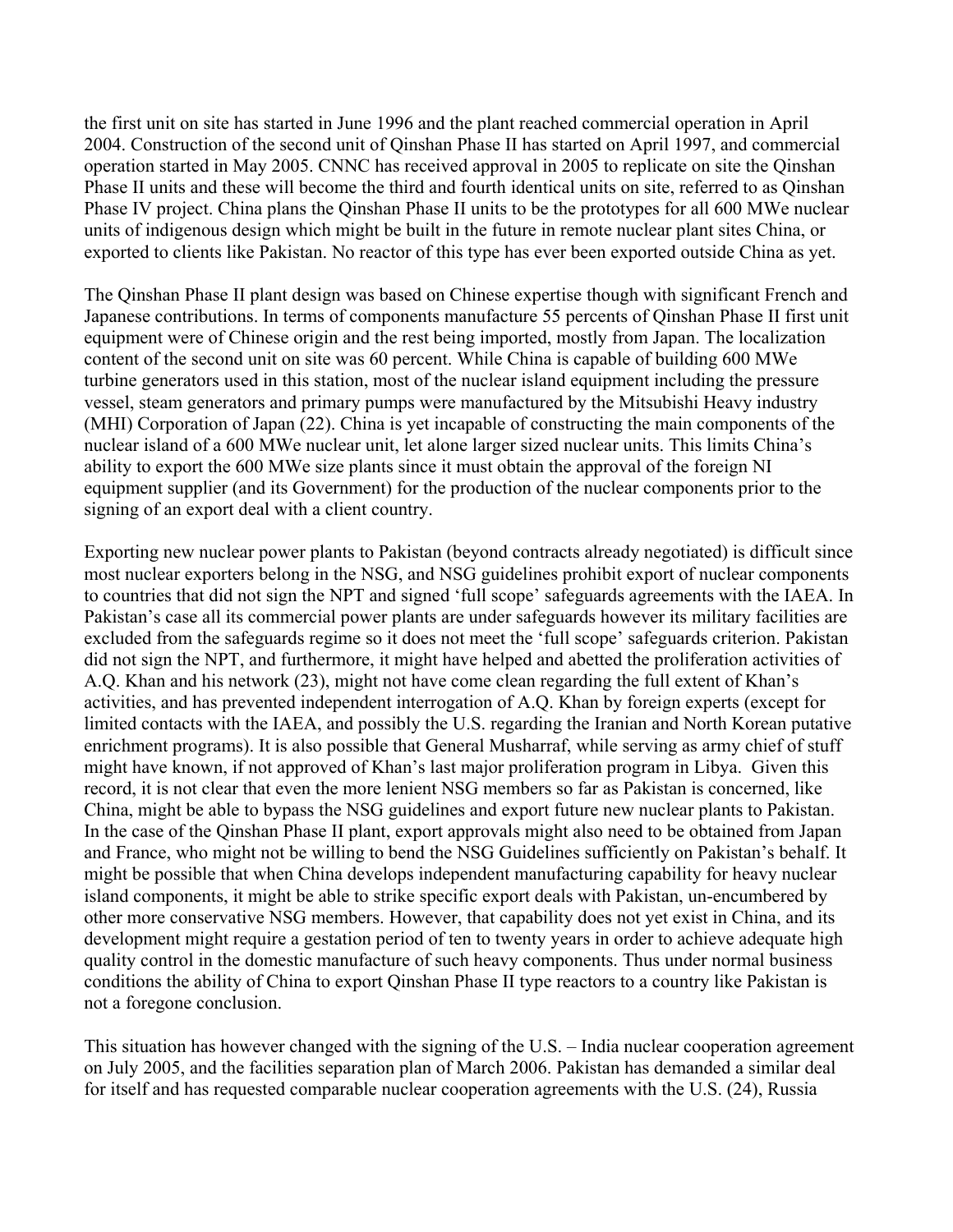(25), China, France, Canada and possibly others. Pakistan demands for equal treatment with India are based on the fact that all its commercial nuclear plants, unlike India's, have always been under IAEA safeguards. Pakistan further claims that it has put the A.Q. Khan's affair behind it, conducted adequate investigation of the affair, punished Khan and his collaborators, strengthened its institutional controls over its entire nuclear complex, and coordinated its export control policies with the NSG (26) as well as with the UN Resolution 1540 Committee (27). As such Pakistan views itself as having turned a corner and deserving a special nuclear cooperation deal similar to that signed between the U.S. and India. Such an agreement could be signed between Pakistan and the U.S (preferably), the U.S. Pakistan and India (28), Pakistan and China (29), or Pakistan China and any other member of a group of other friendly countries such as Russia, Canada or France. So far the U.S. has refuse to consider a nuclear cooperation agreement with Pakistan similar to the India deal. President Bush did not publicly addressed this issue during his visit to Pakistan in early march 2006, and U.S. DOE secretary Bodman during his visit to Pakistan on March 13, 2006 has refused to discuss nuclear cooperation with Pakistan (30), limiting his discussions to non-nuclear energy cooperation only. Pakistani contacts on these matters in both Washington and Beijing continue and await the review of the U.S. India deal by the U.S. Congress and by the NSG. A possible new nuclear sale deal will be discussed during President Musharraf visit to China in June 2006, to attend the meeting of the Shanghai Cooperation Organization (SCO).

To recapitulate, it seems that Pakistan's strategy is to convince the U.S. or China (and possibly other interested nuclear supplier countries) to offer it a nuclear deal similar to the agreement between the U.S. and India, and have such a deal approved by the NSG. Since in the near-term China cannot manufacture all the nuclear island components of its new 600 MWe plant, it will require the consent of the supporting equipment manufacturers – Japan and France, before it can export the newer Qinshan Phase II plant to Pakistan. Pakistan will keep all its commercial nuclear power plants under IAEA safeguards but retain un-inspected control over its military program facilities. Pakistan will also abide by the requirements of UN Security Council Resolution 1540 and harmonize its export control guidelines with the NSG, much like china did prior to accession to full membership. While this is a less than full scope safeguard, as required by NSG guidelines, and while Pakistan could not thus sign the IAEA Additional Protocol (which may become an NSG condition of supply in the future), the agreement it is willing to sign is more comprehensive than the facilities separation agreement reached between the U.S. and India (31).

Assuming the above transpires and Pakistan could import 600 MWe class PWRs from China or eventually larger sized plants from China or other nuclear suppliers such as Canada, Russia, France and eventually the U.S., so as to meet its target of 8,500 – 8,800 MWe installed nuclear capacity by 2030, this will require the identification, characterization, qualification and regulatory certification of several new nuclear station sites. To estimate the number of sites required, assume that all capacity additions will be provided in terms of 600 MWe units. This implies that about 14 new units will have to be installed, the first two of which are already planned for the KANUPP site near Karachi. We can further assume that Pakistan will build multi-unit site, as done by Japan, Korea, India, China and most other Asian nuclear power countries. Should Pakistan opt for four unit sites than its planned nuclear construction program will require the opening of three new four-unit station sites. This, in addition to the two existing power plant sites near Karachi and Chasma.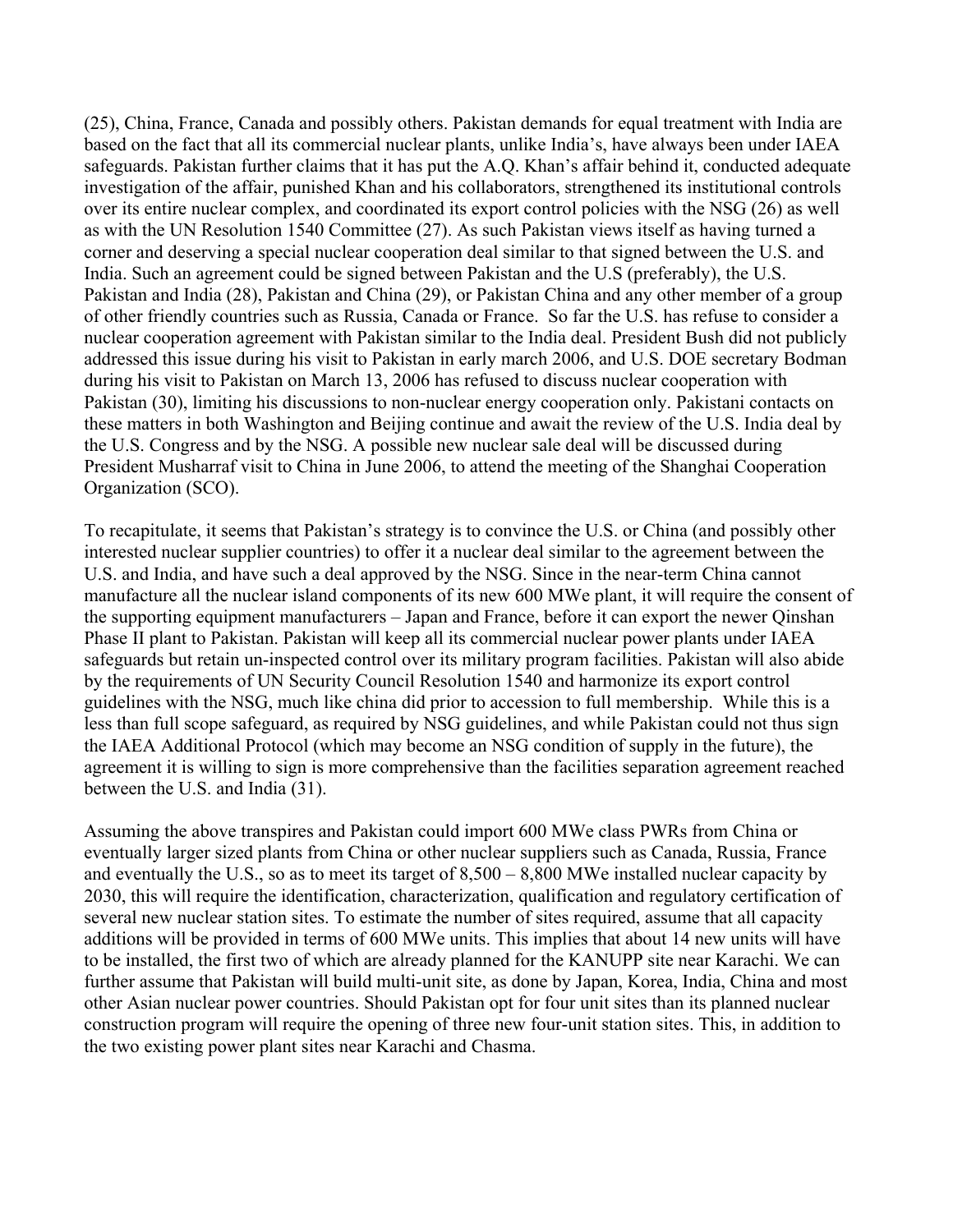The number of sites estimated here would increase if not all the proposed sites could accommodate four units or if some of the units ordered are of the 300 MWe size, and would decrease if larger units than 600 MWe could be constructed during the later phases of this nuclear plants expansion program. Considering the difficulties of obtaining approvals for the export of 600 MWe Qinshan Phase II plants from the multiple suppliers and from the NSG, China might revert to providing Pakistan with the 300 MWe Qinshan Phase I reactors that can be manufactured based mostly on china's internal resources only. This might require doubling the numbers of new sits required, until the issues involved with exporting the larger sized nuclear plants are resolved. Given the landmass of Pakistan, the opening of three new multi-unit nuclear sites between now and about the year 2020 (When the last site must be opened), seems achievable.

## **4. Prospective Nuclear Station Safety Problems**

## 4.1 Introduction

The fast expansion rate proposed for the Pakistani nuclear power plants capacity – from 325 MWe to 8,800 MWe over a twenty four years period, in a country with limited nuclear industrial infrastructure, may pose some safety risks as discussed below. In turn, these safety issues may also have national security implications, given the volatile security environment in Pakistan and along its borders with its neighbor countries, as discussed in greater detail in the next Section. The need to hire and train at a fast rate large numbers of regulators, station staffs, and support personnel create vulnerabilities for the nuclear program in terms of operation by inexperienced crews and in the emergence of terrorist supporters within the system. Such vulnerabilities might lead to safety-related events discussed in this section or to security threats discussed in the next section. It is important to note that safety-related events might cause severe social and economic implications on their own, and might precipitate further national security related actions by the Government or terrorist attacks trying to capitalize on the general unrest created by a safety event. Each one of the safety issues discussed here is of concern, in and of itself. The possible combination of more than one of the factors listed here might prove problematic.

## 4.2 Inadequate Regulatory Oversight

The nuclear capacity expansion plan proposed for Pakistan might strain the oversight capabilities of the Pakistani nuclear safety regulatory agency – the Pakistani Nuclear Regulatory Agency (PNRA). PNRA might be called upon within a period of less than twenty years to license the construction of ten to twenty new nuclear units (depending on reactor capacity), i.e. a rate of one new plant license every year to two years period. This may be a fast rate for an agency that over its existence has licensed no more than two nuclear units (KANUPP having been constructed probably before PNRA was established). Worldwide experience indicates that a new nuclear plant licensing process may require several years – from two to six years. Thus it is likely that PNRA will have to undertake a parallel licensing process involving more than one unit at a time. This problem might be somewhat ameliorated given the Pakistani intent to standardize new plant purchases, so that the regulators might be familiar with units they may have licensed previously. If Pakistan might have to export several types of reactors from one country e.g. Chinese 300MWe, 600 MWe and later 900 MWe sized units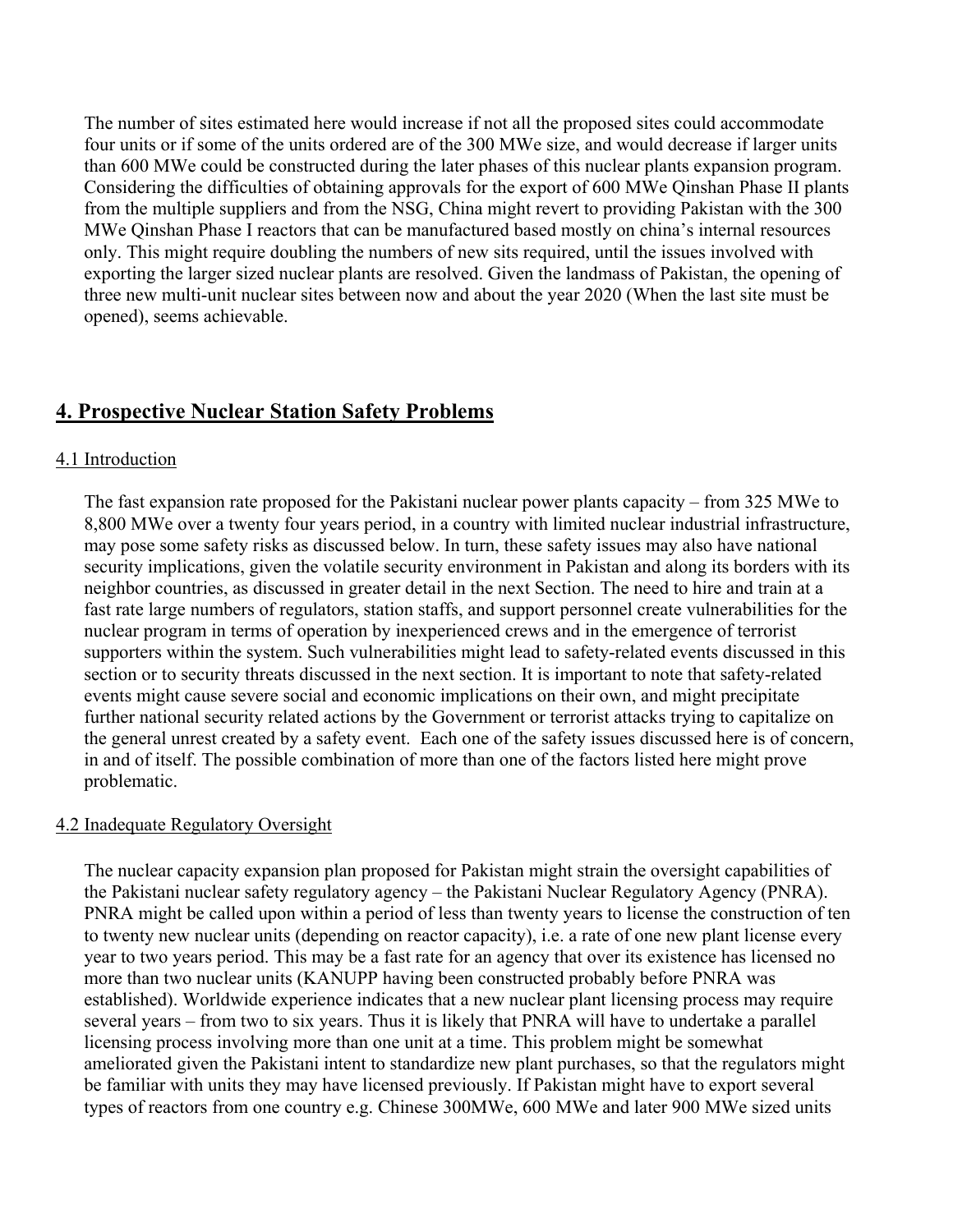this will increase the strain on PNRA regulators who will have to become familiar with several types of new plants almost at the same time. If more than one supplier country will eventually be able to export nuclear plants to Pakistan – China, Canada, France, Russia or the U.S – this will further increase the learning curve required of the PNRA staff.

New plants construction program requires additional regulatory reviews of new sites qualification and licensing. As discussed above, the Pakistani nuclear plants construction plan might require the licensing of at least three new sites during the next twenty years. While this is a 'doable' effort in and off itself, coming on top of the reactor licensing commitments this might further strain PNRA resources. Site licensing is a detailed process requiring the review of the site characterization studies and the evaluation of how many units of a particular type can the site accommodate given the reactor and site-specific data. Sites found to have limited capacity potential may require further opening of new sites. Local population density around the sites or political opposition to nuclear plants construction may exacerbate the problem of finding adequate number of sites and the regulatory review burden.

Finally, the PNRA will have not only to license new nuclear sites and reactor types, but it must also supervise the safety operation of the nuclear units already installed and operating. As we have seen before, the operating records of the existing Pakistani nuclear units show improving trends over time, but are lower than world standards. This fact will require continued monitoring of plant operations to assure occupational and public health and safety. In this arena the independence of the safety regulators from external pressures to increase electricity generation at the expense of safety considerations will be important. As PNRA will constantly be expanding its resources to meet its regulatory obligations, it may well happen that new and yet inexperienced staffs might not be able to well withstand outside pressures to generate, with potentially serious consequences either immediately, or down the line. The history of the regulatory oversight vs. plant operational considerations in the Chernobyl plant is a case in point.

Thus, the overall strain on PNRA resources, having to contend with assuring the safety of operating plants, licensing new sites, and further licensing new nuclear units construction, all within a relatively short time of twenty years plus may becomes severe. Given the limited trained manpower resources of Pakistan, even with foreign help, assuring adequate regulatory oversight may be a challenge.

## 4.3 Inadequate Operators Training

The problems of qualifying trained manpower for nuclear plants operation may be as severe within the PAEC side (the nuclear operator) as they might be within the nuclear regulator (PNRA) side. Nuclear units require operations and maintenance (O&M) staffs estimated in the range of  $0.5 - 1.0$ Persons/MWe or even higher ratios (~1.5 Persons/MWe) in the nuclear programs of third-world countries. Thus for 8,800 MWe nuclear expansion program an operations cadre of 4,400 to 8,800 persons or more may have to be trained and qualified over a twenty years period. On the surface, this seems easy for a country of 150 Million people. Yet most plant staff persons require special training and years of experience. Licensed nuclear plant operators, let alone Senior Reactor Operators and shift supervisors may require even additional years of training. The Koreans with a larger and more mature nuclear plants program refer to their licensed plant operators and senior operators as 'Gold People' since they are viewed as 'worth their weight in gold'. The training requirements for plant operators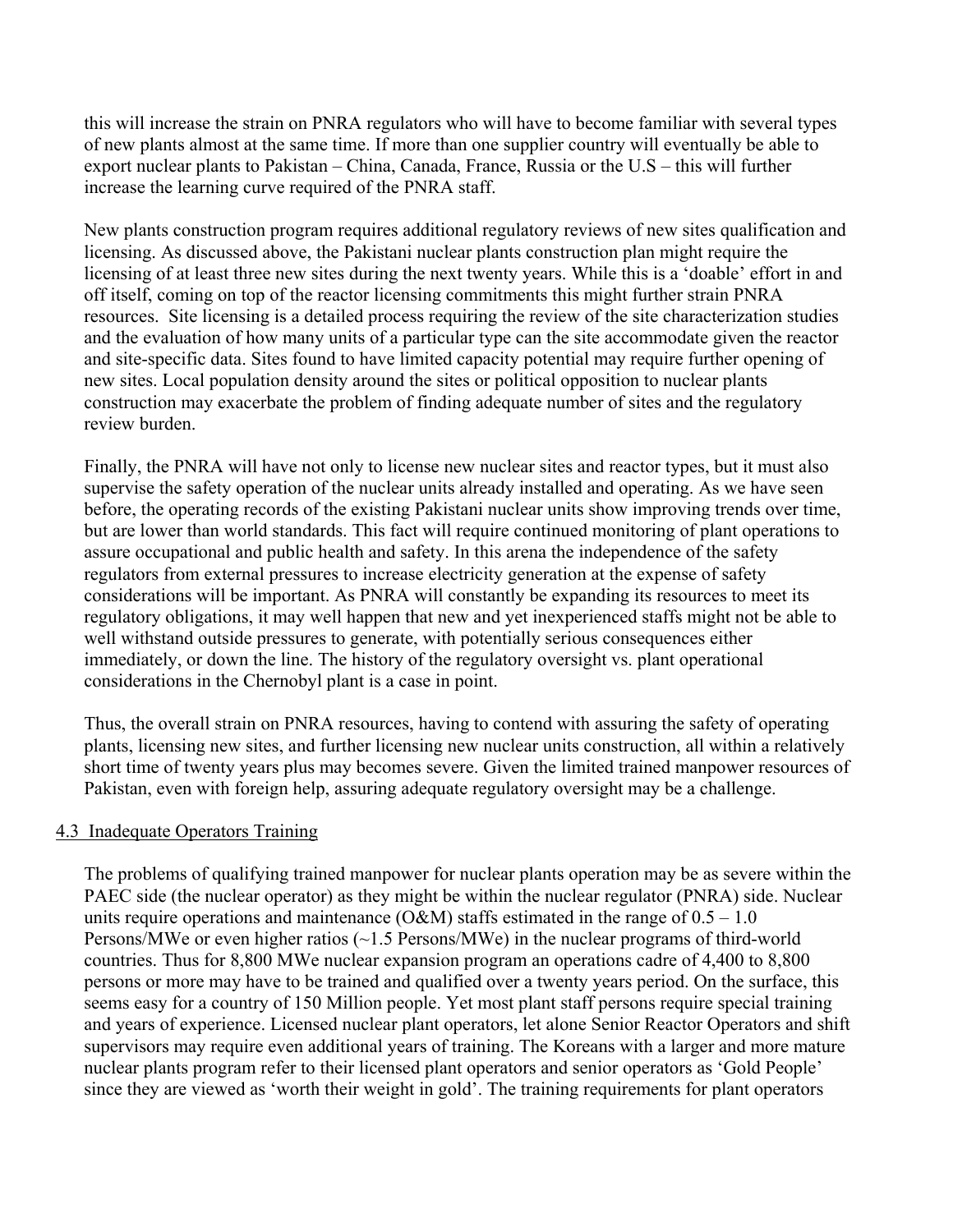should be considered in conjunction with the need to train nuclear plant regulators for the PNRA, provide trained manpower for the nuclear infrastructure industry supporting PAEC, and provide additional trained manpower for the Pakistani military program and the related nuclear fuel cycle industry. We can assume that the numbers pf the additional civilian regulatory and nuclear infrastructure personnel that will have to be trained will about equal the number of nuclear stations personnel. At the outer envelop this equals to additional 8,800 persons. Thus the Pakistani training and educational system will have to qualify about 18,000 trained persons over a twenty years period or close to 1,000 persons per year, over each of the next twenty years to provide the personnel needs of the expanding nuclear power program. Not all of these persons will have to be trained to the same levels, but all will have to receive basic radiation workers and plant safety training.

The consequences of having less than well-trained staff at an operating nuclear power plant could be significant. Routine plant operations and maintenance activities might suffer delays in identifying and fixing small-scale problems. This could be further exacerbated by the limited availability of industrial infrastructure supporting plant operations in the areas of diagnostics and surveillance. Outage management which requires long planning and preparation might be less than could be achieved in other nuclear programs. The fact that all nuclear plants are operated by a Government agency – PAEC, might limit the exposure of plant operations to economic market forces and the discipline of the market. All these factors combined might lead to the low capacity factors and energy availability factors incurred in the nuclear program, as noted above. This low plant availability situation might be tolerable in a 425 MWe program, which provided less than 2.0 percent of national generation. When the installed nuclear capacity might reach 8,800 MWe – close to 20.0 percent of total capacity, and might be expected to provide 20 percent of total generation, low availability factors might be less well tolerated, and PAEC might be pushed to increase electricity send-out from its generating stations whether the operating staffs are ready or not.

Nuclear plant operation with relatively inexperienced staff might increase the chance of severe nuclear accidents. Nuclear plants are designed with relatively large safety margins, which makes them somewhat forgiving of operational mistakes. However if an accident precursor event occurs and the operators misread their computer and indicator dials and misdiagnose the significance of the event, they might initiate a wrong corrective action, which might worsen the situation, leading eventually to a full blown nuclear plant accident. The importance of having well trained and drilled plant operations staff, with continuous on-the-job and simulator trainings, who are steeped in the discipline of following plant procedures and not operating beyond equipment technical specifications, was highlighted in the Three Mile Island and Chernobyl nuclear plant accidents. In both accidents inexperienced staff members either misdiagnosed equipment reading and plant monitoring systems, or willfully ignored operating procedures in order to achieve management-dictated performance goals. While more modern plants have incorporated significant improvements in man-machine interaction the potential for an inexperienced crewmember making the wrong technical decision thus worsening an evolving accident chain cannot be discounted. This is particularly so when the nuclear capacity expansion plan gets into high gear and new nuclear units are commissioned at relatively high rates which outpaces the rate of new operators training and maturation.

Another aspect of operating nuclear plants with less than well-trained staffs may be the lack of adequate response to security emergencies. As will be discussed later various security emergency scenarios ranging from attempted take-over of nuclear plant by sub-national groups for political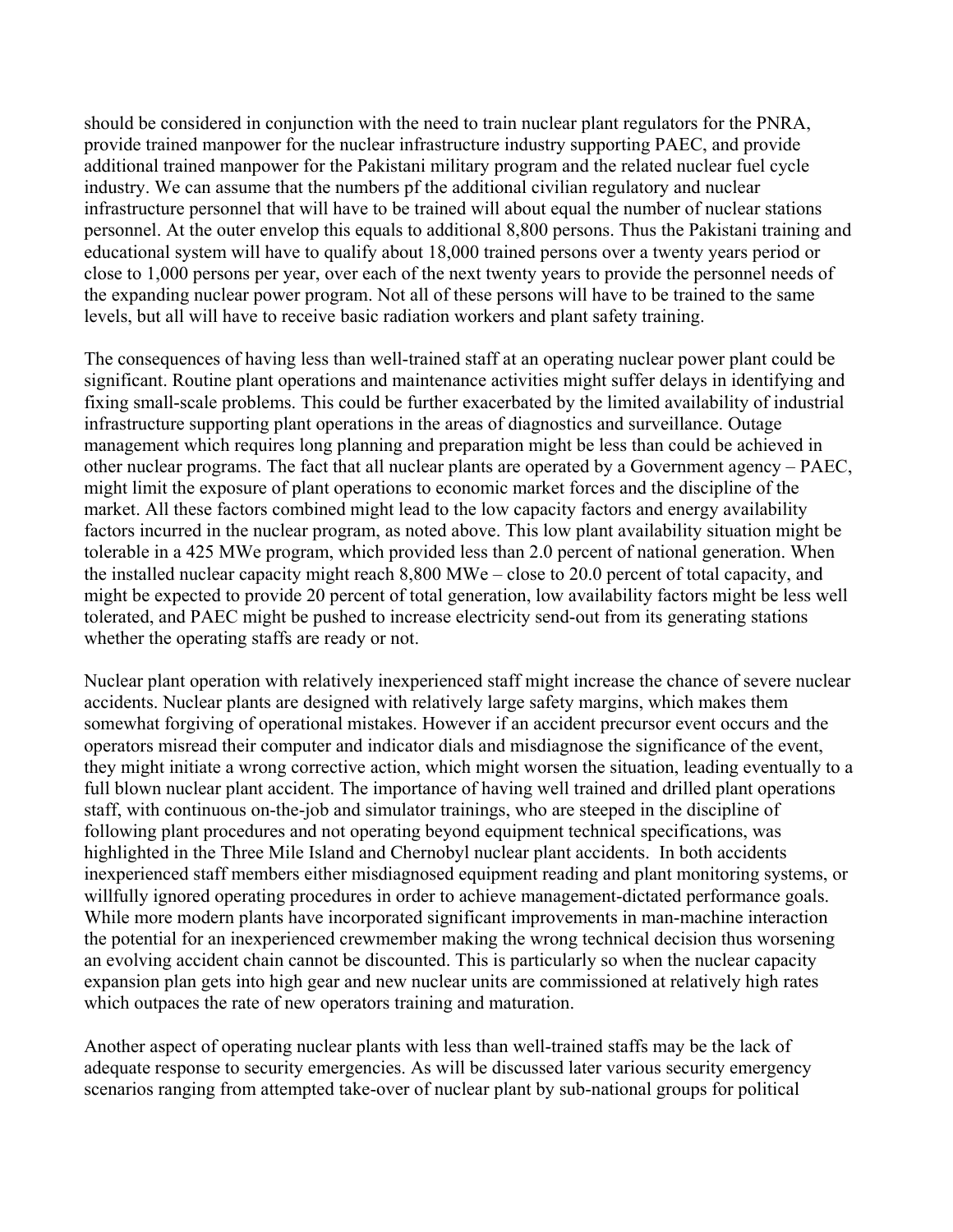purposes to attacks on nuclear stations either to divert nuclear materials or to damage the reactors as an act of revenge for some grievance inflicted (real or imagined), can not be ruled out in Pakistan's environment. Given such ever-present danger, a less than well-trained nuclear staff, which may not be familiar with plant security and protection procedures might not be able to withstand well-motivated attack led by experienced terrorists. In particular, new multiple-unit stations with relatively new staffs (newly arrived) may be susceptible to insiders threats assuming some members of the new staffs might not have been adequately security vetted by the authorities. Even if no insider's threat materializes it is not clear that a relatively new staff will know how to handle emergency situations caused by multiple explosive laden trucks similar to the (almost successful) Saudi Al Qaeda attack on the oil facilities in Abqaiq, Saudi Arabia in early 2006 (32). Nor is it clear that a raw staff will know how to handle conflagrations which might ensue should a terrorist group manage to load a plane with explosives and dive it into a nuclear containment structure. This sabotage attack is not completely out bounds in Pakistan and newly arrived and less than adequately trained staffs might not be able to respond properly.

#### 4.4 Protection of Spent Fuel Storage Pools

One of the side problems engendered by multiple units sitting in one station is the large amount of spent nuclear fuel that will accumulate in the cooling ponds of all the reactors located on site. A CHASNUPP type reactor discharges on an annual cycle 11.9 MTHM/year (16). The existing two units CHASNUPP station will have, in the future, after five years of equilibrium fuel cycles operation of both units about 120 MTHM stored on site. This is not taking into account the early years of operation of CHASNUPP-1 and the first core discharges from both units. Since the station life is expected to be forty years and since no plans for central storage of spent fuel, fuel reprocessing or take back of the spent fuel to China were announced, then close to the end of life of the CHASNUPP it will contain on site about 1,000 MTHM of spent fuel. Spent fuel accumulation will double for a prospective future four-unit CHASNUPP type station rather than the two-unit station now being constructed.

More intensive accumulation of spent fuel is expected for future Pakistani stations containing 600 MWe reactors possibly copied from the Chinese Qinshan Phase II design. No data on fuel consumption and discharge from this reactor were yet published, however the 300 MWe Qinshan Phase I reactor according to (16), discharges 13.5 MTHM/Year. Assuming fuel consumption of a 600 MWe reactor will about double that of a 300 MWe reactor and rounding off for economy of scale, we can estimate that a Qinshan Phase II reactor will consume and discharge annually about 25.0 MTHM/Year. Thus, a prospective four-unit Qinshan Phase II station operating in Pakistan will after a future ten-years operation period of all four units have accumulated on-site a spent fuel load of about 1,000 MTHM, and this amount will about quadruple towards the end of life. Much larger spent fuel (assemblies) accumulation could be expected assuming it may be possible to construct CANDU type reactor stations in Pakistan. The Plutonium contained in such spent CANDU reactor assemblies will be closer to weapons grade as compared with the higher burnup Plutonium discharged from the Chinese PWR stations.

The large accumulation of Plutonium containing spent fuel in the future Pakistani nuclear power stations, assuming the nuclear expansion plan is implemented, could act as a magnet for all sorts of terrorist groups or sub-national organizations with a grievance against the central Pakistani Government. This issue will be discussed in greater detail in the next section. Suffice it to say here that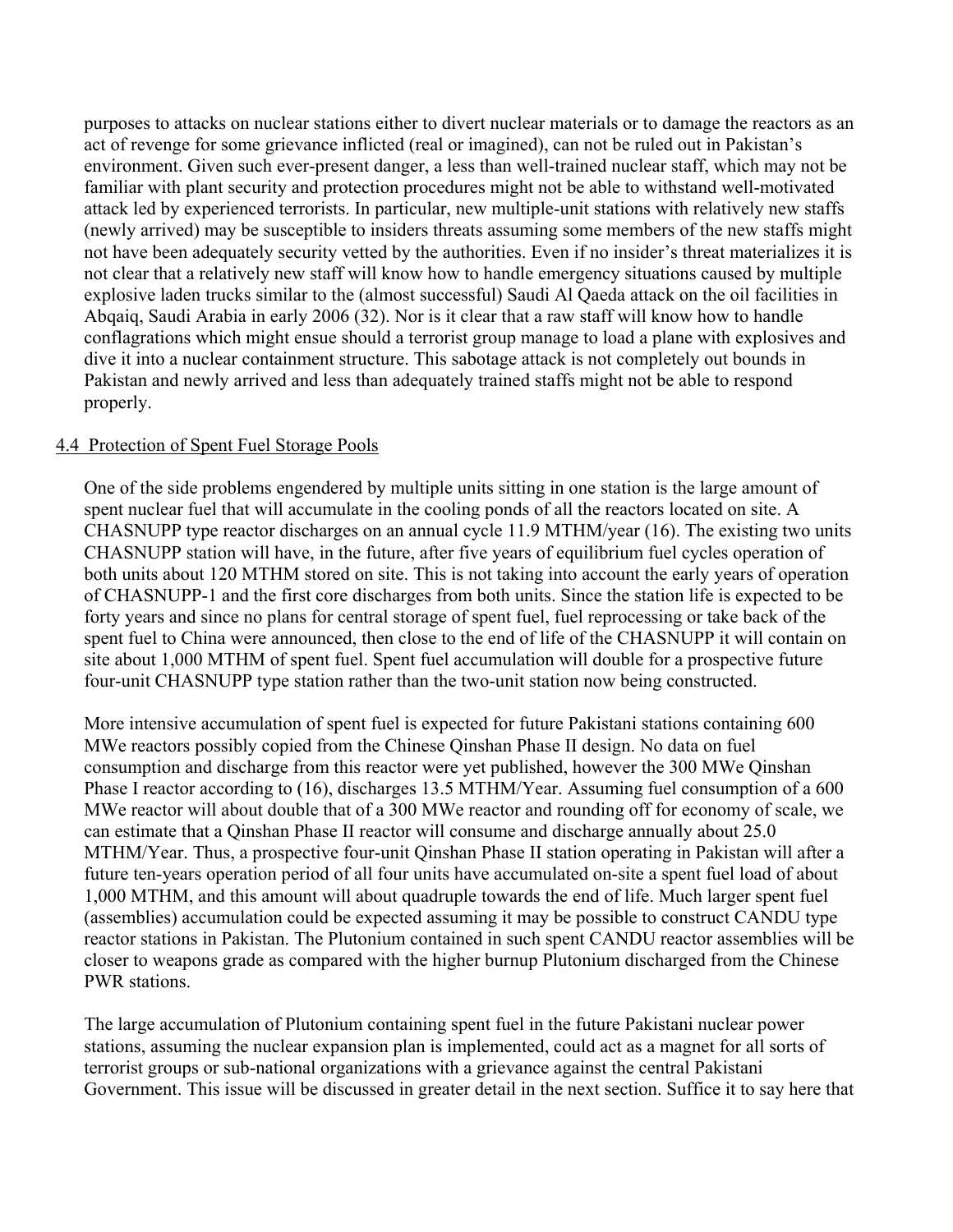unless plant staffs and their security complements are well trained they might not be able to effectively protect their stations from future attacks. It is just possible to assume that due to the multiple units colocation feature planned by PAEC, an external attack has a greater chance of hitting or capturing one part of a station if not all of it. A sub-national group attack against a multiple-unit station such as truck bomb convoy, commando style land attack, or an airplane attack, even if deflected from one unit might still succeed against another. Once a hostile force captures one unit in a station or heavily damages a unit, the fight is over and the station is effectively lost, with all the attendant consequences. This is a risk element that should be considered when implementing an extensive nuclear power expansion plan based on multiple-unit stations in a politically unstable environment. If it will be decided to construct smaller-sized stations due to security considerations as noted above, then a larger number of sites will have to be qualified, licensed and eventually protected.

#### 4.5 Common–Mode Failures and Impacts on Grid Stability

Multiple-unit sitting carries with it also nuclear safety risks related to common-mode failures and power stations impacts on the electric transmission grid. Common-mode failures are events or accidents that affect entire groups of co-located units or similar technology and design units. In the past the most notorious common-mode failures that have affected entire classes of plants were: The need to replace stem generators in PWRs due to stress corrosion cracking in Inconel 600 constructed steam generators; The need to replace PWR reactor vessel heads due to cracking near the control rod penetration tubes; The Core shroud corrosion in Boiling Water Reactors (BWRs) that have shut down the entire BWRs fleet of Tokyo Electric Power corporation (TEPCO): The need to re-tube CANDU reactors pressure tubes due to tube sagging under thermal and radiation induced stresses; and the Need to remove Tritium from CANDU reactors heavy water due to increased accumulation of Tritium in the heavy water with the attendant radiation risks. During the last year a new problem has emerged in Westinghouse-designed modern four-loop PWRs constructed by the Commonwealth Edison Corporation of Chicago (CECO, now part of Exelon corporation)– that of Tritium leaks from the primary system to local water sources (32).

Most of the above noted failures have been corrected by the global nuclear industry and remedies were most likely incorporated into the designs of relatively modern plant designs that might be offered to Pakistan such as the Qinshan Phase II reactor. Yet, the potential for discovering new generic problems can not be discounted as the case of the tritium leaks from the more modern the Exelon plants demonstrates. In this regard we should note that the Qinshan Phase I reactors (one in operation and one being constructed in Pakistan) are based on a 1980's vintage domestic Chinese design which may not incorporate the latest plant design innovations, materials, or modern equipment. This reactor represents the second of its type constructed anywhere and the first Chinese nuclear plant export. The potential for future defects being discovered and potentially leading to the initiation of nuclear accident chain cannot be discounted given the relatively limited operations experience accumulated. The Qinshan Phase II reactors represent a mix of design data and components supply from China, Japan and France. There exists even more limited operations experience to indicate that no unforeseen problems will emerge in this complex plant, than the case is with the Qinshan Phase I reactor. These putative problems were hinted at by Indian authors (33). Thus, the two reactors that are available or proposed to Pakistan might exhibit later in life safety problems that could affect all such plants to be constructed: in the first case due to a relatively older design and in the second case due to design complexity. Should a generic problem occur in a multi-unit future Pakistani station, either one at a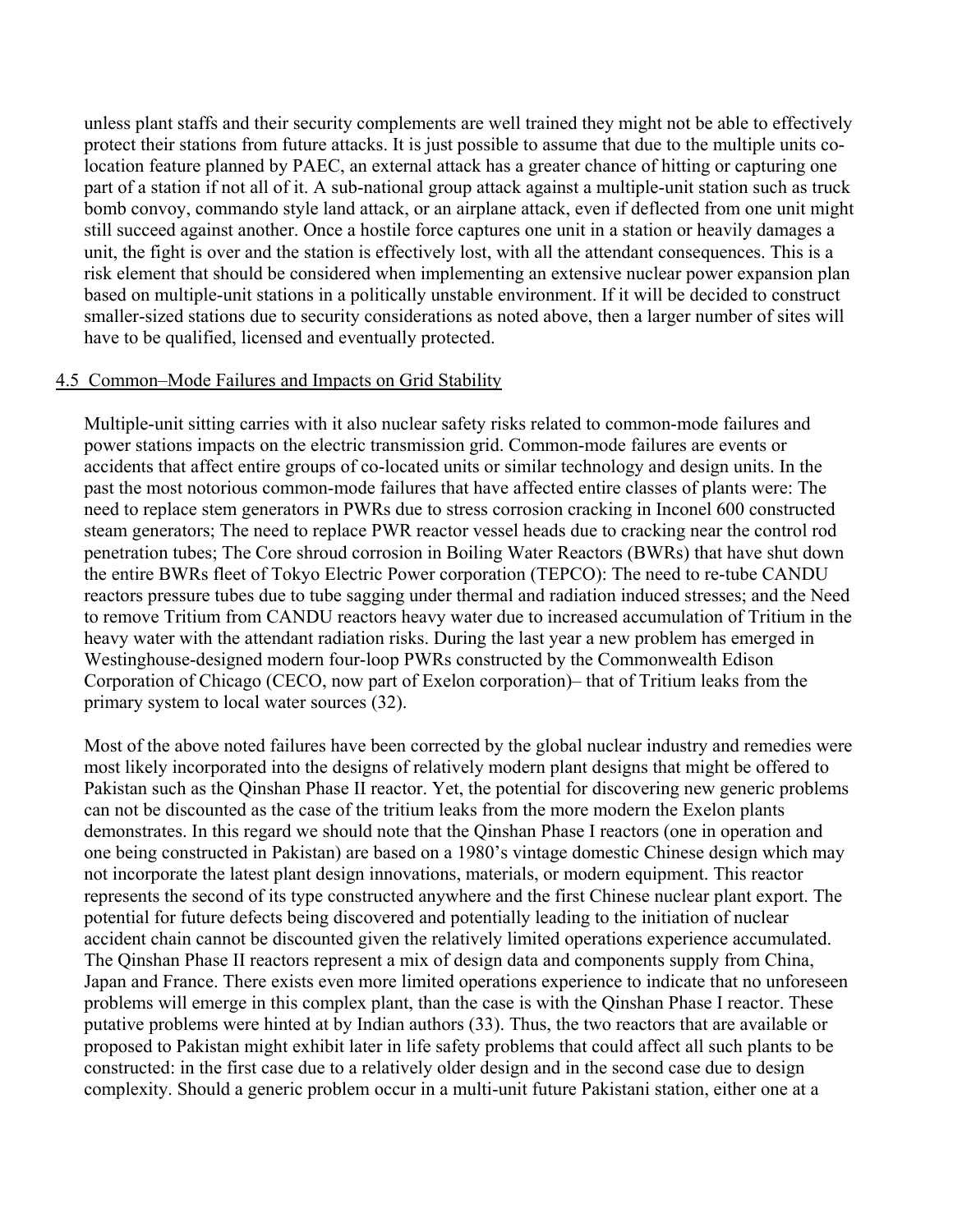time or the entire station might need to shut down to implement the required fix-ups and modifications. Should more than one multiple-unit station be operational at the time a generic problem is discovered, the impact on PAEC operations and on the entire Pakistani electric grid could be that much more severe. The impacts of generic reactor problem and the need for corrective action might be hampered if the station staffs are relatively new and inexperienced, as discussed above. This might delay completion of the required modifications and further loss of electricity generation.

Typical of common-mode failures are events such as loss of off-site power, restart problems with emergency diesel generators (EDG) of gas turbines providing station emergency power, loss of intake cooling water supply, or limitation of hot water discharges from the cooling systems into local water bodies due to rise in average water temperature particularly in summer months. A good example is the loss of off-site electric power event (34). Off-site electric power is usually required to operate station in-house electric power consumption for running pumps compressors, air conditioners, computers and office equipment etc. Usually plant generation is up-voltaged in the station's transformer yard and sent to the grid while the grid through a separate line provides low voltage power for station internal consumption. If the line carrying grid power to the station is cut due to accident or deliberate sabotage action then the station has to rely on internal electric power supplies provided by batteries (Short duration supply to essential operations such as the control room), EDGs or gas turbines. Both EDGs and gas turbines which are normally idle might fail to start up when suddenly called upon to generate. Should the station staff fail to start the emergency power sources than an accident chain might be initiated with potentially severe consequences. If we are dealing with multiple-units stations the loss of off-site power might impact all units on site thus making corrective action and recovery more difficult. Such difficulties might be compounded if the station staffs are relatively inexperienced and not well trained in handling emergency situations.

The potential effects of common-mode failures within a multiple-units station on the national electricity transmission grid should also be considered. This is both a safety concern and a point of vulnerability to terrorist attacks as discussed later. A multiple-units station with an installed capacity of about two thousand MWe, e.g. a 4 x 600 MWe Qinshan Phase II reactors station represents a significant generation node injecting electric power into the grid. Such a station would represent about one tenth of the total installed capacity in Pakistan. Should such a station shut down due to a generic design flow, or due to a common-mode failure then the entire transmission grid in the regional vicinity might become unbalanced in that the load exists and exerts a pull on the grid while the grid suddenly cannot supply the existing demand. In such a situation the grid operators will attempt to shed some load centers to restore balance, call on reserve plants to generate and shift available extra power from more remote regions to support the local demands. Depending on the existing grid equipment and experience of grid operators such remedial actions might stabilize the system, or in the worst case might lead to a regional or total grid shutdown as happened in the U.S. Pacific grid partial blackout event of 2001, the U.S. Northeast blackout of August 2003 (35), and similar blackouts during the 2003-2004 period in Italy, France and elsewhere. Thus installing large multiple-units nuclear stations might carry the additional risk of grid instability, which could be protected against, to some degree, by constant beefing of grid equipment and installation of multiple transmission lines at great costs. However, even better protected grids such as in the U.S. and E.U. countries were found to be prone to blackouts as recently discovered. We cannot assume that the Pakistani electric grid will be free of disturbances whose consequences could be more severe when large nuclear stations are built.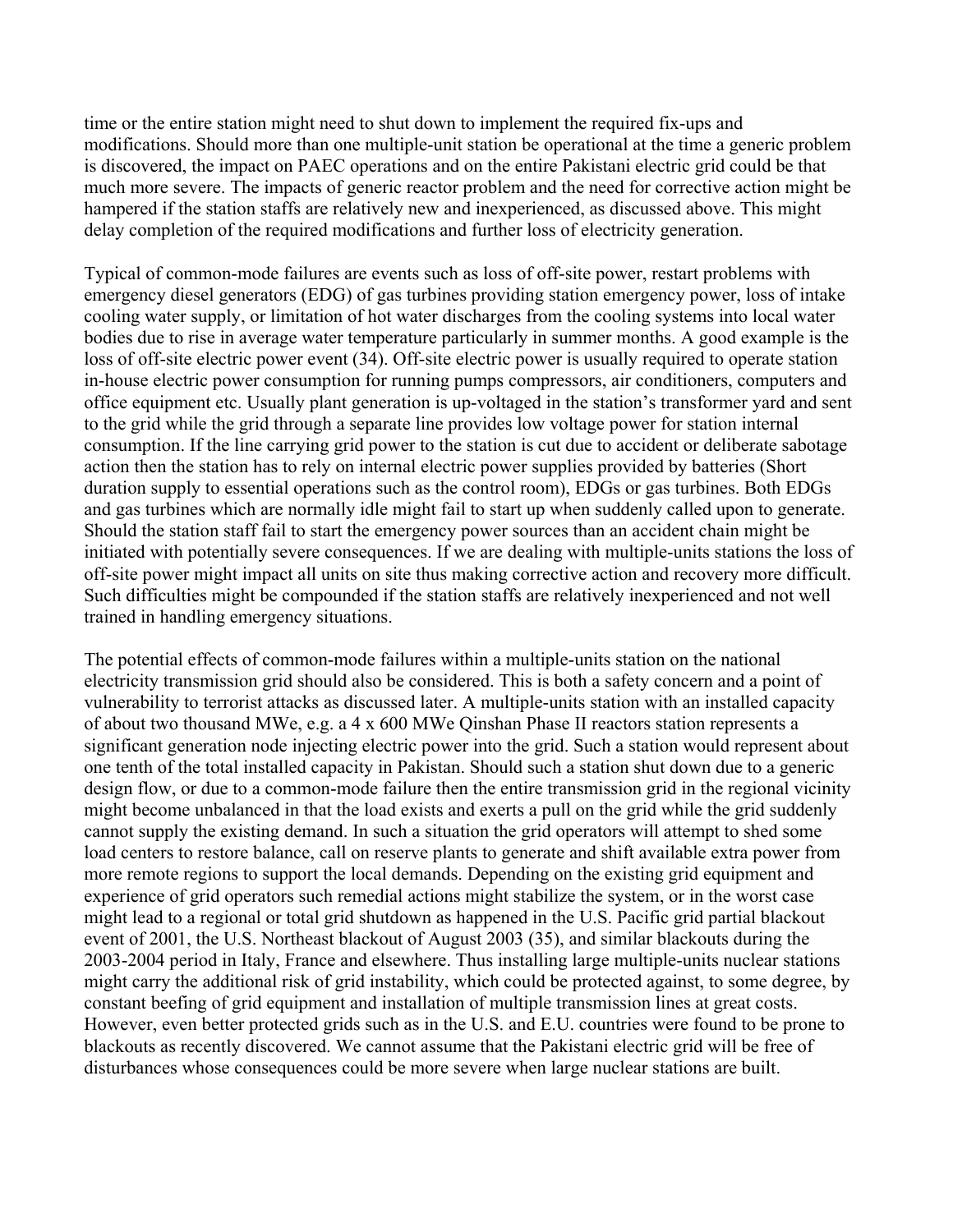#### 4.6. Impacts of Natural Disasters

Finally, the impacts of natural disasters on multiple-unit nuclear stations, on the electric grid and on the interactions between the grid and the stations could not be ignored. Due to its geographical location Pakistan is prone to earthquakes as so unfortunately discovered during the large-scale earthquake that hit the Northwest Frontier Province and the Kashmir area in October 2005. Furthermore Pakistan is also prone to Monsoon floods hitting closer to the coastal areas. Any such naturally occurring event might severely impact the operation of a multiple-unit nuclear station, if it is located in areas relatively near to the disaster's epicenter, or if the electric grid has been disturbed near the disaster area and grid instability has percolated to the location of the nuclear station. In either case the combination of the direct effects of the disaster, ensuing transmission grid instability, and the possible initiation of a nuclear accident chain such as loss of off-site power coupled with loss of onsite emergency power supply, could lead to very difficult consequences involving a nuclear plant severe accident. Such events could be exacerbated if a multiple-unit nuclear station is located near the disaster-impacted area, and if the station staffs are relatively inexperienced and insufficiently trained in emergency response procedures.

## **5. Prospective Nuclear Station Security Problems**

#### 5.1 Introduction

In this section we deal with the interactions and cross-impacts between Pakistan security issues and the proposed expansion of Pakistani nuclear power system including multi-unit nuclear power stations. The rapid growth rate planned for Pakistani nuclear power and its safety implications were reviewed above. Here we will deal with the related security implications. We start with a short review of some of the national security and stability issues particularly affecting Pakistan and then consider their impacts on multiple-unit nuclear stations. It is possible that large multi-unit stations that would be constructed if the nuclear expansion plan is implemented might constitute tempting targets for terrorist attacks or military take-over given their large size, economic importance, and significance as national growth and development symbols. These issues are discussed below. It should be stated, for fairness sake, that no case of terrorist attack against a Pakistani nuclear power station site, or other nuclear sites, is known to have occurred so far. Yet the past may not be an indication as to the future.

#### 5.2 Pakistan's National Security Issues Possibly Affecting Power System Infrastructure

In this section we limit our discussion to those national security considerations, which might directly impact the Pakistani electric and nuclear power infrastructure. Specifically we will consider the existence of terrorist organizations network and sub-national instabilities and sectarian violence, all of which are could be considered as sub-sets of the more general problem of the lack of democracy and the rule of law.

The inception of the Islamic terrorist infrastructure in Pakistan is related to the evolution of the state itself. Pakistan was ruled by the military for all but six years of its history as an independent state. The community is divided among Sunni and Shia followers of Islam. The state is controlled mostly by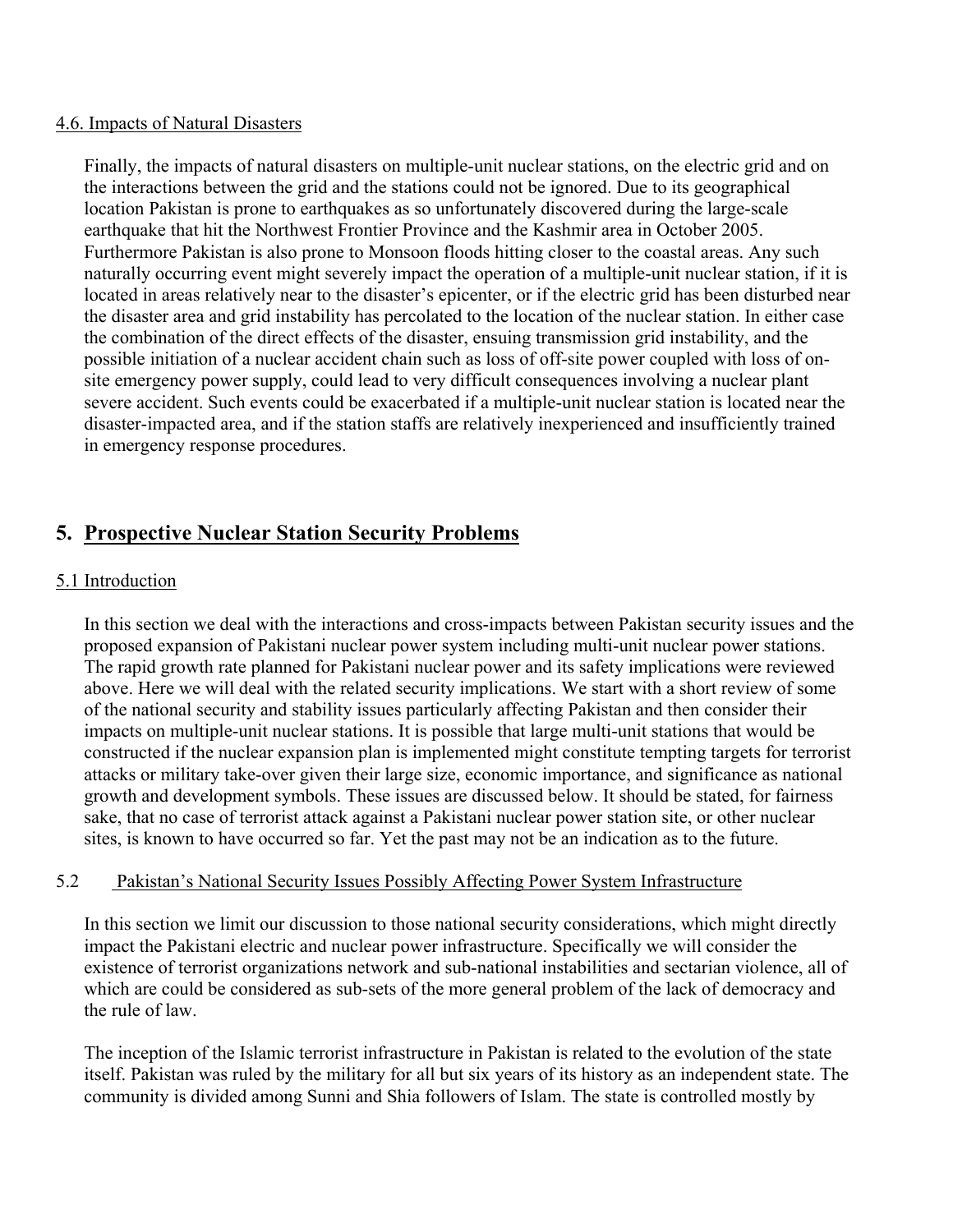Punjabi elites, leading to ethnic tension with the Sindhi and Baluchi regions, Afghan refugees, and groups of foreign terrorist elements (Chechens, Arabs, Uzbekistanis, etc). The military regimes have failed to produce results for the country in terms of political and economic development, and in terms of the competition with India, and in terms of Pakistan's regional position. Several wars have resulted in the loss of the majority of Kashmir to India, East Pakistan (Now Bangladesh), loss of control of Afghanistan, and an almost nuclear war situation with India in 2000. There is a high degree of availability of weapons and of Heroin, opium and other drugs particularly coming from the mountainous regions near the border with Afghanistan, as a result of a twenty five years period of continued strife in that area. The Period of the 1970-1980 brought the unsuccessful war with India and dismemberment of East Pakistan, the emergence of the Khomeini Shia revolution in Iran, the Soviet Invasion of Afghanistan, and the introduction of Wahabi Sunni influences into Pakistan by Saudi Arabia as a counterweight. All these were serious shocks to the state, its political system, and its citizens, with one result of all of the above being the feeling that the state as a civil institution has failed its citizens and a possibly better answer could be found in Islam and in the establishment of a strictly Islamic regime. The penetration of Islamic influences into the affairs of the state and into the armed forces was accelerated towards the end of the Bhutto regime and particularly the reign of the military dictatorship of General Zia ul Haq. The international Moslem insurgency win in Afghanistan against the Atheistic Soviet Union further strengthened the push towards Islamization of the state.

During the last thirty years period or so the armed forces began to encourage the emergence of Islamic terrorist organizations as once-removed instruments of state power to bring pressure on India to accede to Pakistani Demand in Kashmir and in Afghanistan. Terror groups were used to defeat the Soviet Russian invaders of Afghanistan, and then the Taliban movement was brought into existence and encouraged to establish a pro-Pakistani regime that will enlarge Pakistan's hinterland and enhance its overall position vis a vie India. Additionally, various irredentist movements have developed their affiliated terrorist groups to help carry out their sectarian strife aims. Among those is the rising Baluchistan insurrection, the Taliban attacks on Afghanistan from the Quetta region in southwest Pakistan, ongoing Shia/Sunni attacks, Sikh terrorism, and various other attacks related to the Pakistani and Afghan drug trade. A general discussion of the development of the Pakistani state, the role of the army in society, and the Government indirect encouragement and control of the Islamic terrorist movement are provided by Haqqani (36), Ahrari (37), and Isaac Kfir (38). Discussion of the political and terrorist unrest in Baluchistan can be found in (39), in the Jammu and Kashmir area in (40), and in the North West Frontier Province (NWFP) in (41). A subset of the large body of literature related to terrorism and Pakistan could be found in the writings of the very prolific B. Raman of India, which attempts to link state supported Pakistani terrorist groups and the quest for nuclear weapons (42), as well as in others (43). Ramen has reported in some detail on a Baloch Liberation Army (BLA) terrorist mortars attack on PAEC nuclear installation near Dera Ghazi Khan in Balochistan on May 15, 2006, which has resulted in a large fire in nearby area (19) .

A listing of Terrorist and extremist groups operating in Pakistan is available in (44) and is reproduced here as Table 4.

## **Table 4 - Terrorist and Extremist Groups of Pakistan**

| <b>Terrorist Groups</b>       | <b>Extremist Groups</b>             |  |
|-------------------------------|-------------------------------------|--|
| <b>Domestic organizations</b> | <b>Trans-National Organizations</b> |  |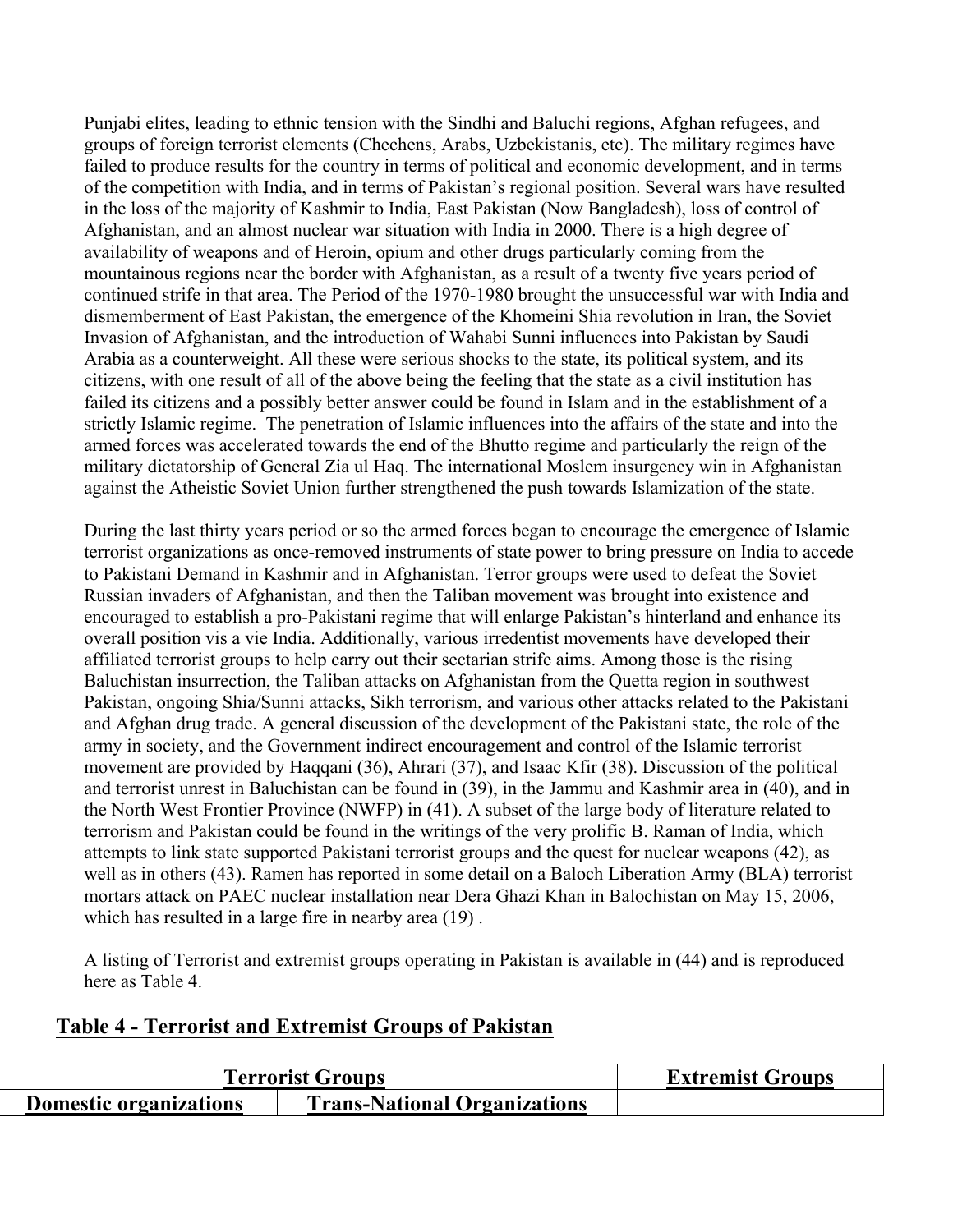|    | 1. Lashkar-e-Omar (LeO)         |    | 1. *Hizb-ul-Mujahideen (HM)              | $1_{-}$ | Al-Rashid Trust      |
|----|---------------------------------|----|------------------------------------------|---------|----------------------|
| 2. | *Sipah-e-Sahaba<br>Pakistan     | 2. | *Harkat-ul-Ansar (HuA, presently         | 2.      | Al-Akhtar Trust      |
|    | (SSP)                           |    | known as Harkat-ul Mujahideen)           | 3.      | Rabita Trust         |
| 3. | Tehreek-e-Jaferia Pakistan      | 3. | *Lashkar-e-Toiba (LeT)                   |         | 4. Ummah Tamir-e-Nau |
|    | (TJP)                           | 4. | *Jaish-e-Mohammad Mujahideen             |         |                      |
| 4. | Tehreek-e-Nafaz-e-Shariat-      |    | $E-Tanzeem$ (JeM)                        |         |                      |
|    | e-Mohammadi                     | 5. | *Harkat-ul Mujahideen<br>(HuM,           |         |                      |
| 5. | *Lashkar-eJhangvi (LeJ)         |    | previously known as Harkat-ul-           |         |                      |
| 6. | Sipah-e-Muhammad                |    | Ansar)                                   |         |                      |
|    | Pakistan (SMP)                  | 6. | *Al Badr                                 |         |                      |
| 7. | Muttahidda<br>Quami             | 7. | *Jamait-ul-Mujahideen (JuM)              |         |                      |
|    | Movement - Altaf Hussain        |    | 8. Lashkar-e-Jabbar (LeJ)                |         |                      |
|    | (MQM)                           | 9. | *Harkat-ul-Jehad-i-Islami                |         |                      |
|    | 8. Haqiqi<br>Muhajir<br>Quami   |    | 10. Muttahida Jehad Council (MJC)        |         |                      |
|    | Movement (MQM-H)                |    | 11. Al Barq                              |         |                      |
| 9. | Baluch People's Libration       |    | 12. Tehrik-ul-Mujahideen                 |         |                      |
|    | Feont (BPLF)                    |    | 13. Al Jehad                             |         |                      |
|    | 10. Baluch<br>Students'         |    | $\&$<br>Kashir<br>National<br>14. Jammu  |         |                      |
|    | Organistaion (BSO)              |    | <b>Liberation Army</b>                   |         |                      |
|    | 11. Jamaat-ul-Fuqra             |    | 15. People's League                      |         |                      |
|    | 12. Nadeem Commando             |    | 16. Muslim Janbaz Force                  |         |                      |
|    | 13. Popular Front for Armed     |    | 17. Kashmir Jehad Force                  |         |                      |
|    | Resistance                      |    | 18. Al Jehad Force (combines Muslim)     |         |                      |
|    | 14. Muslim United Army          |    | Janbaz Force and Kashmir Jehad           |         |                      |
|    | 15. Harkat-ul-Mujahideen<br>Al- |    | Force)                                   |         |                      |
|    | alami                           |    | 19. Al Umar Mujahideen                   |         |                      |
|    | 16. Baluch Students'            |    | 20. Mahaz-e-Azadi                        |         |                      |
|    | Organistaion - Awami            |    | 21. Islami Jamaat-e-Tulba                |         |                      |
|    | $(BSO-A)$                       |    | $\&$<br>Kashmir<br>22. Jammu<br>Students |         |                      |
|    |                                 |    | <b>Liberation Front</b>                  |         |                      |
|    |                                 |    | 23. Ikhwan-ul-Mujahideen                 |         |                      |
|    |                                 |    | 24. Islamic Students League              |         |                      |
|    |                                 |    | 25. Tehrik-e-Hurriat-e-Kashmir           |         |                      |
|    |                                 |    | 26. Tehrik-e-Nifaz-e-Fiqar Jafaria       |         |                      |
|    |                                 |    | 27. Al Mustafa Liberation Fighters       |         |                      |
|    |                                 |    | 28. Tehrik-e-Jehad-e-Islami              |         |                      |
|    |                                 |    | 29. Muslim Mujahideen                    |         |                      |
|    |                                 |    | 30. Al Mujahid Force                     |         |                      |
|    |                                 |    | 31. Tehrik-e-Jehad                       |         |                      |
|    |                                 |    | 32. Islami Inquilabi Mahaz               |         |                      |
|    |                                 |    |                                          |         |                      |
|    |                                 |    |                                          |         |                      |

Terrorist Groups whose name is preceded by an asterisk are also listed in the U.S. Department of State's Annual Terrorism Report of 2004 (45), and information related to their activities is reviewed in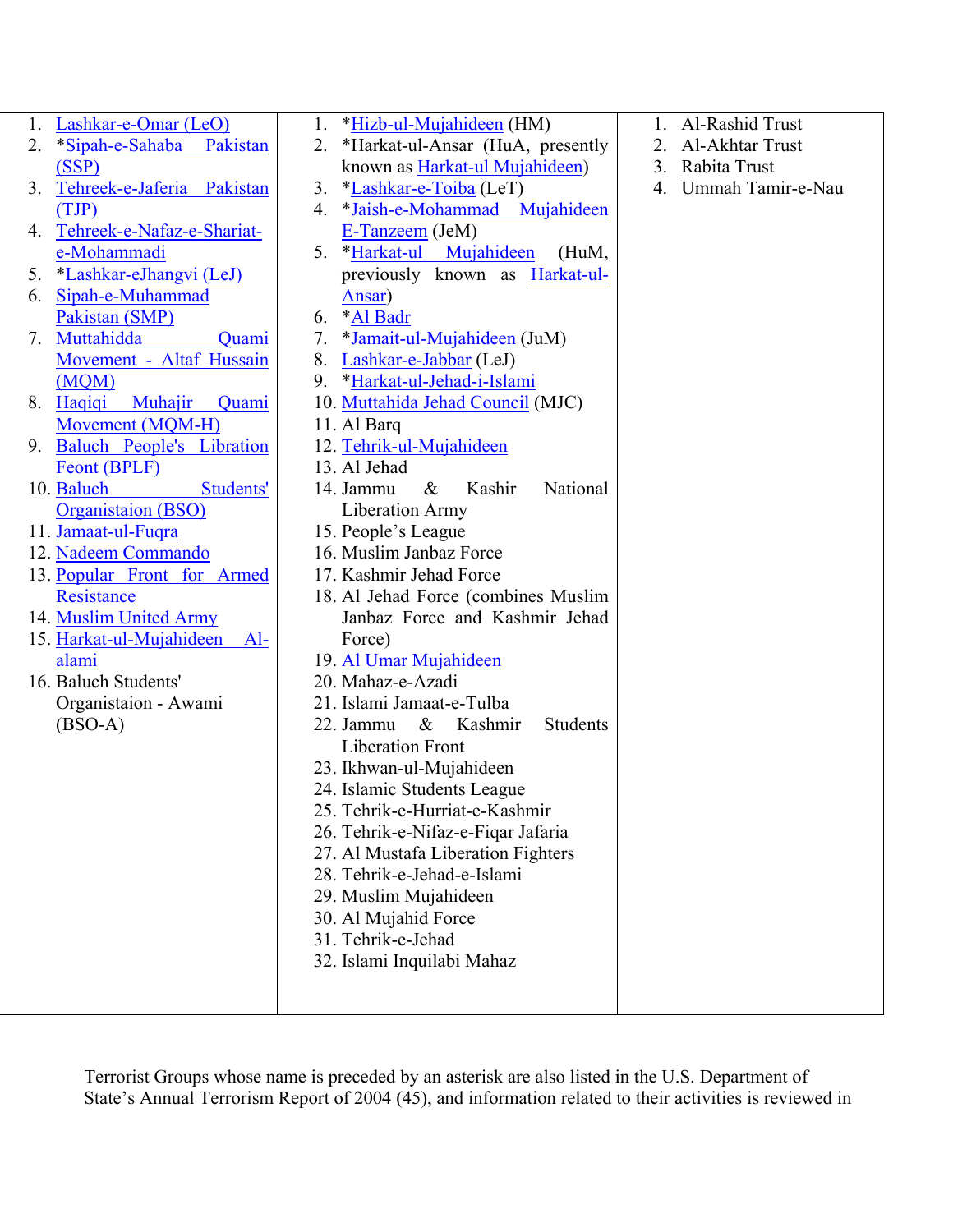the Congressional Research Service (CRS) report on Terrorism in South Asia (46). Inspection of Table 4 indicates that currently there operate about 48 domestic and international terrorist groups in Pakistan. This number in itself represents a record of sorts. Assuming that not all groups are really active we can estimate about 40 active terrorist groups. As we have discussed above, the installed nuclear capacity in Pakistan is now about 450 MWe (Gross) comprised of KANUPP – 137 MWe, and CHASNUPP-1 – 325 MWe. This is the equivalent of 0.45 GWe of installed capacity. We can now define a notional ration of the number of active terrorist organizations per GWe of installed capacity and we find that ratio to be about 90 Terrorist Groups/GWe. Note that this is only a notional number, not implying that there are about 90 terrorist groups in Pakistan or there is a GWe of installed capacity. This number represents an artificial ratio computed to make a point. Once CHASNUPP-2, which is now under construction, is completed the installed nuclear capacity in Pakistan will increase to 775 MWe or 0.775 GWe. The ratio of terrorist organizations per GWe of installed capacity will then decline to about 52 Terrorist Groups/GWe. In the future, we can assume that with the general stabilization of South Asia and of Pakistan particularly, the number of active terrorist organizations in Pakistan might halve to about 20 organizations by 2030. At that year, the installed nuclear capacity is projected by the Pakistani Government to reach about 8,800 MWe or 8.8 GWe. At that point, our notional ratio will decline to about 2.3 Terrorist Groups/GWe of installed nuclear capacity, still probably a world record. We should consider, however, that most terrorist organizations active in Pakistan will not have the capabilities or motivations of attacking nuclear power plants. Only a small number of the organizations listed in Table 4 do present a possible danger to future nuclear power stations. We should also recall that all Pakistani nuclear installations are guarded y the army, and that no attacks against nuclear power stations by such groups or others have occurred thus far. Yet the fact that SOME terrorist organizations are still capable or motivated enough to launch such hypothetical attack, should give us a pause.

Superimposed on the ratios developed above is the data shown in Figure 6 (47), depicting the number of sectarian violent incidents that have occurred in Pakistan till 2003. The data shown in Figure 5 indicate a positive long-term trend of a decline in Sectarian violence. This decline is however punctured by periodic episode of a large-scale eruption of violence, occurring about once every four years, and indicating an element of short-term instability in inter-sectarian relations that could manifest it in future similar violent episodes. The short-term instability feature indicated in Figure 5 could be detrimental to the evolution of nuclear power infrastructure, which requires a long-term stability trend. This is so due to the long lead-times to the development of nuclear power and fuel cycle facilities and due to the long-term need to acquire operators experience and good plant operating practices.

In summary, Pakistan is unique in having encouraged the development of a large terrorist infrastructure resulting in a significant number of terrorist organizations that are allowed to operate within the country. That terror system is also internally used in various episodes of sectarian violence that encompass various minority groups within the diverse Pakistani society. There exists an ambiguity as to the relations of the regime to the terrorist organizations, some of which might have been utilized by the Government, one step removed, to accomplish irredentist goals in Indian Kashmir and in Afghanistan. Some elements of the terrorist infrastructure resident in Pakistan represent foreign terrorist groups (Al Qaeda Arabs, Chechens, Uzbekistanis) which were left stranded in Pakistan following the various Afghan wars which are only notionally controlled by the regime, and allowed to pursue their specific grievances regardless of the interests of Pakistan itself. We should recall that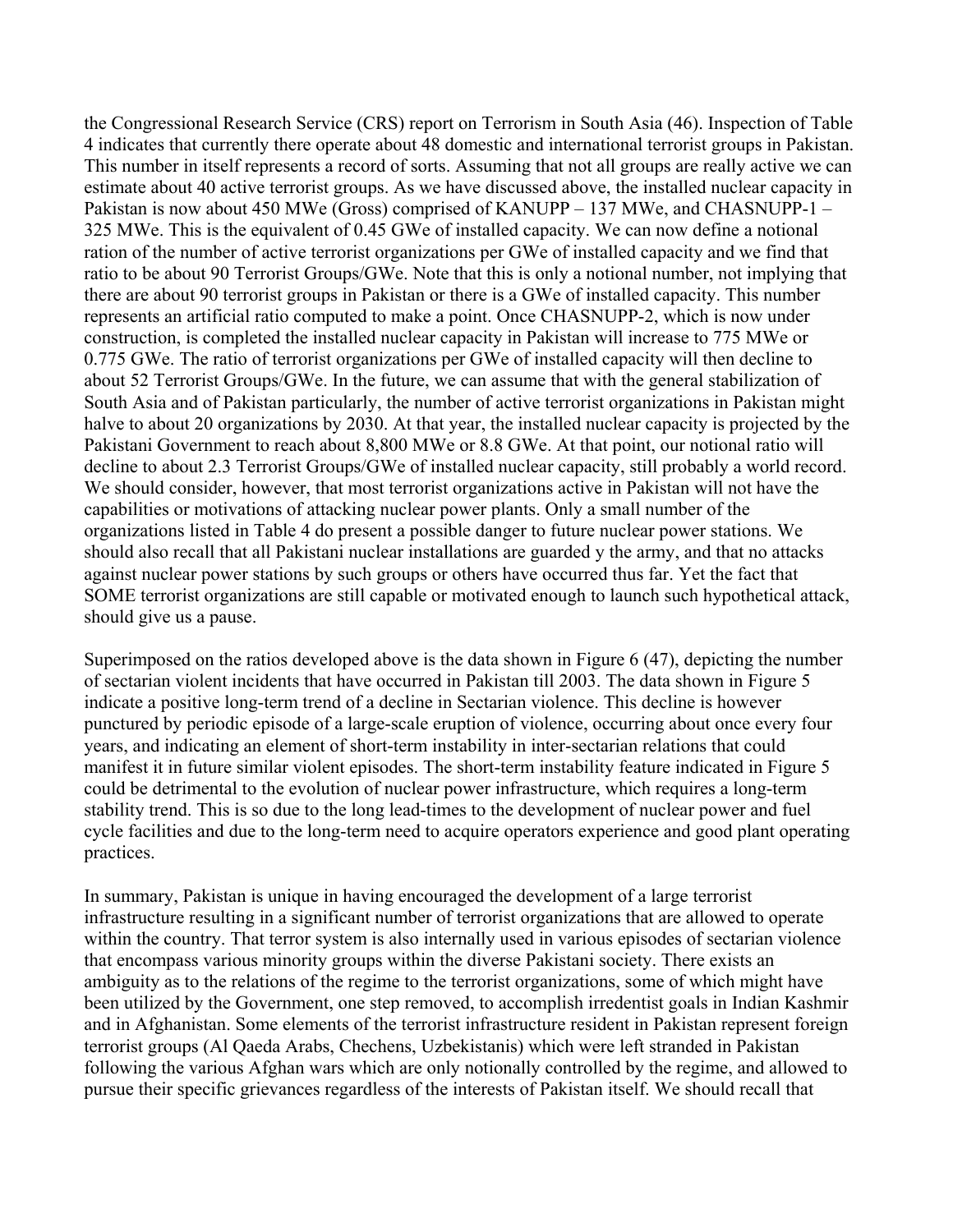sectarian violence is concentrated mostly in the large population centers such as Karachi and has not spilled far into the country-side where nuclear stations are(to be) located. However it is questionable whether this climate is the most propitious for a significant nuclear power expansion plan, and some of the potential security risks involved are discussed next.

#### 5.3 Fissile Material Diversion from Nuclear Power Stations

As mentioned above, a large amount of spent fuel will be discharged annually from the operating reactors in multi-unit stations such as those planned for Pakistan, and will accumulate in the spent fuel storage pools. A 4 x 600 MWe reactor station will discharge on an equilibrium cycle about 100 MTHM /Year from all four reactors and that spent fuel will reside in the four pools located next to the reactor buildings on-site. As estimated elsewhere the discharged first core is only partially 'burned', does contain higher grade Plutonium, and will lose itself shielding protection earlier than equilibrium burnup spent fuel (48). We have estimated that at least three new large stations will have to be constructed to meet the stated capacity expansion plans of PAEC. Each station will also store on an annual basis an equal amount of fresh fuel waiting to be loaded into the reactors during their annual refueling outages. Usually each reactor will have its outage at a different time to prevent significant contiguous loss of generation for the grid. This implies that fresh fuel supplies will reside for a significant amount of time in each multi-unit station. Additionally, a large nuclear power station contains other radioactive sources such as Cobalt irradiation sources, neutron sources etc that could be utilized by experienced saboteurs with technical education for the production of radioactive dispersion devices (RDDs). Within such a large station there will likely be found some large lead shielded containers which might provide (nearly?) adequate protection for the transport of radioactive sources or possibly long cooled spent fuel assemblies. In short, such large multi-unit stations operated by PAEC might offer tempting targets – might in fact act as magnets - for future terrorist groups determined to obtain WMD capabilities.

As further indicated above the large staffs required to operate such stations – within the range of 1,200 to 2,400 persons or even more offer the opportunity for a terrorist group to recruit a staff member as insider support or coerce one, under various threats to provide data and cooperation. Even within such a populous country as Pakistan one can assume that the leadership of some terrorist group and nuclear station operators may well have roots in the same social group, which might ease prospective recruitment. It may be possible to assume that terrorist organizations might cooperate, with one group having developed an insider support providing control over that staff person to a different terror group interested in breaking into the station and diverting radioactive material. Furthermore, Pakistani intelligence, which might control components the guard force in these power stations, or rogue elements within the intelligence apparatus, might provide a terrorist organization they cooperate with, with inside person(s) contacts. In this way the putative attackers might gain information on site characteristics, location of sources, means of transport, or even active support in disarming various alarms and detection devices.

In summary the future emergence of large nuclear power stations containing radioactive material, the existence of a large number of well armed and trained terrorist organizations some of which might be interested in acquiring WMD/RDD components and possess technical training, the potential for developing insiders support to facilitate such attacks, and the fact that station staffs at some point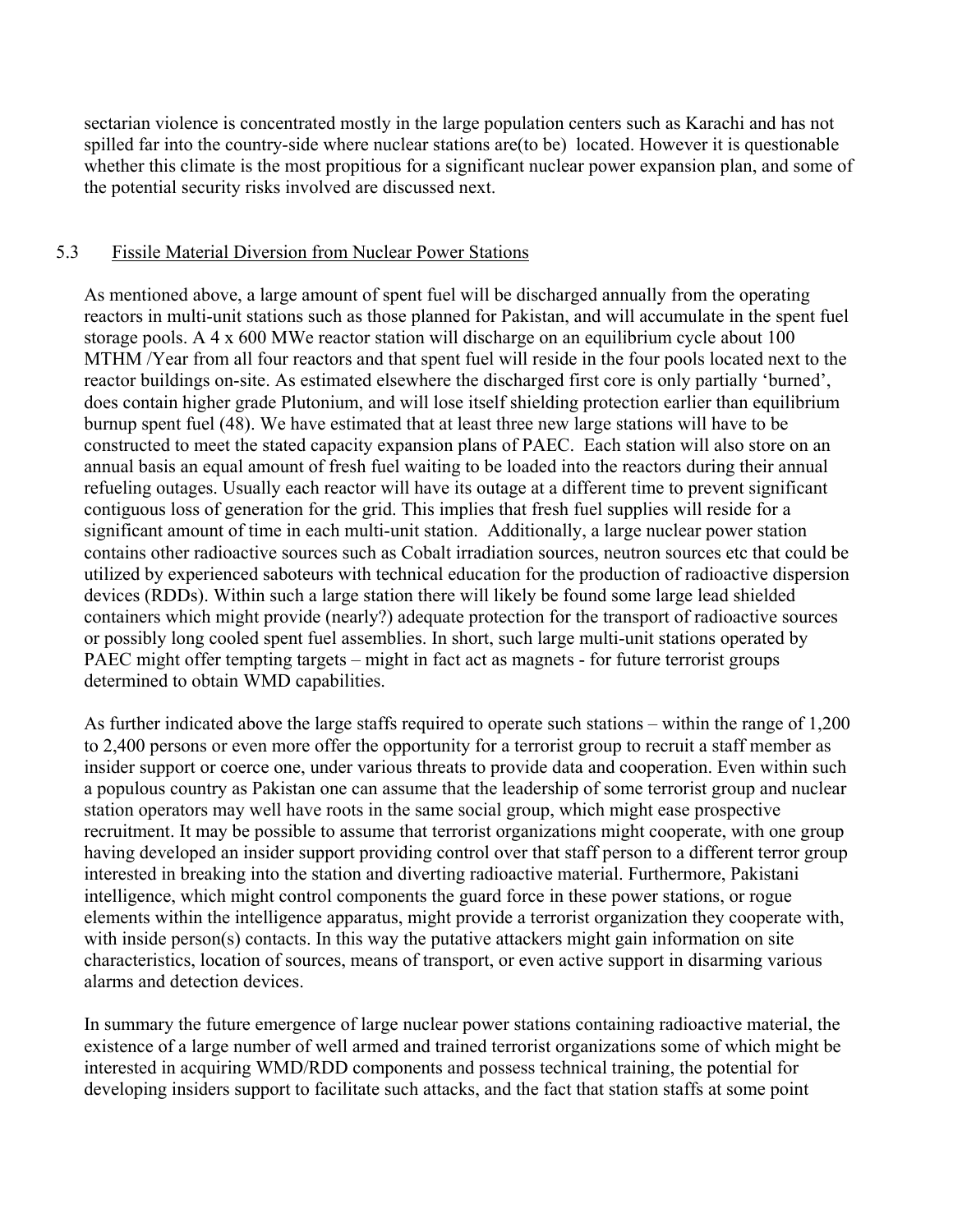might be relatively new and inexperienced thus unable to protect their stations from outside attack, all point to the possibility that future nuclear material diversion attempts might prove successful. To be fair, we must point that Pakistan has operated a nuclear reprocessing plant in Chasma, a Uranium enrichment plant in Kahuta, and several other weapons facilities for almost twenty years, and no diversion attempts from these facilities are known to have occurred. Likewise, the IAEA did not record any diversion of nuclear material from facilities under safeguards in Pakistan till now. It is possible that this is so since these facilities were guarded by the military as parts of its nuclear weapons complex and thus were well protected. It is not clear if future nuclear power stations operated by the civilian PAEC will be subjected to as thorough a protection by the military as the military weapons facilities, thus making prospective diversion from the power stations more feasible.

#### 5.4 Terrorist Attack, Seizure or Take Over of Nuclear Power Station

Terrorist attacks on nuclear power stations in a complex society such as Pakistan, might be launched for other purposes than radioactive material diversion. A nuclear station might be attacked in order to create radioactivity release and dispersion thus creating a major national and possibly international crisis and punishing the central Government, or neighboring countries' Governments, for having committed some sins, from the perspective of the terrorists. A terrorist attack on a nuclear power station – a Government prestige project - might be launched to extract specific concessions from the Government – release of captives, to provide guaranteed amnesty, to force a change in specific Government polices whether domestic or foreign, or to publicize some terrorist political demands against the Government or against foreign Governments. Finally, an attack against a nuclear power station might be launched during a period of regime change, political instability of regional sectarian strife when the terrorist might view the control of the station as a bargaining chip to extract specific concessions for their organization or for a sectarian group they might claim to represent, from the incoming regime.

The considerations discussed above apply here i.e.; The desirability of attacking a nuclear power station as a Government status symbol; The fact that the station might contain significant amounts of radioactive material whose dispersion to the atmosphere might create havoc in nearby and possibly far communities; The fact that terrorist organizations in Pakistan might be well equipped, trained and motivated - more so than some nuclear station staffs; The relative ease of securing or coercing insider's support for an attack plan; The possibility that a new nuclear station staff might not yet be well trained and versed in security procedures thus increasing the likelihood that a terrorist attack might succeed; and The fact that some elements in the Government intelligence agencies might cooperate with the terrorists and support, if not encourage, their impending attack. The important point here is that a multi-unit nuclear station will represent an attractive target for a terrorist organization to wrestle control of. This is due to the immense publicity value such attack might create, which will provide free advertisement for the terrorist organization and its political demand; Due to the public fear created relative to the large accumulation of radioactive material on site, which might result in a political pressure on the Government to accede to the terrorist demands so as to prevent a nuclear catastrophe; and due to the calculation of relative terrorist organization's attacking strengths (including possible insiders support and/or covert support by elements of the Government intelligence agencies) vs. the weakness of the station security staff and military guards, which might indicate that a prospective attack might well succeed.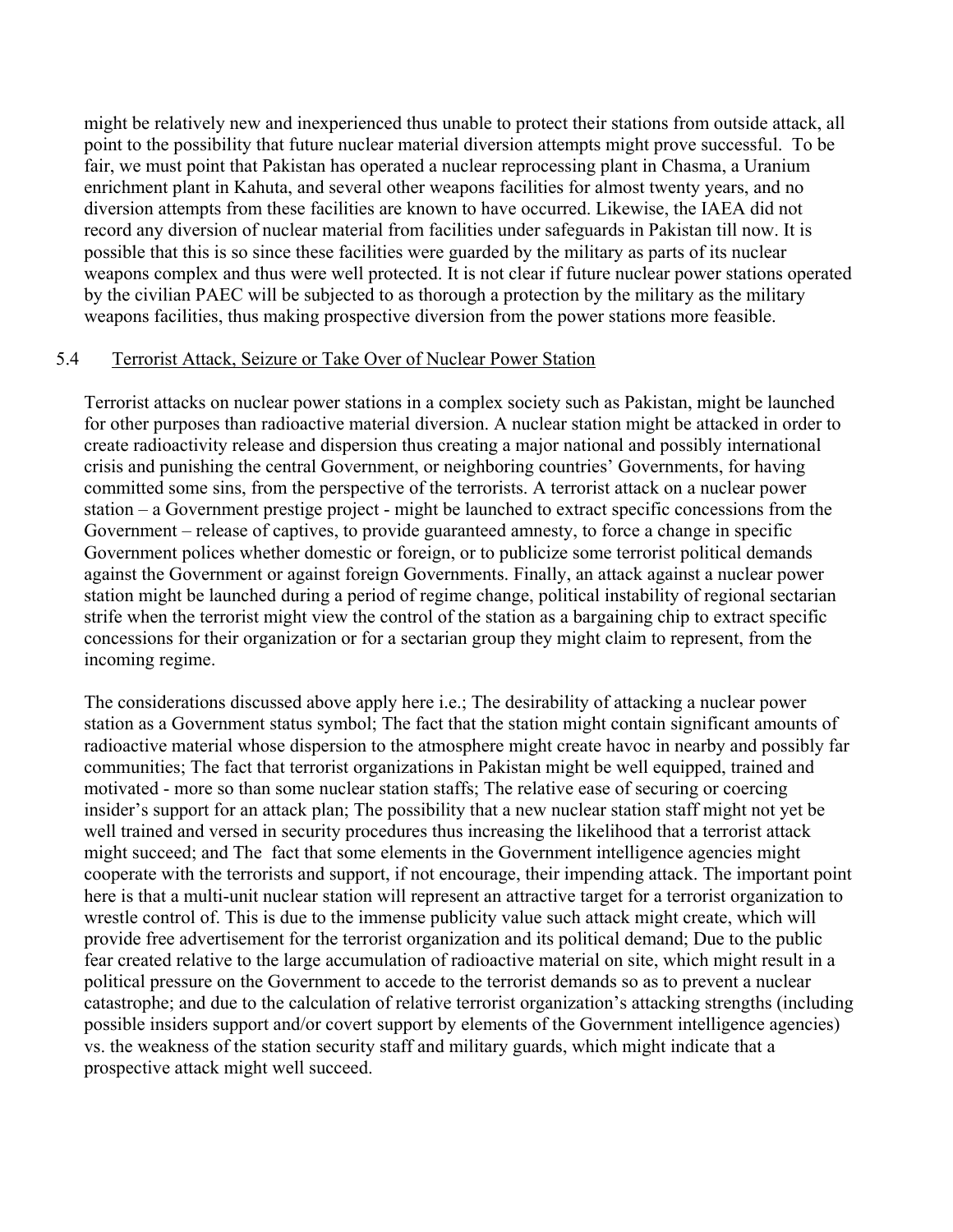These considerations indicate the unintended effect of constructing large multiple-unit nuclear power stations in a politically unstable country such as Pakistan, with its unique concentration of (partially Government sanctioned) terrorist organizations. Under normal (politically stable) environment, constructing nuclear reactors within multiple-unit stations carry many advantages related to design standardization, on site replication, greater construction efficiency and ultimately, improved operations efficiency. All these might result in significant cost savings over time. In Pakistan's unique situation these advantages might be negated by the fact that such large national prestige project could, perversely, become magnets for prospective terrorist attacks.

#### 5.5 Airplane Attacks on Nuclear Power Stations

A terrorist attack mode which has gained notoriety following the September 11 2001 attack on the World Trade Center in New York City and on the Pentagon in Washington DC, is attack by airplanes on civilian targets, prospectively including commercial nuclear power stations. It has been revealed in the interrogation of captured Al Qaeda operatives since then, that they contemplated though never practically attempted to implement coordinated aerial attacks on specific U.S. nuclear stations. It is also hypothetically possible that some rogue elements of the Pakistani Air force might attempt such attacks for purposes of their own. Airplane attacks could be mounted in two main ways; kidnapping commercial passenger planes and flying them into the target, relying on the penetrating power of the airplane body and the engines turbine shafts to achieve containment structure penetration, and on the mass of jet fuel to catch fire and burn inside the breached containment: and smaller commercial aviation planes laden with explosives that rely on the explosive power of the total charge placed inside the planes to breach the containment structure. To be fair we should state that no airplane attack against a nuclear power station, let alone a multiple-units station has ever taken place, though again, this is no indication as to the future.

An airplane attack is different than the terrorist attacks discussed so far in that it is meant to breach at least one containment structure or spent fuel storage pool and cause a major radioactive release with all the attendant population exposure hazards along the radioactive plume's path. There is no mistaking the terrorist's intentions in mounting this sort of an attack and all the ambiguities that might surround a terrorist action are swept away. The purpose here is clearly to punish the regime by hurting the civilian population so as to 'pay' for having committed some sins against the terrorists or the people they might claim to represent.

If this is the terrorists' declared intention then a multiple-units nuclear station could be a useful target from their perspective. Firstly, the symbolic nature of (even partially) destroying a prestige national project such as a large nuclear station cannot be understated. Secondly, if successful such attack might cause a significant radioactive release leading to casualties in the nearby and further away populations, and potentially causing exposure in neighboring countries – India in Pakistan's case. Thirdly, the economic damage to the station itself, to the regional and national electric grids, to the contaminated area due to loss of work and the expense of decontamination, and to the national economy due to loss of electricity supply and reduction in national productivity, could be substantial.

Furthermore a multiple-units station is an attractive target since there is always the chance that if one reactor target is not hit, then another reactor or critical site facility might. A reactor building is a relatively small target within all other structures to be found in a nuclear power station including the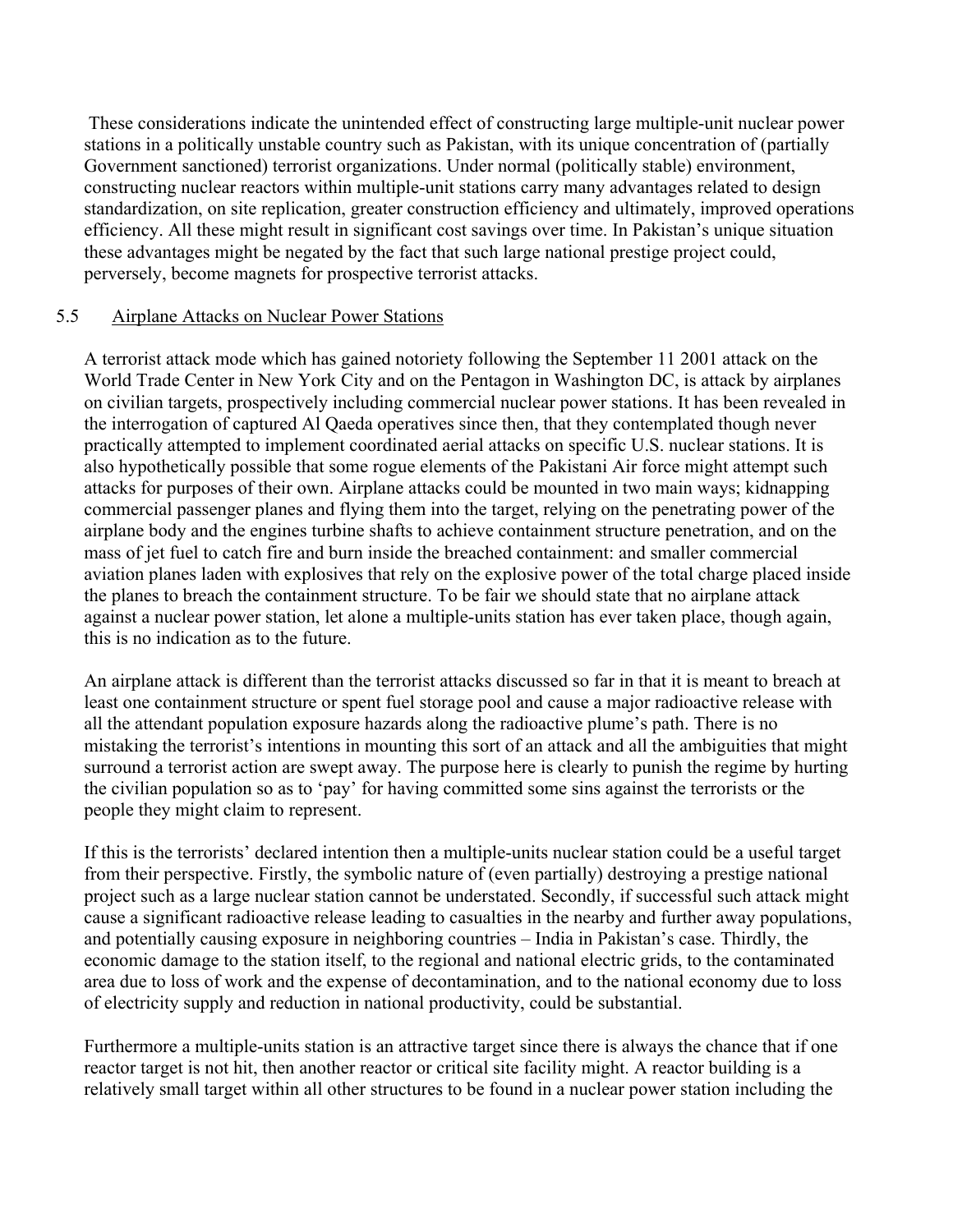turbine generator buildings the cooling towers the electrical buildings and the transmission station. Near ground air turbulence might make it difficult to maintain aim and steadily point the airplane towards the reactor building. There however exists the (hypothetical) possibility that in the last few seconds before the actual hit, even if the suicide pilot is deflected from hitting one reactor structure he might still be able to point his plane and hit another reactor building. The chances of successful hit on a multiple-unit station is then that much greater.

This is even more important if the terrorist pilot's intention is to hit the spent fuel storage pool and cause heating and meltdown of the stored fuel, with a release of the inventory of volatile fission products contained therein. The spent fuel pool is but a small appendage on top of the 'wrap around' auxiliary building surrounding the reactor containment structure. It is difficult for the pilot diving on the power station and struggling to point his plane, to aim specifically at the spent fuel storage pool, if he can identify it at all. However, the pilot stands a greater chance of success on a multiple-unit station in that he might hit a different pool than the on he originally intended as the choice of targets is multiple and more varied. In general, the more critical target structures are identified on-site the greater the chance that at least one of them be actually damaged with all the attendant consequences. This is particularly true in a country such as Pakistan with a number of terrorist organizations, some of which might ultimately wish to hurt the central Government in this way. PAEC's reasonable goal of multiply sitting the nuclear units it plans to build might blow back in creating targets for highconsequences putative terrorist attacks.

## 5.6 Military Take-Over of Nuclear Station Sites

The discussion on possible military take-over of nuclear power stations follows the above discussion of potential terrorist attempts to occupy nuclear power sites. The major difference is that terrorist groups might intend to harm those facilities and cause radioactive leaks, whereas a military take-over of a nuclear facility might be more in the nature of acquiring political bargaining chips rather than harming the plants. We should recognize that all Pakistani nuclear installations including power stations are guarded by military units to start with. A take-over of the station implies local military control over the station (The station's military guard force might belong to a different unit) disregarding central Government orders. It may even suffice for the military just to hint that it might take full control over the nuclear power station to achieve its political aims, without even resorting to actual exercise of control.

Why would the military contemplate such move? These mostly involve a change of political regime in Pakistan scenarios where a regional Corps commander might feel that his interests as a regional commander and as a representative of his region are not respected, or that the commander might actually be threatened with dismissal by the new incoming regime. In order to maintain his position, privileges, and concessions to his region the Corps commander might notify the central Government that unless his conditions are met, he might take control of the large nuclear power station located in his region, instead of the special unit guard force. Alternatively, the Corps commander might actually do so or just block lines of communications to the station. Under such threats, or real action, the central Government might accede to the regional commander demands rather than face the possible consequences of his actions.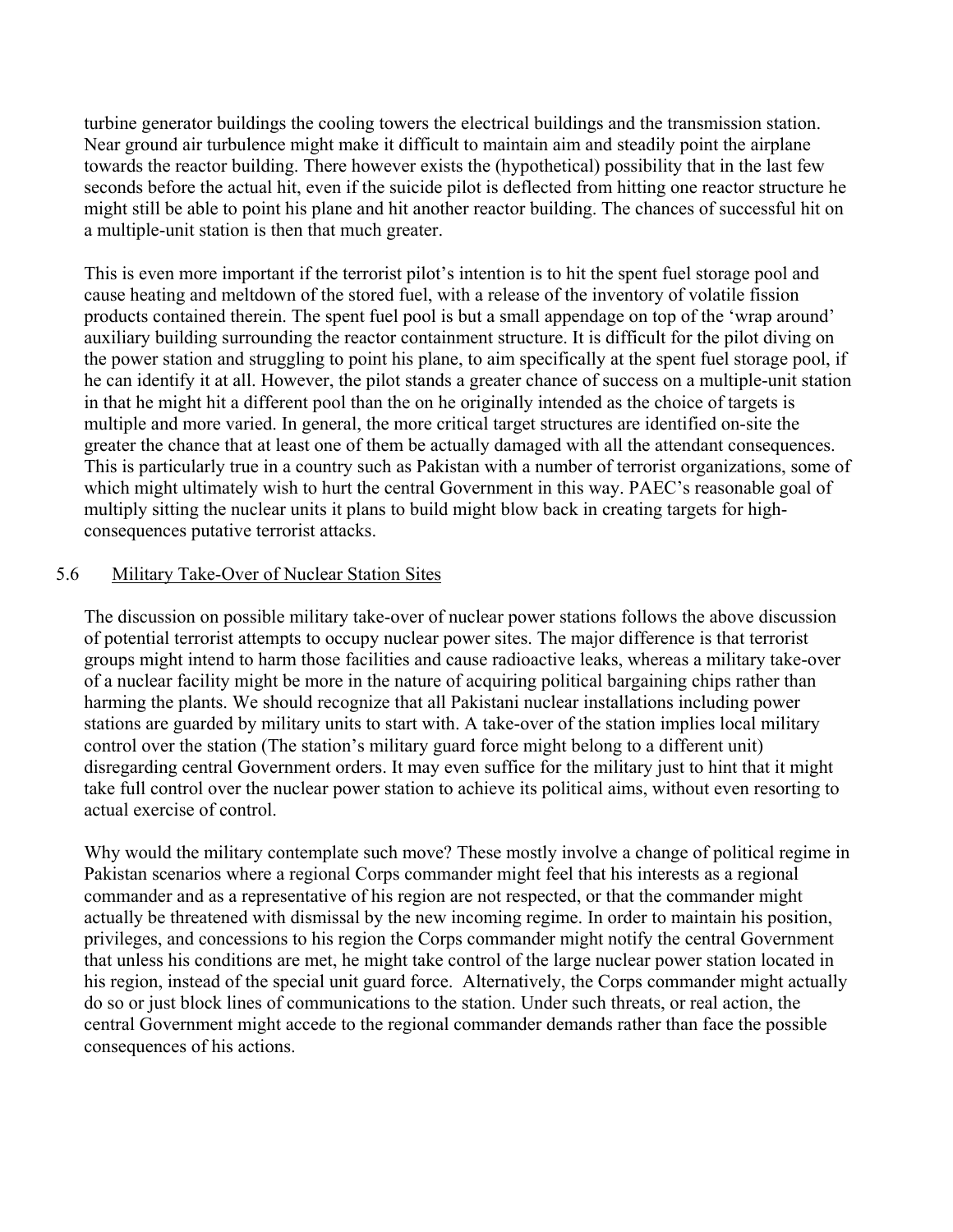A large multi-unit nuclear power station might be the logical target for such military/political maneuverings since it represents a national prestige project, which the national Government would be loath to lose control of. The economic consequences for such loss of control and the political backlash might be worse, from the Government's perspective than the political fall-out from the fact that the Government capitulated to the local Corps commander and met his terms. Thus, taking over a nuclear station, or just threatening to do so, could produce benefits to regional military commanders viewing themselves under risk. This is another perverse result related to the fact that a large-scale nuclear stations construction program is planned for ac country where the military presence and impacts on society are very pronounced. In fact, Pakistan has been referred to in the past as 'A military with a country, rather than a country with a military' (49). In this climate where the military views the country as under its direct, or indirect, control, national prestige projects such as nuclear power stations could be used as hostages in political/military confrontations not of their own makings.

## 5.7 – Foreign Military Attacks on Nuclear Power Stations Sites

Future large nuclear sites in Pakistan such as multi-unit nuclear power stations might prove tempting targets for foreign military attacks should Pakistan be embroiled in a war with any of its neighbor countries. Nuclear facilities have already been targeted in war situations and specific evidence is the Iranian aerial attacks on the Tuwaitha nuclear site in Iraq (home of the Osiraq reactor as well as other nuclear facilities) as well as the Iraqi air force attacks on the Bushehr nuclear power plant, then under construction in Iran. Both attacks have occurred during the Iran-Iraq war of the 1980s (50). The precedent of attacking nuclear power station sites has thus been established, though the station involved was under construction, not yet operational, and did not contain nuclear fuel. The Tuwaitha site, though, contained radioactive material – the cores of the Osiraq and other research reactors on site, all under IAEA safeguards. This did not prevent another IAEA member country (Iran) from attacking the site. We should note that both Iran and Iraq were IAEA members, both signed the NPT, and both had safeguards agreements in force with the IAEA at the time of the Iran-Iraq war. Despite their treaty commitments the Iraqis were developing nuclear weapons capabilities prior to the war and the Iranians are most likely engaged in a similar program as a result of that war, this under the guise of developing a nuclear power program.

Prospective attacks on operating nuclear power stations could be considered under two scenarios: Preemptive take-over of a nuclear site to prevent it from being captured by an internal Pakistani terrorist organization during the general turmoil that a war brings. The aim here is protective – preventing potential destruction of the power station and possible radioactive release due to capture and damage by a nihilistic terrorist organization; and Capture of a large operating nuclear station by an enemy country – India for instance – to deny electricity to the Pakistani Government and disrupt the electric power grid remaining under Pakistani control. This would be a form of a sophisticated economic warfare in which the capture and denial-of-use of large infrastructure projects such as dams, refineries or nuclear power stations might bring about the collapse of the enemy Government regardless of other military offensives. In either case the actual destruction of, or significant damage to, the nuclear power station would not be contemplated as the attacking military might be aware of the potential consequences of a damaged nuclear plant, and would not want a nuclear debris plume to spread over its own country.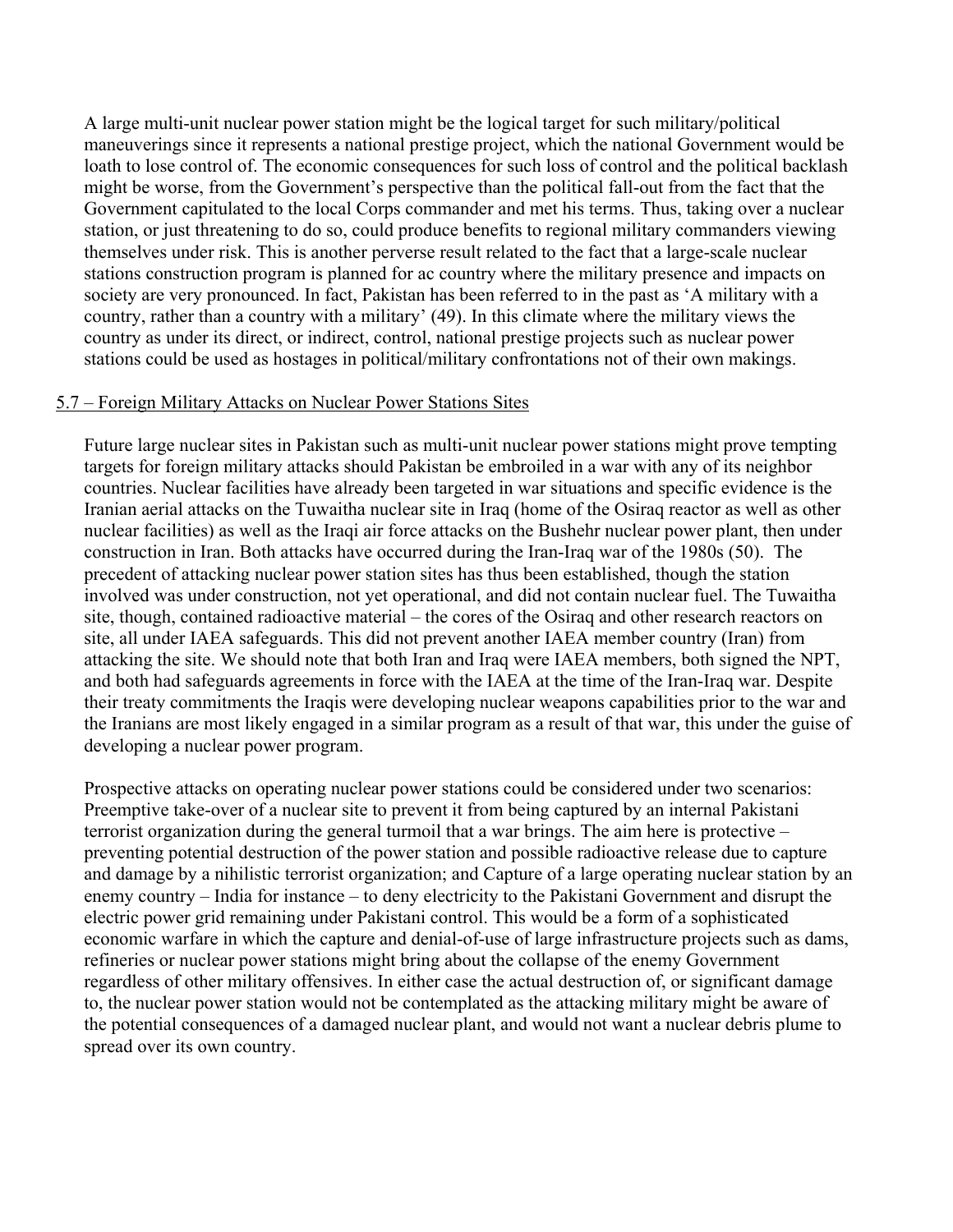Under the scenarios listed here a multi-unit nuclear power stations, as well as military nuclear sites could be attractive targets to capture for an attacking foreign army. In order to assure the undamaged capture of such high value targets in the early stages of the war, so as to prevent damage to the facilities that could be inflicted by either side through the 'fog of war' situation, it is likely that a commando type operation would be planned and carried out by highly trained and disciplined military units. Such attacks might succeed without causing significant damage to the reactors, though the risks are great. Placing a relatively small one-unit nuclear power station in the path of an invading army is one matter. Constructing multi-unit nuclear power station in regions where war between neighboring countries was contemplated as recently as five years ago raises the risks and consequences scales considerably.

## **6. Conclusions**

In this paper we have reviewed the current nuclear power situation in Pakistan, and the plans and prospects for its significant expansion. We have then reviewed the safety and security of the prospective large multi-unit nuclear power stations that will have to be constructed in Pakistan under its ambitious capacity expansion plan.

Our conclusions regarding the nuclear power growth prospects in Pakistan are ambivalent. Under the current rules of nuclear trade it will be difficult to construct any large sized nuclear power reactors in Pakistan not yet committed. The U.S. India nuclear power deal, if approved by the U.S. Senate and by the Nuclear Suppliers Group (NSG), could open the doors to a similar deal with Pakistan to be possibly sponsored by China and supported by other nuclear suppliers such as Canada and potentially France or Russia. If such a deal is initiated there is little doubt that Pakistan could effectively participate in the construction of future nuclear stations and be able to operate them. Successful, world class operation of future Pakistani nuclear power plants depend to a large extent on improved communication and flow of technical support and training between the global nuclear power industry encompassing its various institutions both private and public, and PNRA, PAEC, and Pakistani industry. Additionally, extensive training and re-training programs for all nuclear personnel will have to be instituted by Pakistani education organizations supported by foreign technical experts. For that to happen Pakistan's position within the NPT world community and the NSG would have to be regularized, possibly building on a modified (more stringent) version of the U.S./ India deal. Furthermore, the security situation in Pakistan will have to improve so that foreign experts could be assigned to work with, provide technical assistance to, and train their Pakistani counterparts without concerns for their personal safety and security.

The record indicates that with even limited technical contacts with the global nuclear power industry, Pakistan did well in preserving the safety of its operating plants and managed to maintain them in operation, though at lower capacity factors than achieved by other Asian countries better integrated into the global nuclear community. The raw potential for operational excellence is there and it requires additional refinements to break through and shine.

The two limiting factors on the expected fast growth of the Pakistani nuclear industry are: The ability of the regulatory agency PNRA to license new sites and new power stations fast enough to meet the target expansion schedule and to properly supervise the safe operation of the constructed nuclear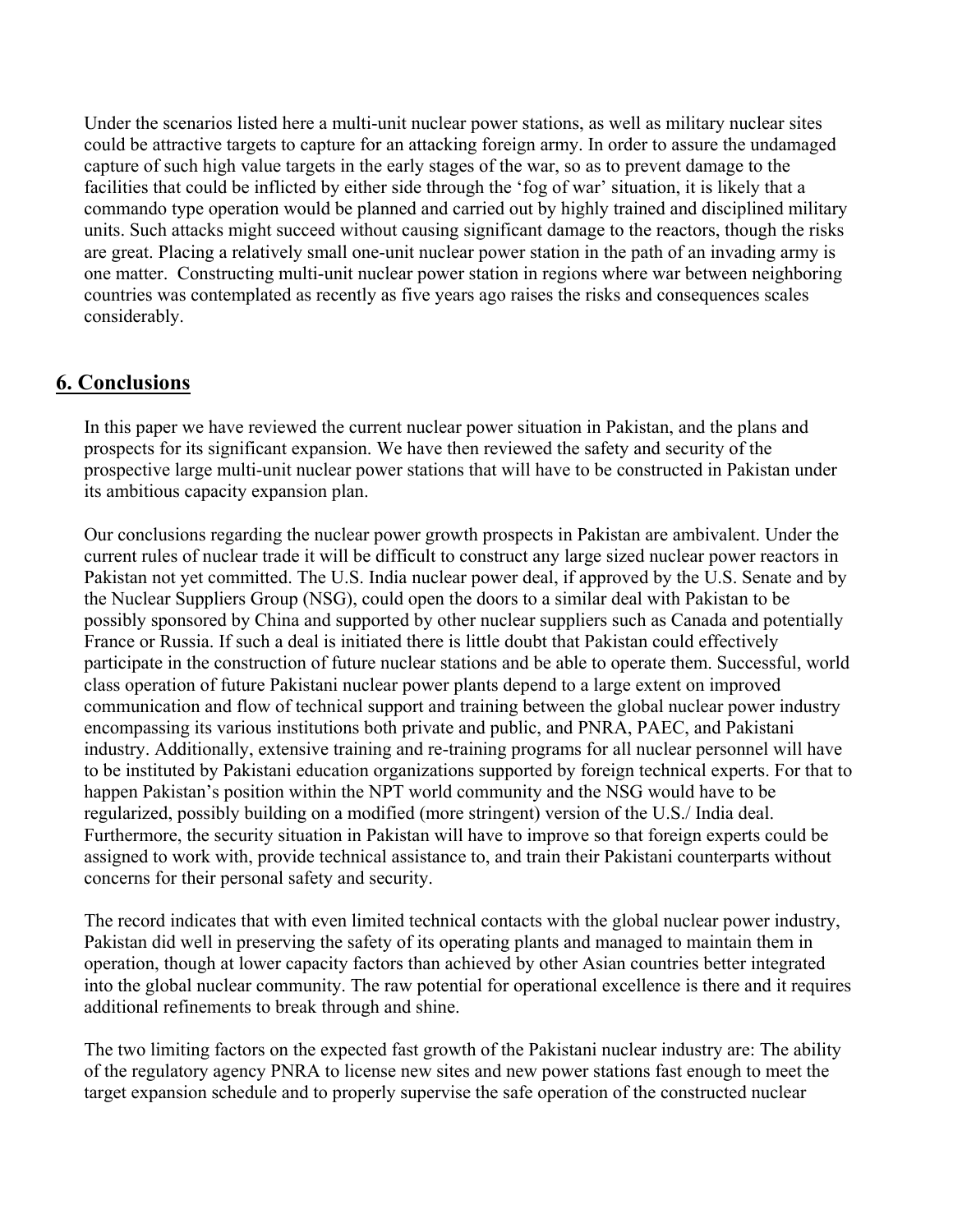power stations; and The ability of PAEC to train new plant operators and stations O&M staff members to meet the staffing requirements of the newly established stations. It is yet to be determined whether the Pakistani technical institutes could train adequate numbers of new personnel fast enough to meet the expected demand. Lack of trained personnel could hamper the safe operation of future nuclear power stations and contribute to nuclear accidents initiation.

Based on current information Pakistan will most likely expand its nuclear capacity, if possible, relying on the Chinese reactor designs of Qinshan Phase  $I - a$  300 MWe reactor and Qinshan Phase  $II - a$ newer 600 MWe unit. Pakistan will attempt to standardize its growing nuclear capacity by relying on few standard designs with reference plants in operation. We estimate that to expand to the full extent of its plan – 8,800 MWe of new installed capacity by 2030, Pakistan will have to license and open at a minimum three new nuclear sites, each site containing a 4 x 600 MWe station. In this way Pakistan might enjoy the economic benefits of both plant standardization and on-site replication of identical units.

All plant standardization and replication programs do however carry inherent risks. If the reference design chosen happen to have unexpected technical problems that crop up only after years of operation then all reactors built to that point will suffer from the same generic problem, and technical fixes will have to be retrofitted later into the operating reactors. Both Chinese designs contemplated by Pakistan are relatively new (Particularly the 600 MWe units) with limited operational track record and thus present risks that future problems might emerge. Should repairs and retrofits be required, these will result in economic penalties both due to the direct cost and due to lost generation from the repaired reactors while undergoing modifications.

 The more serious consequence of a generic reactor problem is that it might lead to the initiation of an accident chain which could evolve into a full blown nuclear accident if the station's staff are yet inexperienced and are not well familiar with emergency procedures. Multiple-unit stations could further suffer from common-mode reactor failures caused by operational error within the station or within the electric grid – the loss of off-site power, or caused by natural disasters – earthquakes floods, etc. All such events would further be exacerbated by new and inexperienced station staffs. We should realize that station operation and electric grid operation are inter-related. Common mode reactor problem, which might shut down a nuclear station, might also cause cascading plant shutdown throughout the electric grid, which could eventually (Under the worst case) lead to a grid collapse and electricity blackout with severe social and economic consequences.

Due to its unique characteristics, history, and the nature of its internal as well as external politics Pakistan has allowed the emergence of an entire infrastructure of terrorist organizations within its borders. Up to about 50 to 60 Active or partially active terrorist groups are estimated to operate in the country, in pursual of their own nihilistic, sectarian, or pan-Islamic goals. It is further suspected that some of these groups receive direct or indirect aid from Pakistani intelligence, or some rogue elements within the Pakistani intelligence community, which use terror tactics to promote Pakistan's interests in its conflict with India over Kashmir and its attempts to control the Afghanistan regime. Only a limited number of these organizations have got the requisite capabilities and the motivation to attack a nuclear power station, though such attacks have not yet materialized. In addition to this terror infrastructure one should consider simmering regional and sectarian strife, between the Punjabi and the Sindhis, the Punjabis and the Baluchis, and in between the majority Sunni and minority Shia communities. On top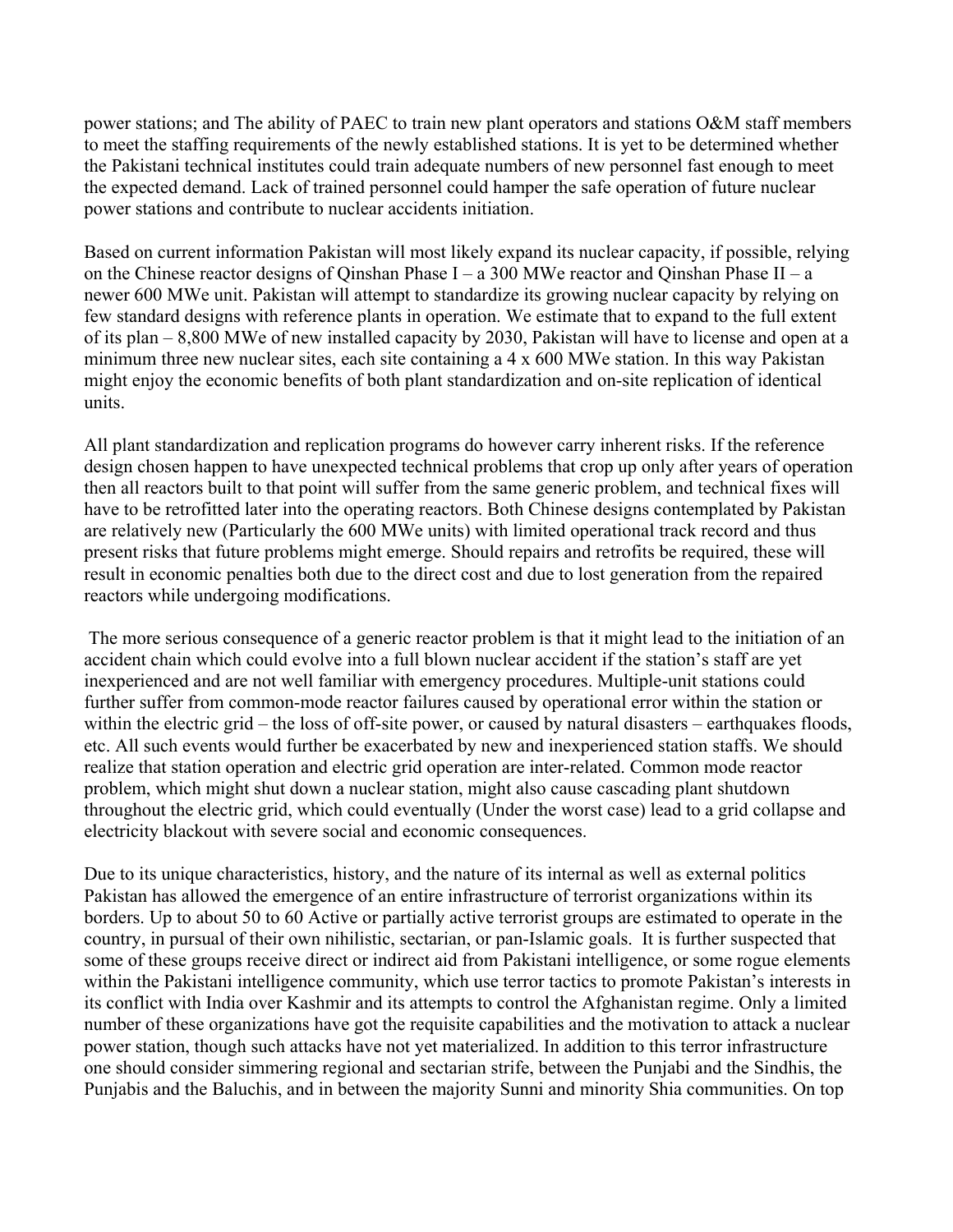of all these we should consider the existence of large-scale foreign terrorist base areas within Pakistan, only partially controlled by the Government, if at all. In this category we include the Taliban and the International Islamic Group (Al Qaeda and their associate Chechen, Uzbekistani, Arab and other groups). Al these concentrate along the border areas between Pakistan and Afghanistan however they maintain active terrorist cells within the main Pakistani population centers.

The overall conclusion from this enumeration of unstable security environment within Pakistan is that the country may not present the most secure environment in which to construct a large system of nuclear power plants and their supporting infrastructure. Due to their long lead-times all nuclear projects require long stable periods to allow licensing, construction and successful operation. Thus a long-term stable security environment would be conducive for the development of a large nuclear power program within any country, and the converse is also true. Unfortunately, as discussed above, Pakistan is not a model of a stable country, and developing a large nuclear power program under these conditions might present considerable risks.

The risks that the terror infrastructure and unstable national security environment present to operating multi-unit nuclear stations are diverse. Terrorist groups might initiate a diversion campaign or a direct attack against a multi-unit nuclear station, relying in part on an insider 's help, which they might recruit. Given the large number of terrorist groups existing it is possible that some group might identify a sympathetic insider, or coerce one into cooperation and pass him along to the group initiating the fissile material diversion operation. Terrorist groups might try to capture intact a nuclear station and use it as a bargaining chip in its negotiations with the central Government regarding its own, its sect or general political demands. Terrorist groups might, under some grievous conditions, attempt to destroy a nuclear station creating large radioactive dispersion within Pakistan and spreading to neighbor countries. To achieve such goal the group might mount an aerial attack or explosive laden trucks convoy attack on the station. Airplane attacks could come in two variants: Kidnapping and piloting a large passenger jet into a containment building or into the spent fuel storage structure on top of the auxiliary building next to the reactor: or piloting several smaller commercial aviation planes laden with explosives placed there by the terrorists into the reactor buildings. In all cases multiple-unit nuclear stations would be tempting targets for such kinds of attacks due to the multiplicity of high value targets. The prospective success of such attacks would be enhanced with insiders support and assuming that the station staffs are yet new and not well versed in emergency procedures.

Finally, the general political instability in Pakistan could lead to attempted take over of nuclear power stations by regional military commanders during times of political turmoil, either to protect the stations, which are prestige national projects, or use them as bargaining chips to secure conditions desirable to the commander, his command or the sect he represents. Even the threat of a take-over might suffice rather than actual occupation. Such preemptive protective take-over of a nuclear station might be carried by an invading army in case of a war between Pakistan and one of its neighboring enemy countries (e.g. India). This take-over would likely be carried out by commando style attack in order to prevent attempted terrorist attacks in times of general instability such as a war situation, or as a way to deny Pakistan the electricity the station generates until hostilities cease.

In general the more attack scenarios against multiple-units nuclear power stations that one can identify, the greater the indication that these type stations may not be the most desirable means of generating electricity in an unstable environment such as exists in Pakistan. This despite the economic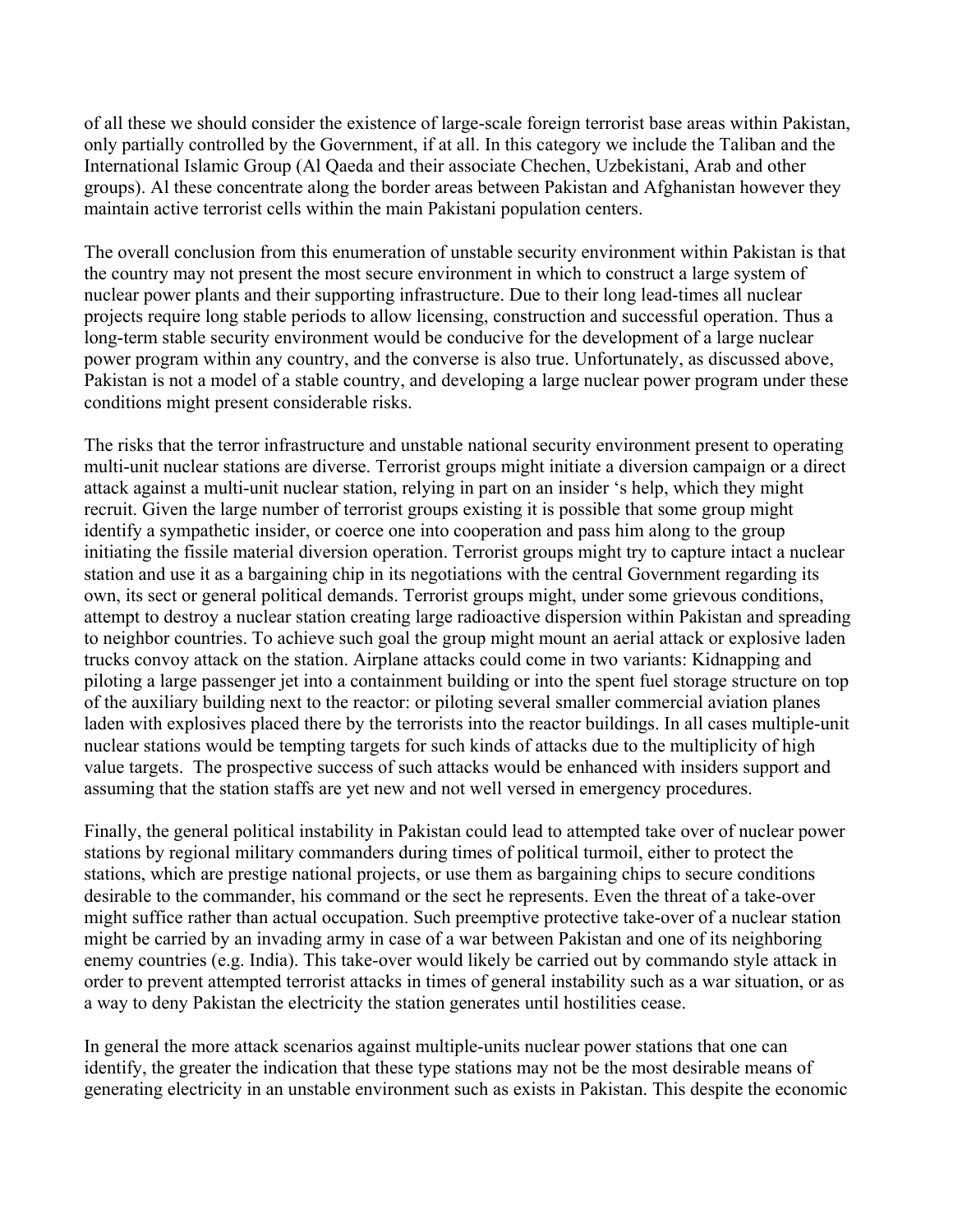benefits that a well-managed and executed nuclear power program could bring, and despite the fact that with external assistance the Pakistanis might excel in implementing the program.

## **7. References**

- 1. World Nuclear Association Nuclear Power in India and Pakistan London, U.K., February 2006 Available at: www.world-nuclear.org/info/printable\_information\_papers/inf53print.htm
- 2. International Atomic Energy Agency (IAEA) Pakistan Country Profile (December 2004 Update) Vienna, Austria, March 2006 Available at: http://wwwpub.iaea.org/MTCD/publications/PDF/cnpp2004/CNPP\_Webpage/countryprofiles/Pakistan/Pakistan2 004.htm
- $3 IABA$ Nuclear Power Reactors in the World Reference Data Series No. 2, Vienna, Austria, April 2005
- 4. Nuclear Threat initiative (NTI) 'Pakistan Meets with Nuclear Exporters' Global Security Newswire, Washington DC, March 21, 2006 See also United Press international (UPI) 'Pakistan Talks to Nuclear Suppliers Group' Islamabad, Pakistan, March 21, 2006
- 5. There exist a large number of references summarizing the activities of the A.Q. Khan's network. Among the recent ones: Sharon Squassoni 'Closing Pandora's Box: Pakistan's Role in Nuclear Proliferation' Arms Control Today, Washington DC, April 2004 Also: Chaim Braun, Christopher F. Chyba 'Proliferation Rings: New Challenges to the Nuclear Nonproliferation Regime' International Security Vol. 29, No. 2, pp. 5-49, Fall 2004 See also: Richard P. Cronin, K. Alan Kronstadt, Sharon Squassoni 'Pakistan's Nuclear Proliferation Activities and the Recommendations of the 9/11 Commissions: U.S. Policy Constraints and Options' Congressional Research Service (CRS) Report to Congress, RL 32745, Washington DC, Updated May 24, 2005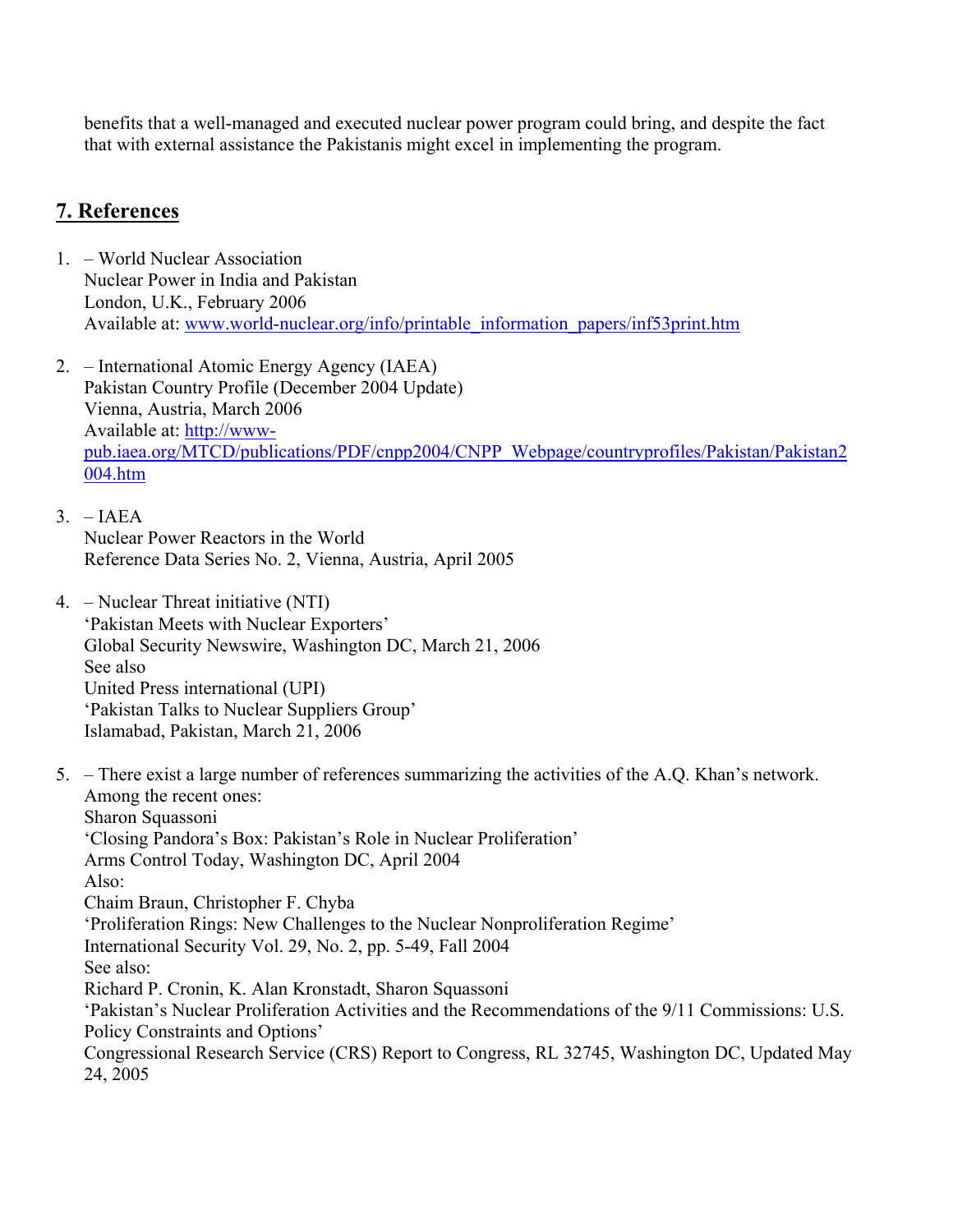- 6. U.S. Department of State (US DOS) 'U.S. – India Civil Nuclear Cooperation Initiative' US DOS Bureau of Public Affairs release, Washington DC, March 9, 2006 See: Statement to Parliament 'Text of the Document Titled "Implementation of the India- United States Joint Statement of July 18, 2005: India's Separation Plan"' Tabled in Parliament, New Delhi, India, March 7, 2006 See Also: The White House 'Fact Sheet: United States and India: Strategic Partnership' Press Release, Washington DC, March 2, 2006 Available at: www.whitehouse.gov/news/releases/2006/03/20060302-13.html
- 7. Permanent Mission of Pakistan to the United Nations 'Pakistan's National Report on National Measures on the Implementation of Security Council Resolution 1540 (2004)' Annex to Note Verbale Addressed to the Chairman of the Committee, Document S/AC.44/2004/(02)/22, New York, NY, October 27, 2004 Available at: http://daccessdds.un.org/doc/UNDOC/GEN/N04/597/46/PDF/N0459746.pdf?OpenElement See also: Permanent Mission of Pakistan to the United Nations Addendum 1 to Document S/AC.44/2004/(02)/22, issued New York, NY, September 19, 2005 Available at: http://daccessdds.un.org/doc/UNDOC/GEN/N05/542/40/IMG/N0554240.pdf?OpenElement
- 8. Virtual Information Center (VIC) 'Pakistan Primer' U.S. Pacific Command, Department of Defense (DOD), Update July 1, 2002 Available at: http://www.vicinfo.org/regionstop.nsf/e77b05d93ef548b20a256c6a000cc1b7/654811faa730ef120a256be90081391d? **OpenDocument**
- 9. Joseph Cirincione, Jon Wolfsthal, Miriam Rajkumar 'Deadly Arsenals: Nuclear, Biological and Chemical Threats, Second Edition Revised and Expanded' Carnegie Endowment for International Peace (CEIP), Washington DC, 2005 Available at: http://www.carnegieendowment.org/images/npp/pakistan.jpg
- 10- Pakistan Atomic Energy Commission (PAEC) 'Karachi Nuclear Power Plant (KANUPP)' KANUPP Main Page MIS Division, PAEC, Islamabad, Pakistan, Update April 2005 Available at: http://www.paec.gov.pk/kanupp/kanupp-index.htm

11- B. Raman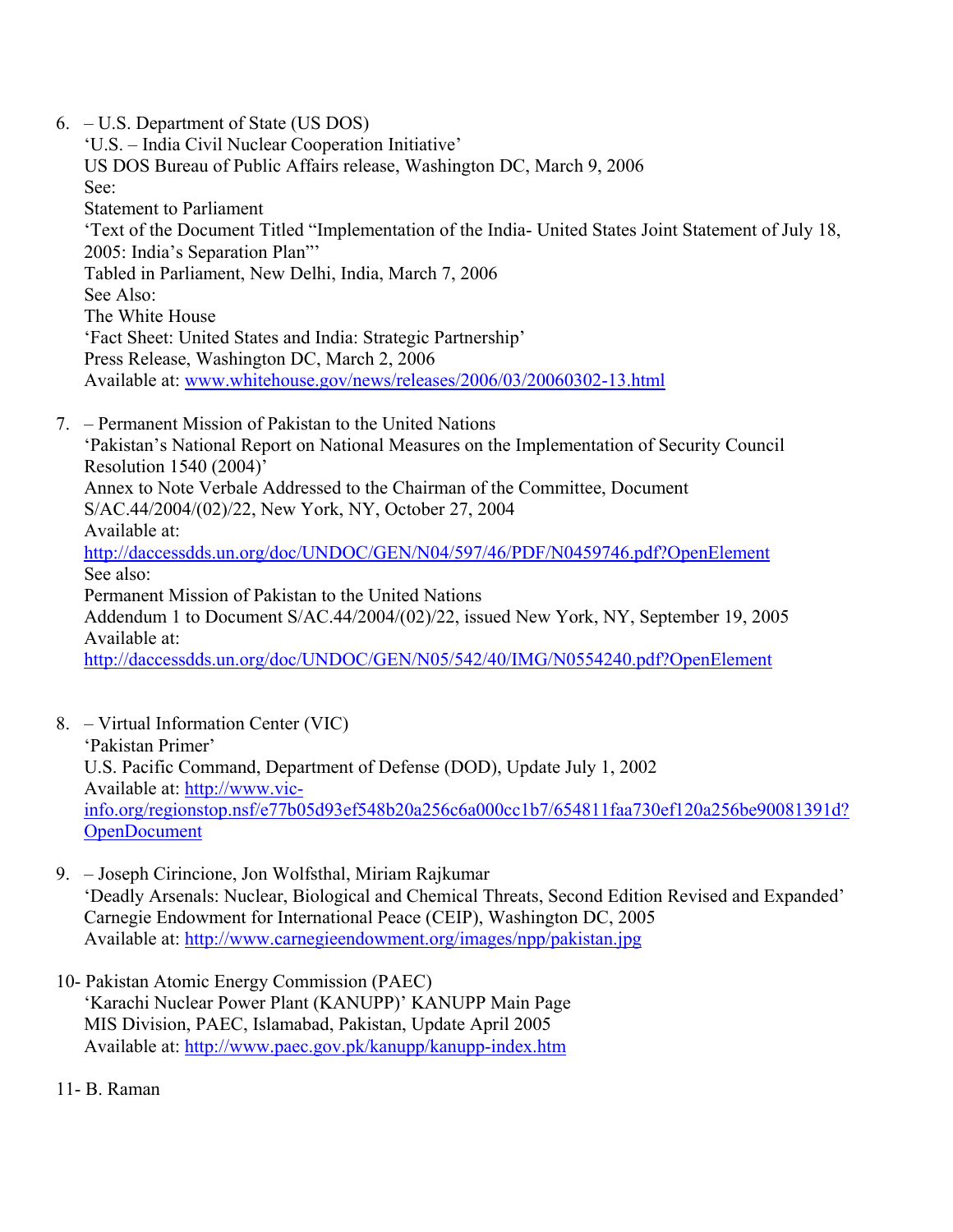'Nuclear Accident in Pakistan?' South Asia Analysis Group (SAAG), Paper no. 290, New Delhi, India, August 7, 2001 Available at: www.saag.org/papers3/paper 290.html See: Dr. S. Chandrasekharan 'Chasma Nuclear Plant: CHASNUPP will continue to be Accident Prone' South Asia Analysis Group (SAAG), Paper no. 295, New Delhi, India, August 16, 2001 Available at: www.saag.org/papers3/paper 295.html See Also: Pakistan Atomic Energy Commission (PAEC) Chasma Nuclear Power Plant -1 (CHASNUPP-1) MIS Division, PAEC, Islamabad, Pakistan, Update November 2005 Available at: http://www.paec.gov.pk/chasnupp1/index.htm

12 – Power Engineering International

 China to Give \$ 350m Loan for Pakistan Nuclear Plant May 12, 2004 Available at: Http://pepei.pennet.com/articles/article\_display.cfm?&ARTICLE\_ID=204153

13 – Nuclear Suppliers Group (NSG)

 'The NSG: Strengthening the Nuclear Non-proliferation Regime' Summary Statement of NSG Plenary Session, NSG\_GOT/Press/Final, Goteborg, Sweden, May 27, 2004 Available At: http://www.nuclearsuppliersgroup.org/PRESS/2004-05-goteborg.pdf

14 – See references (8) and (9) above.

 $15 - IABA$ 

- Power Reactor information System (PRIS) December 31, 2004 Update, Vienna, Austria, 2005 Available at: http://www.iaea.org/programmes/a2/index.html
- 16 Nuclear Engineering International 2004 World Nuclear Industry Handbook Power Reactors Data Table, Core and Fuel Section Report ISBN- 1 903077362, Wilmington Publishing, Sidcup, Kent, U.K., 2005 Available at: www.connectingpower.com
- 17 U.S. Department of Energy (DOE) Report of the Nonproliferation Alternative Systems Assessment Program (NASAP) Volume IX: Reactor and Fuel Cycle Description, Table B.1., Page B-21, Washington DC, June 1980
- 18 Fida Hussain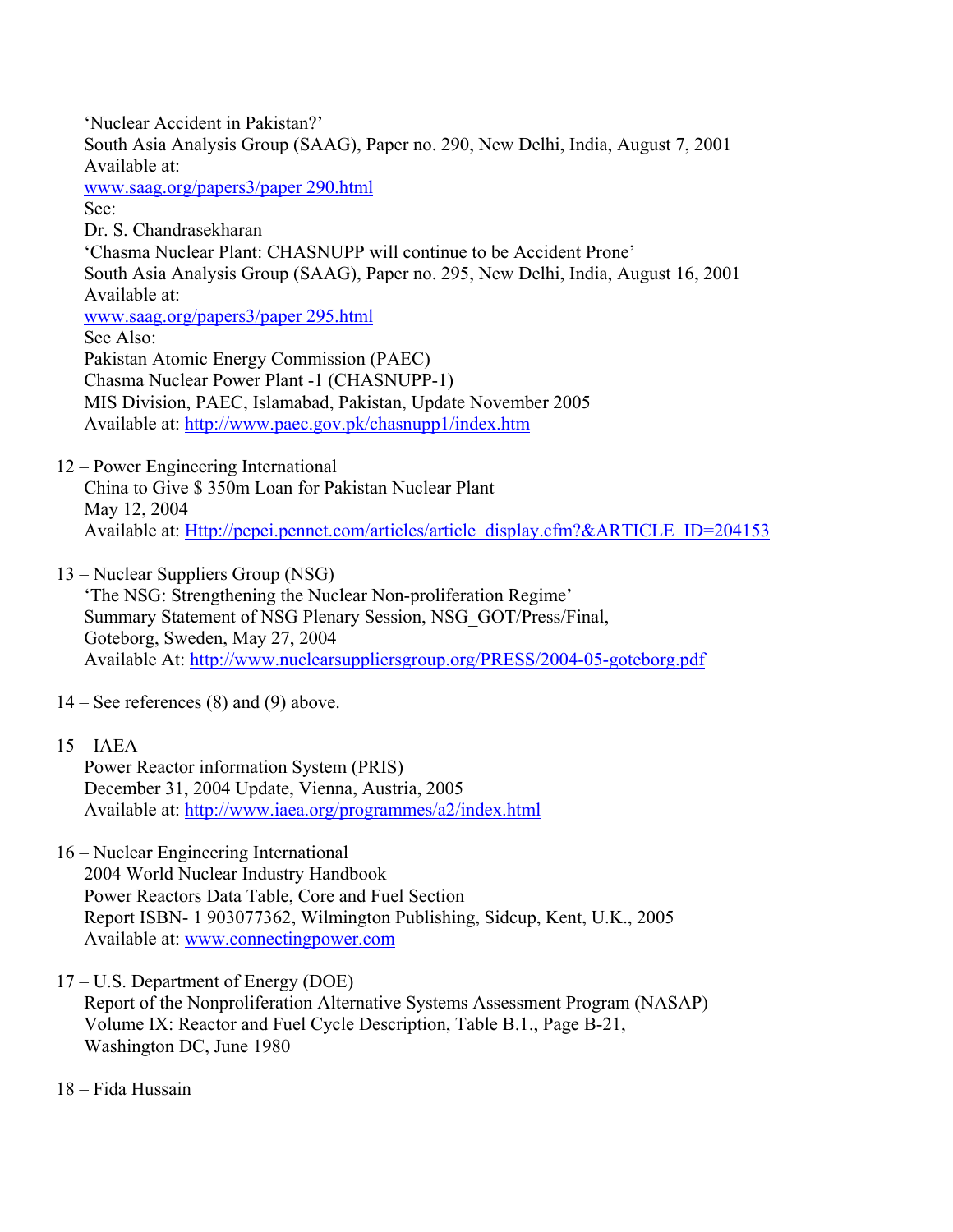'Government to Run Nuclear Power Plants at Higher Capacity' Daily News, Pakistan, January 20, 2006 See also: Anon. 'Musharraf to Turn to China for N-Help' Asian News International, Islamabad, Pakistan, February 14, 2006 See also; NTI 'Pakistan, China Might Sign Nuclear Pact' Global Security Newswire, Washington DC, April 11, 2006

19 – Tarique Niazi

'Thunder in Sino-Pakistani Relations' The Jamestown Foundation China Brief, Volume 6, Issue 5, March 2, 2006 Available at: http://jamestown.org/publications\_details.php?volume\_id=415&&issue\_id=3637 See also: Afzal Bajwa 'Pak-China to ink Pact for N-Plant' The Nation Journal, Islamabad, Pakistan, April 24, 2006 Available at: http://nation.com.pk/daily/april-2006/24/index1.php See further regarding locating one future nuclear station in Balochistan: B. Raman 'Balochistan Freedom Fighters attack Nuclear Establishment' South Asia Analysis Group (SAAG), Paper No.1801, New Delhi, India, May 17, 2006 Available at: http://www.saag.org/papers19/paper 1801.html

20 –Ministry of Foreign affairs of the Peoples Republic of China

General Manager Kang Rixin of China National Nuclear Corporation (CNNC) Elaborates on the Development Status of China's Nuclear Power and the Exchanges and Cooperation with International Counterparts'

Press Briefing at the International Press Center (IPC), Beijijg, China, June 6, 2005 Available at: http://www.fmprc.gov.cn/eng/xwfw/wgjzxwzx/ipccfw/t199253.htm

 21 – China Nuclear Industry 23RD Construction Corporation 'Qinshan Nuclear Power Plant, Phase II' Corporate Information Brochure, Beijing, china, 2004 Available at: http://www.cni23.com/cni23\_04\_a04\_en.htm

22 – Hideo Ikuno, MHI

'MHI Receives Chinese Order for Reactor Coolant Pumps for Units 3 and 4 of Qinshan Nuclear Plant Phase II' Mitsubishi Corporation Press release, Tokyo, Japan, October 24, 2005

23 – Christopher O. Clary

'The A.Q. Khan Network: Causes and Implications'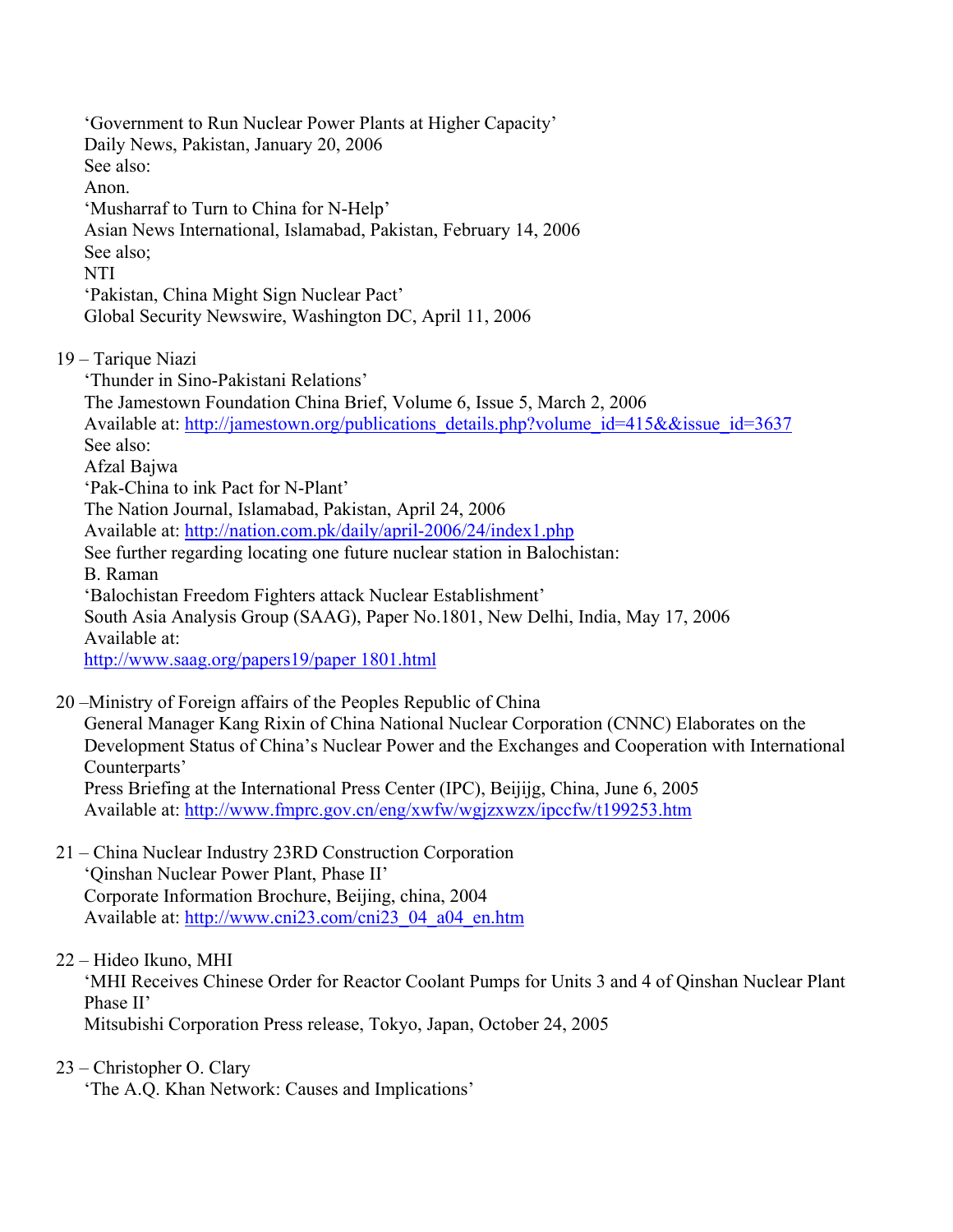M.A. Thesis submitted to the Naval Postgraduate School, Monterey, CA, December 2005 See record of Hearings before House of Representatives Subcommittee on International Terrorism & Nonproliferation, Committee on international Relations, of May 25, 2006. In particular see testimonies at that Hearing by: David Albright 'A.Q.Khan's Network: The Case is Not Closed' by Leonard Weiss 'Testimony on the A.Q. Khan's Network' and by

Andrew Koch 'A.Q. Khan's Network: Case Closed?' Washington DC, May 25, 2006

## 24 – NTI

'Pakistan Seeks Civilian Nuclear Deal' Global Security Newswire, Washington DC, September 8, 2005 See: Shyam Bhatia 'Pakistan Seeks Nuclear Parity with India: US' DH News Service, Washington DC, January 2006 See also: Anwar Iqbal 'Follow-Up Talks Held with U.S. Officials' Dawn Internet News, Washington DC, January 26, 2006

## $25 -$ Anon.

Pakistan May Seek Russian Nuclear Reactors – Prime Minister' Interfax News agency, Moscow, Russia, January 27, 2006

- 26 See Reference (4) above.
- 27 See Reference (7) above.

## 28 – AFX News

'Pakistan Wants US to Match India Nuclear Deal' AFX UK Focus, Islamabad, Pakistan, March 2, 2006 See also: NTI 'India Praises Russia for Uranium Sale' Global Security Newswire, Washington DC, March 20, 2006

29 – See References (18), (19) Above.

## $30 -$ Anon.

'Top US Official Refuses to Discuss Nuclear Energy with Pakistan'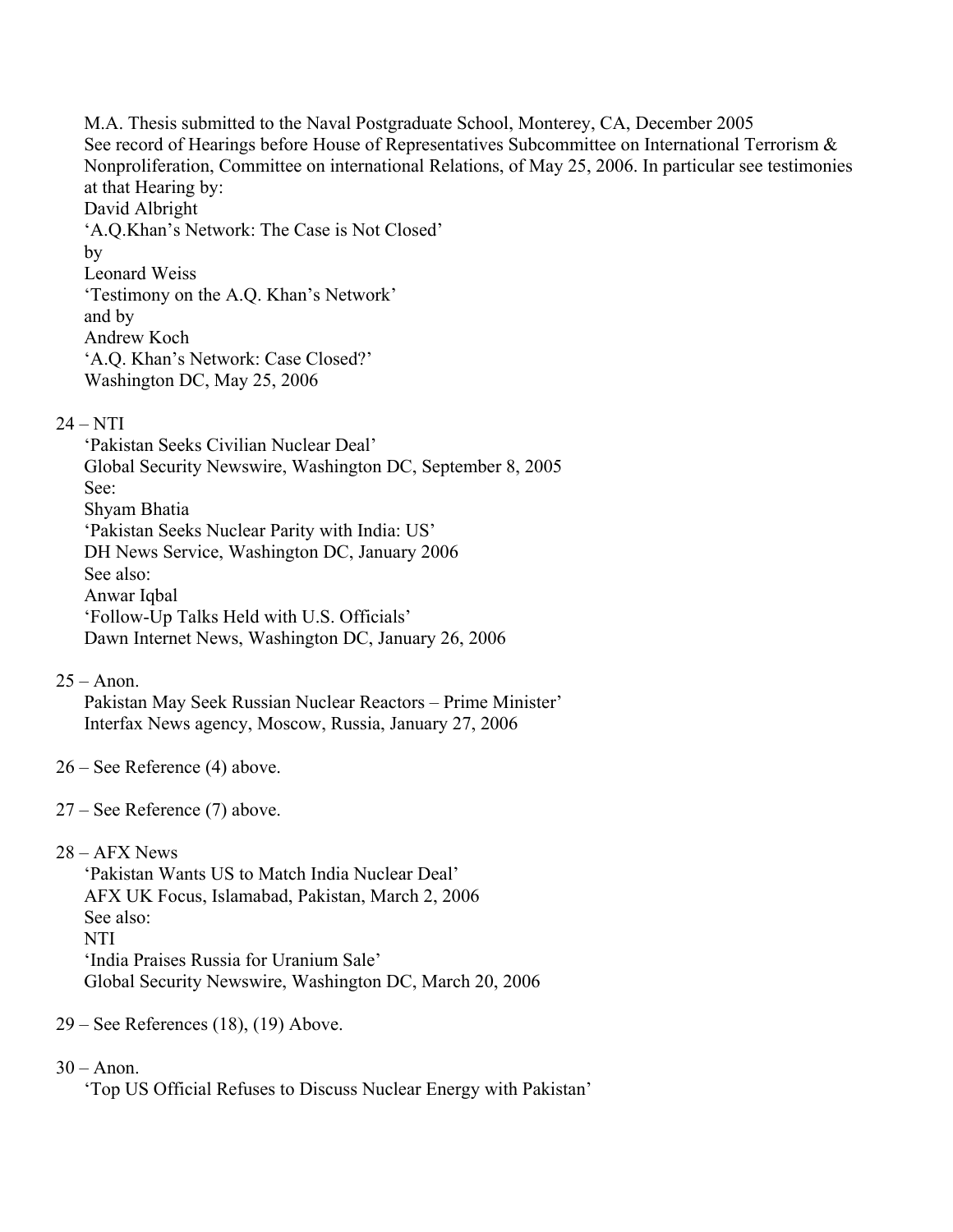AFP News, Islamabad, Pakistan, March 13, 2006

- 31 See Reference (6) above. Also see: Jeffrey Lewis 'India Legislative Text' ArmsControlWonk Web site, March 14, 2006 Available at: www.armscontrolwonk.com
- 32 U.S. Nuclear regulatory commission (NRC) 'Groundwater Contamination (Tritium) at Nuclear Plants' Information Report, Washington DC, March 31, 2006 Available at: http://www.nrc.gov/reactors/operating/ops-experience/grndwtr-contam-tritium.html
- 33 See two first papers listed under reference (11).
- 34 There exists a wide body of technical literature dealing with loss of off-site power issues. The latest Summary of the problem and required regulatory actions and countermeasures is found in: U.S. Nuclear regulatory commission (NRC) 'Issuance of Nuclear Regulatory Commission Generic Letter 2005-xx, "Grid Reliability and the Impact on Plant Risk and the Operability of Off-Site Power"' NRC Report SECY-05-0219, Washington DC, December 22, 2005 Available at: http://www.nrc.gov/reading-rm/doc-collections/commission/secys/2005/secy2005-0219/2005- 0219scy.html
- 35 For summaries of the 2001 and 2003 blackouts, impacts on the grid and on power plants and the required countermeasures see: Electric Power Research Institute (EPRI) 'The Western States Power Crisis: Imperatives and opportunities' EPRI White Paper, Palo Alto, CA, June 25, 2001 Also: U.S. DOE 'National Transmission Grid Study' Report Submitted to the honorable Spencer Abraham, Secretary of Energy Washington DC, May 2002 See also; Randy Hurst 'Historic Blackout Prompts Spotlight on Grid Weakness' Electricity World Issue 5, October 2003 See also: Damir Novosel, KEMA Consultring 'System Blackout causes and Cures' Energy Pulse Paper, October 6, 2003 Available at: www.energypulse.net/centers/article/article\_print.cfm?a\_id=495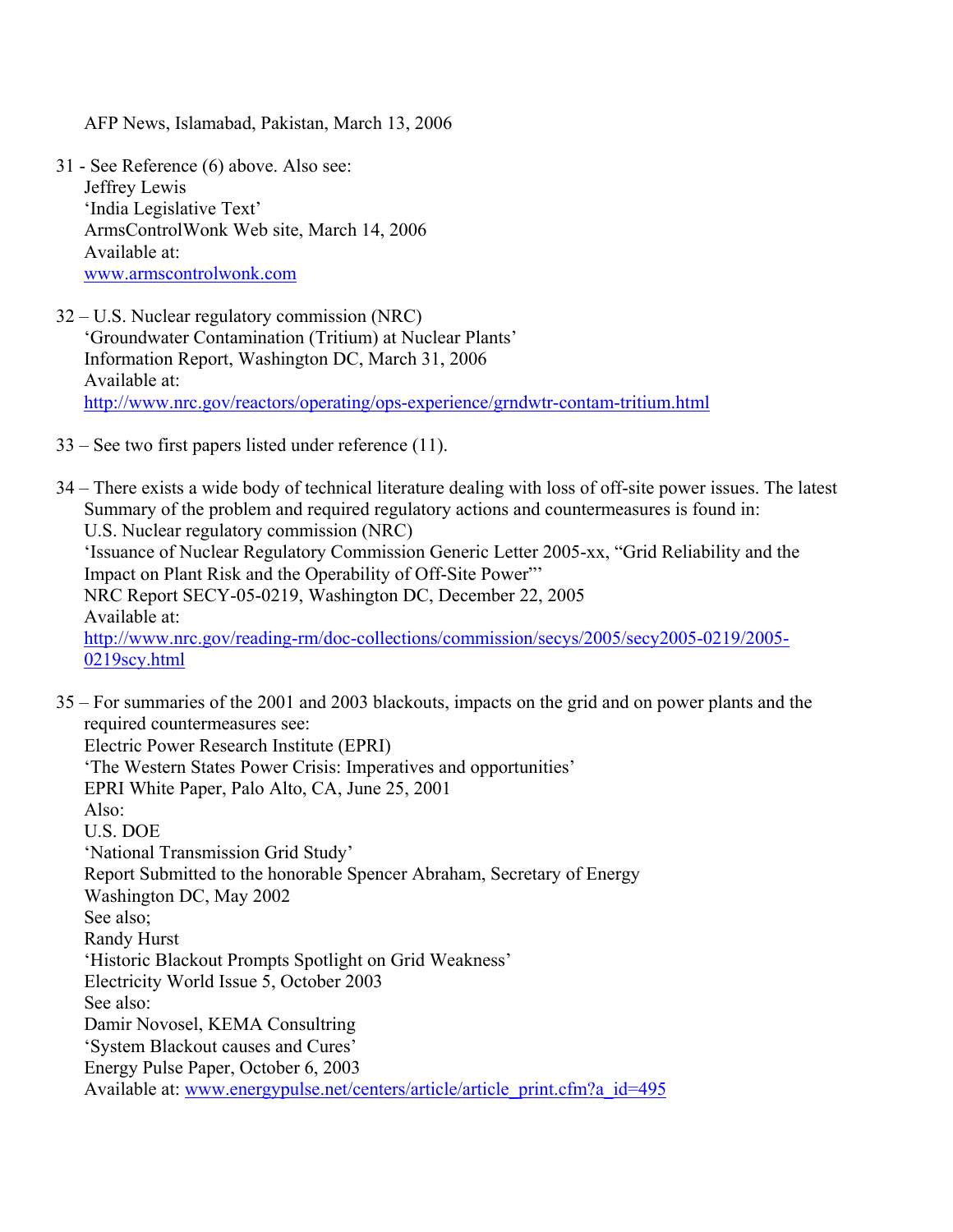36 – Hussain Haqqani

'Pakistan Between Mosque and Military" Carnegie Endowment for International Peace, Washington DC, 2005

37 – M. Ehsan Ahrari

'Jihadi Groups, Nuclear Pakistan, and the New Great Game' Strategic Studies Institute (SSI), U.S. army War College, Carlisle, Pa, August 2001

38 – Isaac Kfir

'The Paradox that is Pakistan: Both allay and Enemy of Terrorism' Middle East Review of International Affairs (MERIA), vol. 10, no. 1, pp.74-84, March 2006 Available at:

http://meria.idc.ac.il/journal/2006/jv10no1a6.html

39 – Amir Mir

'Balochistan: Dire Prophesies'

South Asia Intelligence Review (SAIR), Weekly Assessments and Briefings, volume 4, No. 30, February 6, 2006

Available at:

http://www.satp.org/satporgtp/sair/Archives/4\_30.htm

See Also:

Frederic Grare

'Pakistan: Resurgence of Baluch Nationalism'

Carnegie Paper No. 65, Carnegie Endowment for International Peace, Washington DC, January 2006 Available at:

www.CarnegieEndowment.org/pabs

See Further:

Tarique Niazi

'Baloch Insurgents Escalate Attacks on Infrastructure' Jane's Information Group, London, J.K. May 22, 2006-06-04

Also:

B. Ramen in (19)

40 – Praveen Swami

 'Beastly Tales from the Jihadi Zoo' South Asia Intelligence Review (SAIR), Weekly Assessments and Briefings, volume 4, No. 35, March 13, 2006 Available at: http://www.satp.org/satporgtp/sair/Archives/4\_35.htm

41 – Kanchan Lakshman

 'Troubles on the Western front' South Asia Intelligence Review (SAIR), Weekly Assessments and Briefings, volume 4, No. 32, February 20, 2006 Available at: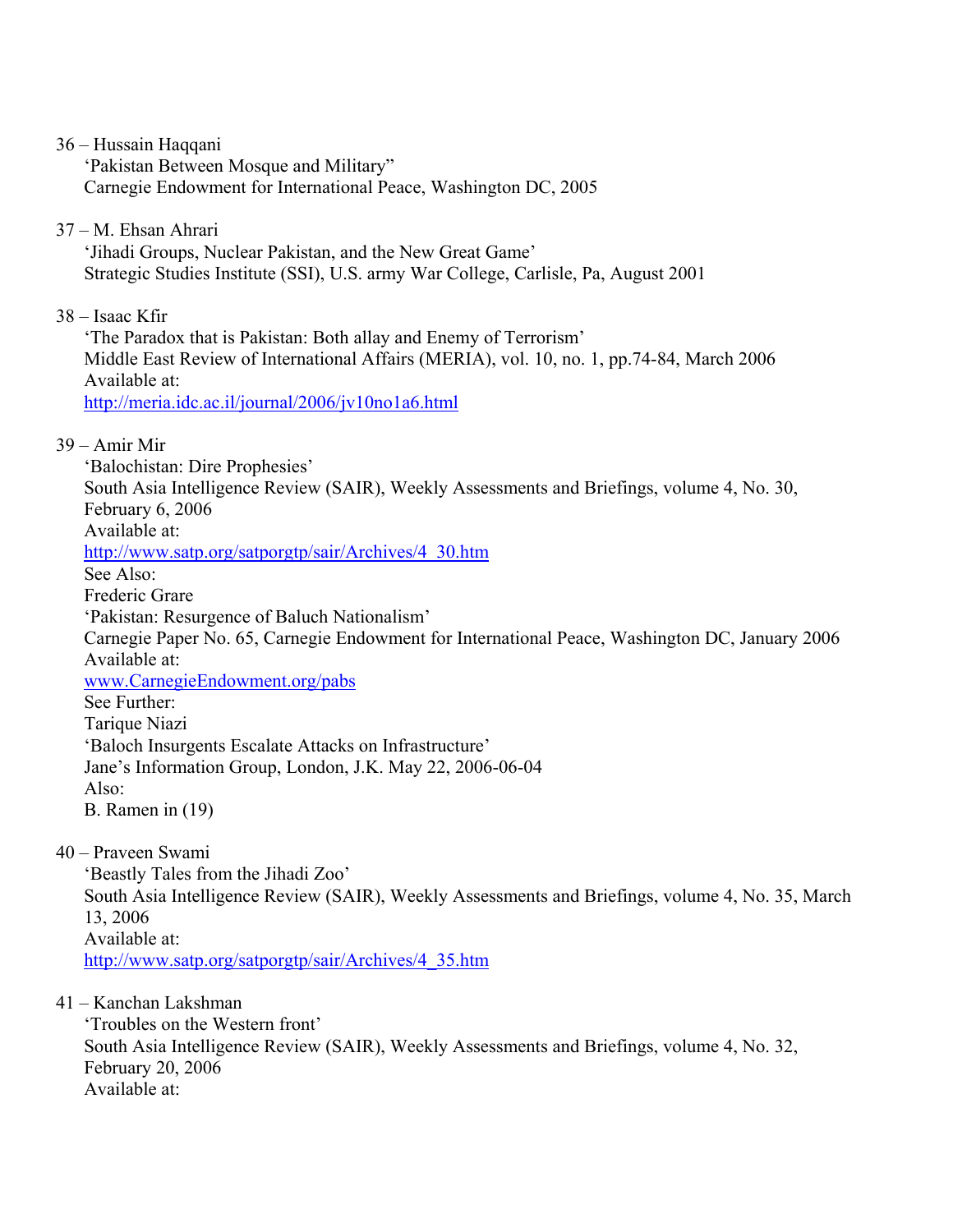http://www.satp.org/satporgtp/sair/Archives/4\_32.ht See: Sayed Saleem Shahzad 'Pakistan Battles the Forces Within' Asia Times Online, Karachi, Pakistan, May 2006 See also: Carlotta Gall 'In Remote Pakistan Province, a Civil war Festers' the New york Times, N.Y., April 2, 2006 42– B. Raman 'Pakistan and Dangers of Nuclear Jihad' South Asia Analysis Group (SAAG), Paper No. 904, New Delhi, India, January 27, 2004 Also: B. Raman 'International Jihadi Terrorism: A U.S. Perspective Part IV and Last' South Asia Analysis Group (SAAG), Paper No.1369, New Delhi, India, May 6, 2005 Also: B. Raman 'International Terrorism Monitor: Paper No. 21- A.Q. Khan, Sudan, Iran & Al Qaeda' South Asia Analysis Group (SAAG), Paper No.1690, New Delhi, India, January 28, 2006 See Also: B. Raman 'International Terrorism Monitor: Paper No. 21- A.Q. Khan & Al Qaeda: Bush Turns the Screw on Musharaf' South Asia Analysis Group (SAAG), Paper No.1720, New Delhi, India, March 6, 2006 All available at: www.saag.org 43 – See reference (23) above. See also:

Amir Mir

'Terror and the Bomb: Dangerous Cocktail'

South Asia Intelligence Review (SAIR), Weekly Assessments and Briefings, volume 3, No. 51, July 4, 2005

Available at:

http://www.satp.org/satporgtp/sair/Archives/3\_51.htm

- 44 South Asia Terrorism Portal (SATP) 'Pakistan Terrorist Groups, Terrorist Outfits: An Overview' Available at: http://www.satp.org/satporgtp/countries/pakistan/terroristoutfits/index.html
- 45 Office of the Coordinator for Counterterrorism, DOS 'Country Reports on Terrorism: Chapter 6 – Terrorist Groups' Department of State Report, Washington DC, April 27, 2005 Available at: http://www.state.gov/s/ct/rls/crt/45394.htm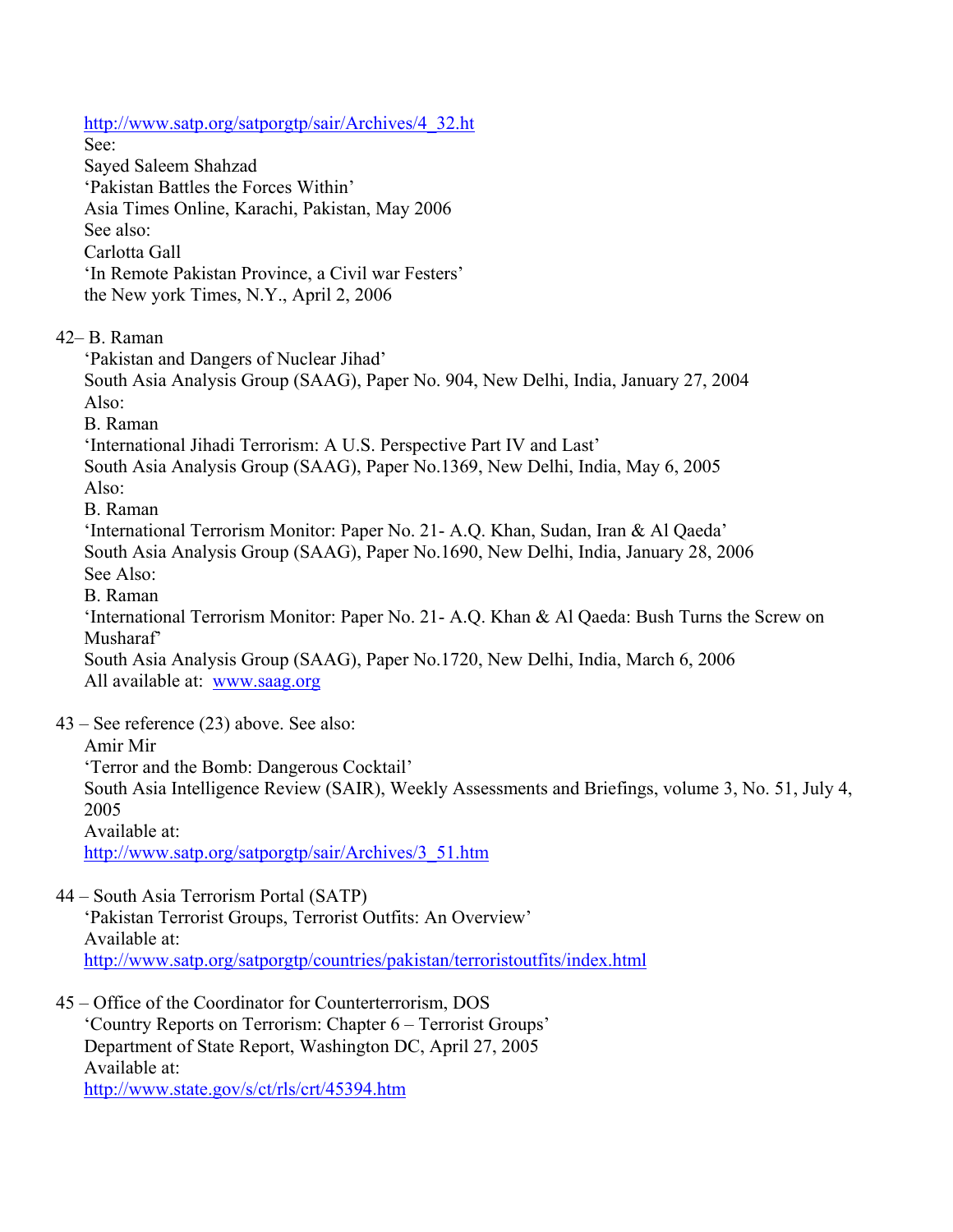- 46 K. Alan Kronstadt, Bruce Vaughn, CRS 'Terrorism in South Asia' CRS Report for Congress, report RL32259, Washington DC, December 13, 2004
- 47 South Asia Terrorism Portal (SATP) 'Pakistan Backgrounder' Figure 1, Constructed from Media Reports Available at: http://www.satp.org/satporgtp/countries/pakistan/backgrounders/index.html
- 48 Michael M. May, General Editor 'Verifying the Agreed Framework' Section 4.4.1 – The Special Problem of the Beginning-of-Life and of the End-of-Life Fuel Discharges Report UCRL-ID- 142036, CGSR-2001-001, April 2001
- 49 See Reference (36) above.
- 50 There is a great body of literature related to military or terrorist threats to nuclear power plants. See early book on this topic by: Bennett Ramberg 'Destruction of Nuclear Energy Facilities in War' Lexington Books, ISBN 0-669-03767-2, 1980 See also Charles D. Ferguson, William C. Potter 'The Four Phases of Nuclear Terrorism' Chapter 5 – Releasing Radiation – Power Plants and other Facilities Routledge Publishing, Taylor and Francis Group, New York, NY, 2005 See Also: C. Braun, F. Steinhausler, L. Zaitseva International Terrorist's Threat to Nuclear Facilities Paper Presented at the 2002 ANS Winter Meeting, Washington DC, November 19, 2002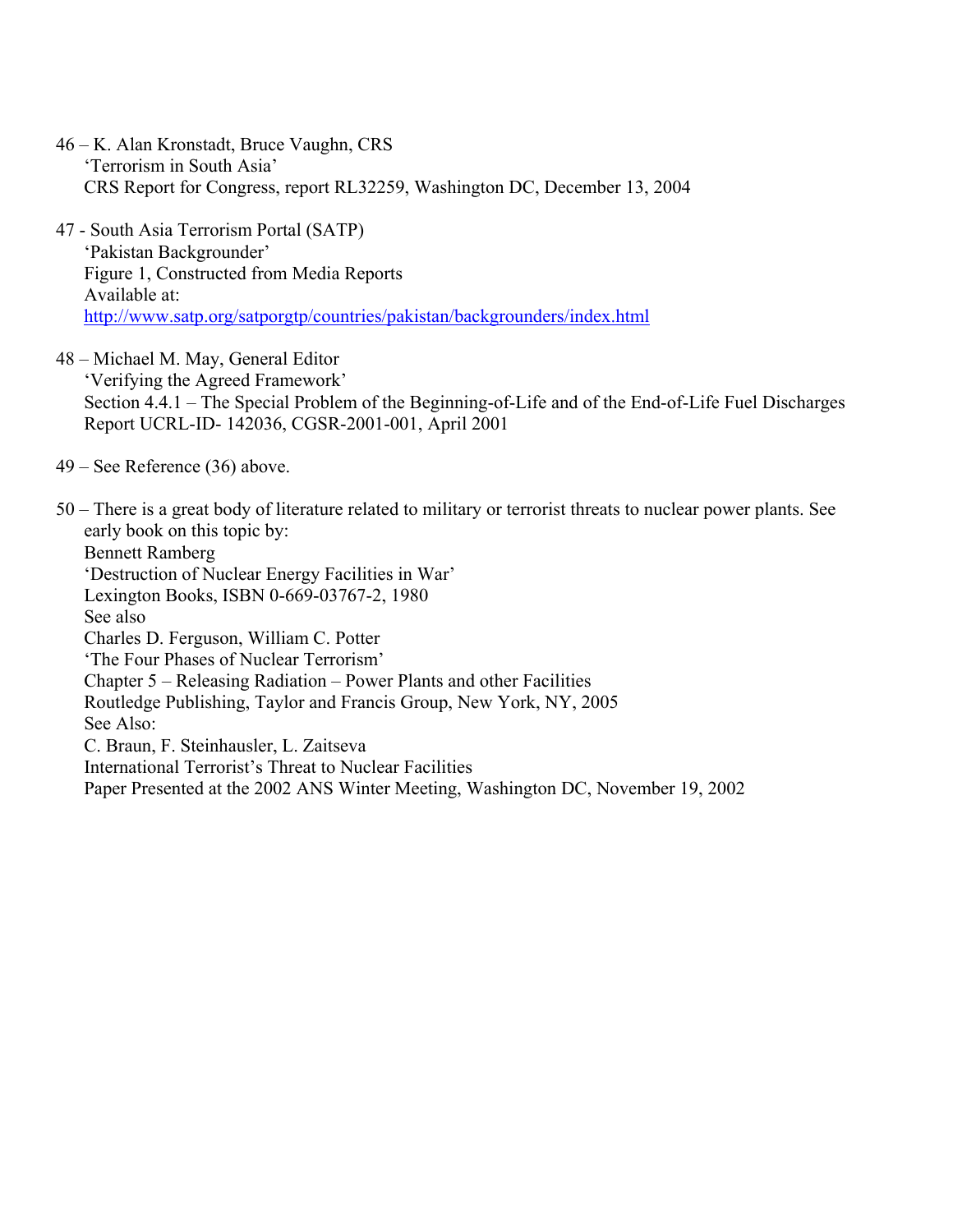

**Figure 1- Nuclear Power Plants Locations in Pakistan**.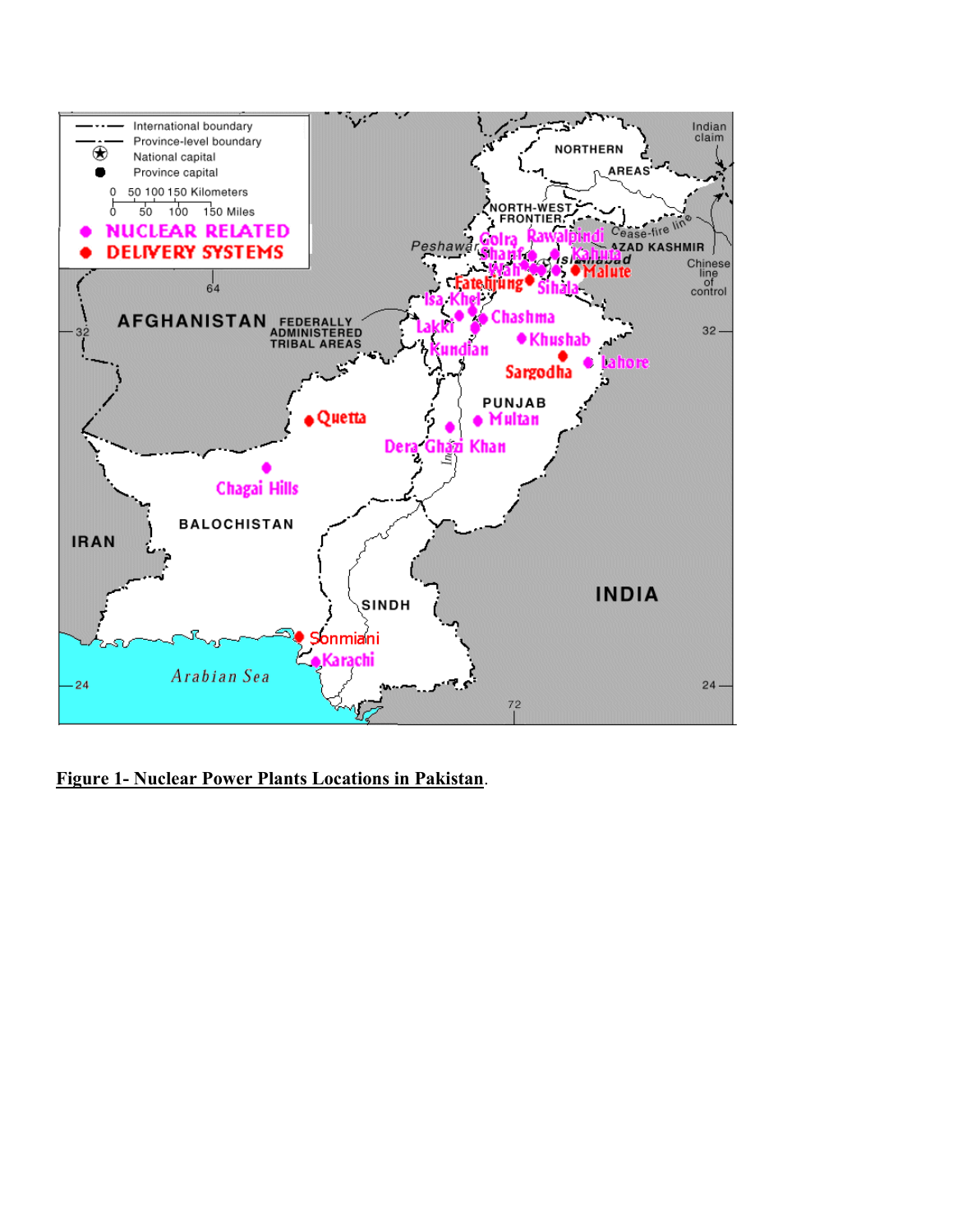**Figure 2 – Nuclear Power Plants and Fuel Cycle Facilities in Pakistan**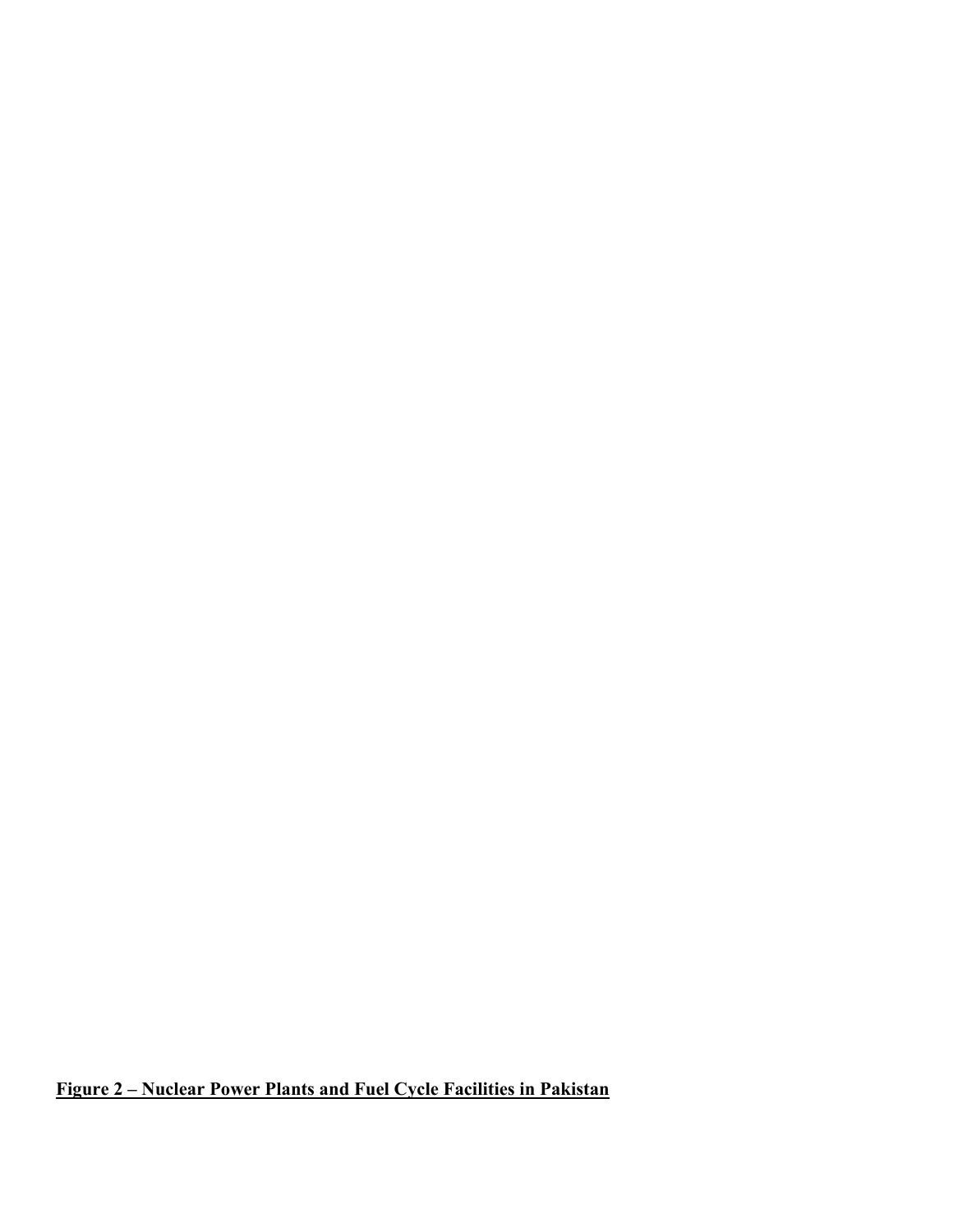

<sup>®</sup>Carnegie Endowment for International Peace, *Deadly Arsenals* (2005), www.ProliferationNews.org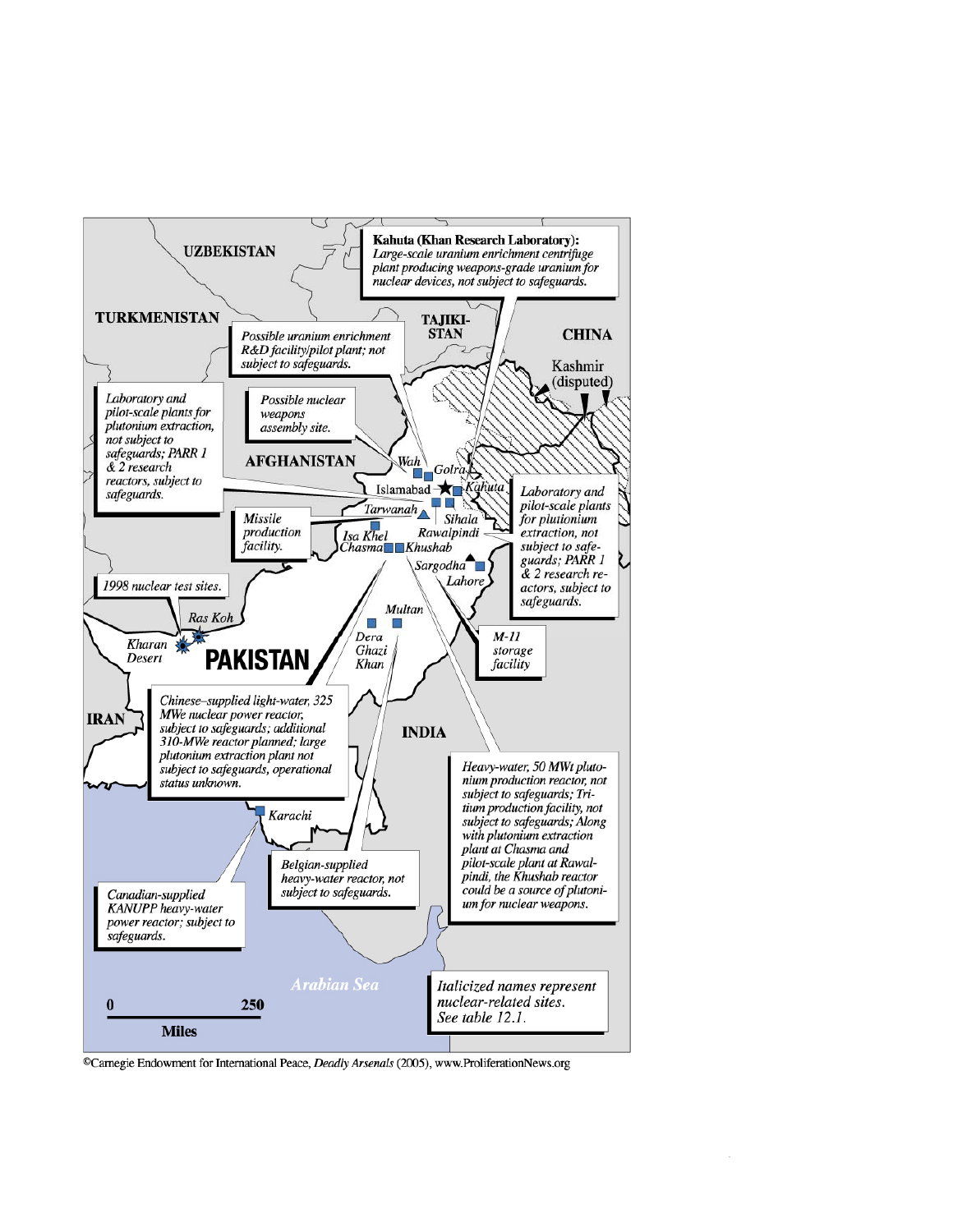

# **Figure 3 – The Karachi Nuclear Power Plant (KANUPP)**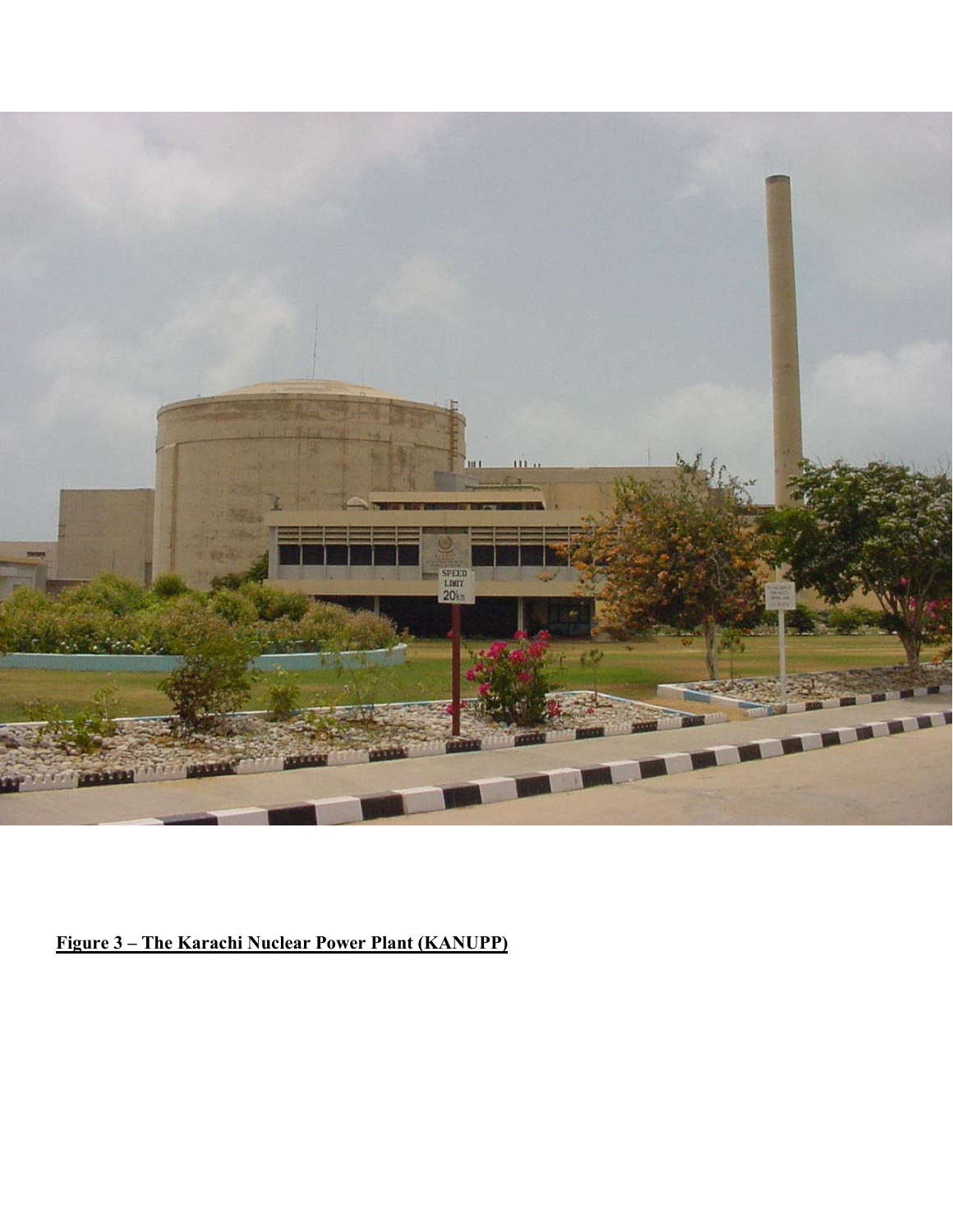![](_page_41_Picture_0.jpeg)

**Figure 4 – Unit One of the Chasma Nuclear Power Plant (CHASNUPP-1)**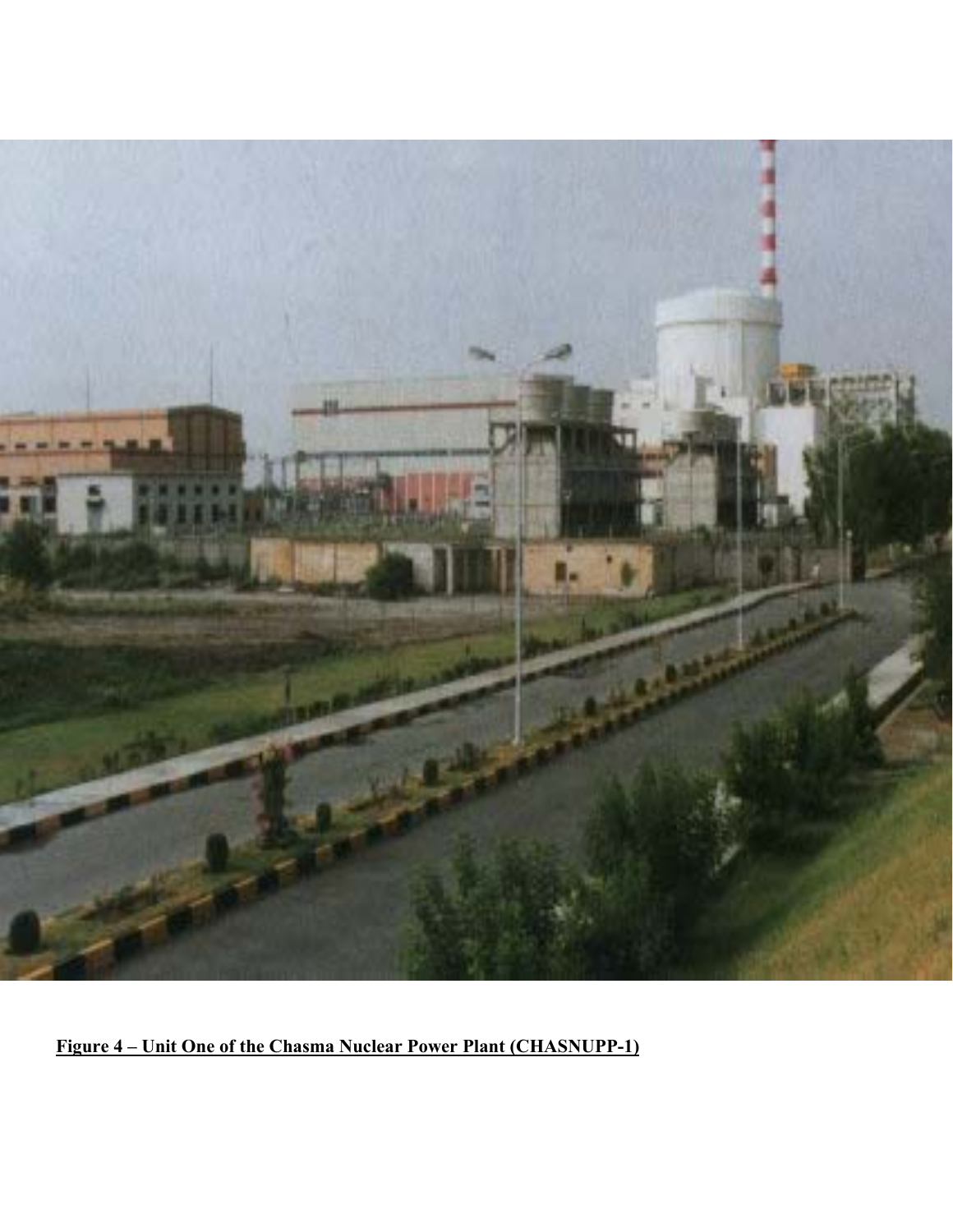![](_page_42_Picture_0.jpeg)

**Figure 5 – The Qinshan Phase II Station Under Construction in Zhejiang Site in China**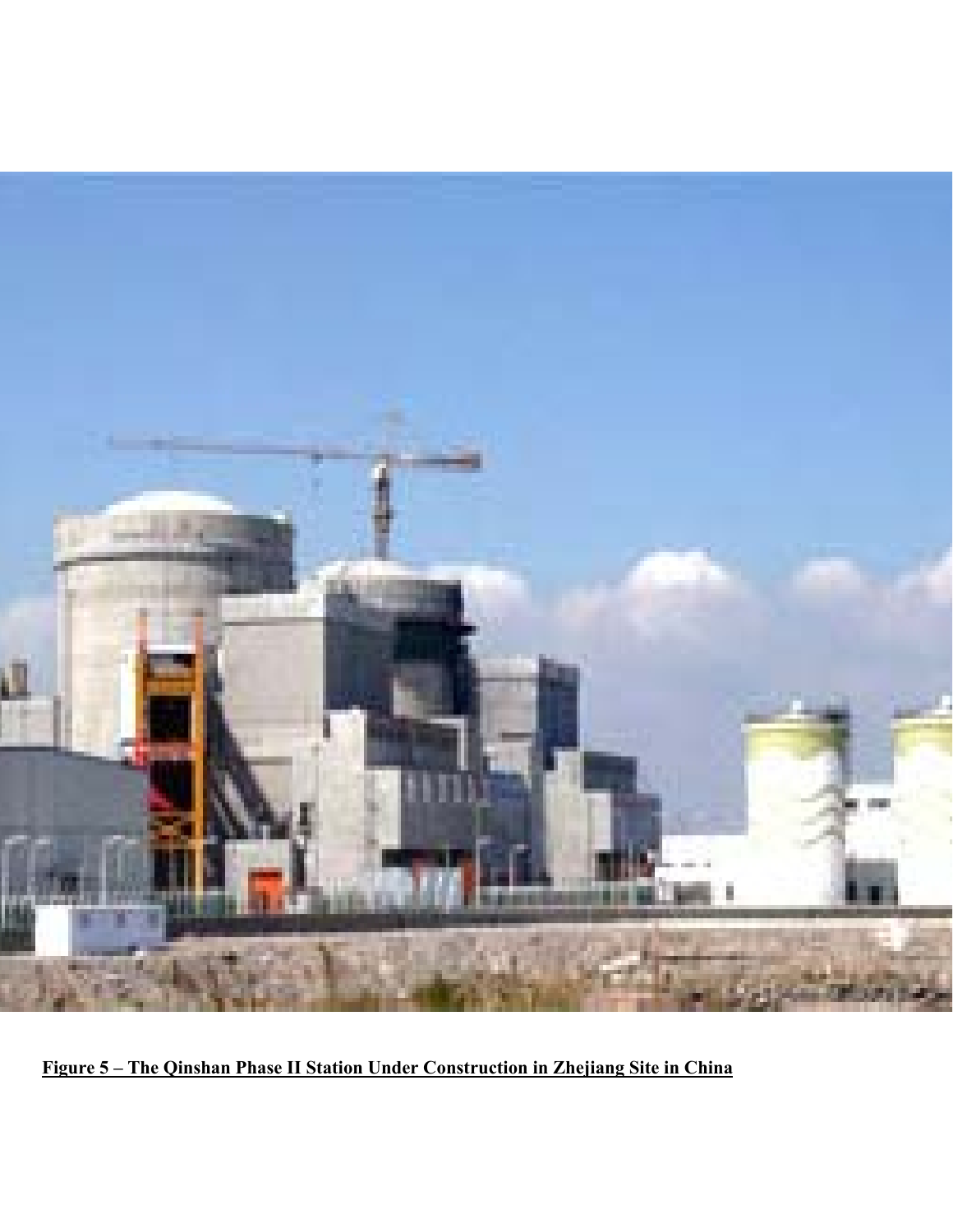![](_page_43_Figure_0.jpeg)

**Figure 6: Sectarian Violence in Pakistan (1989 – 2002)**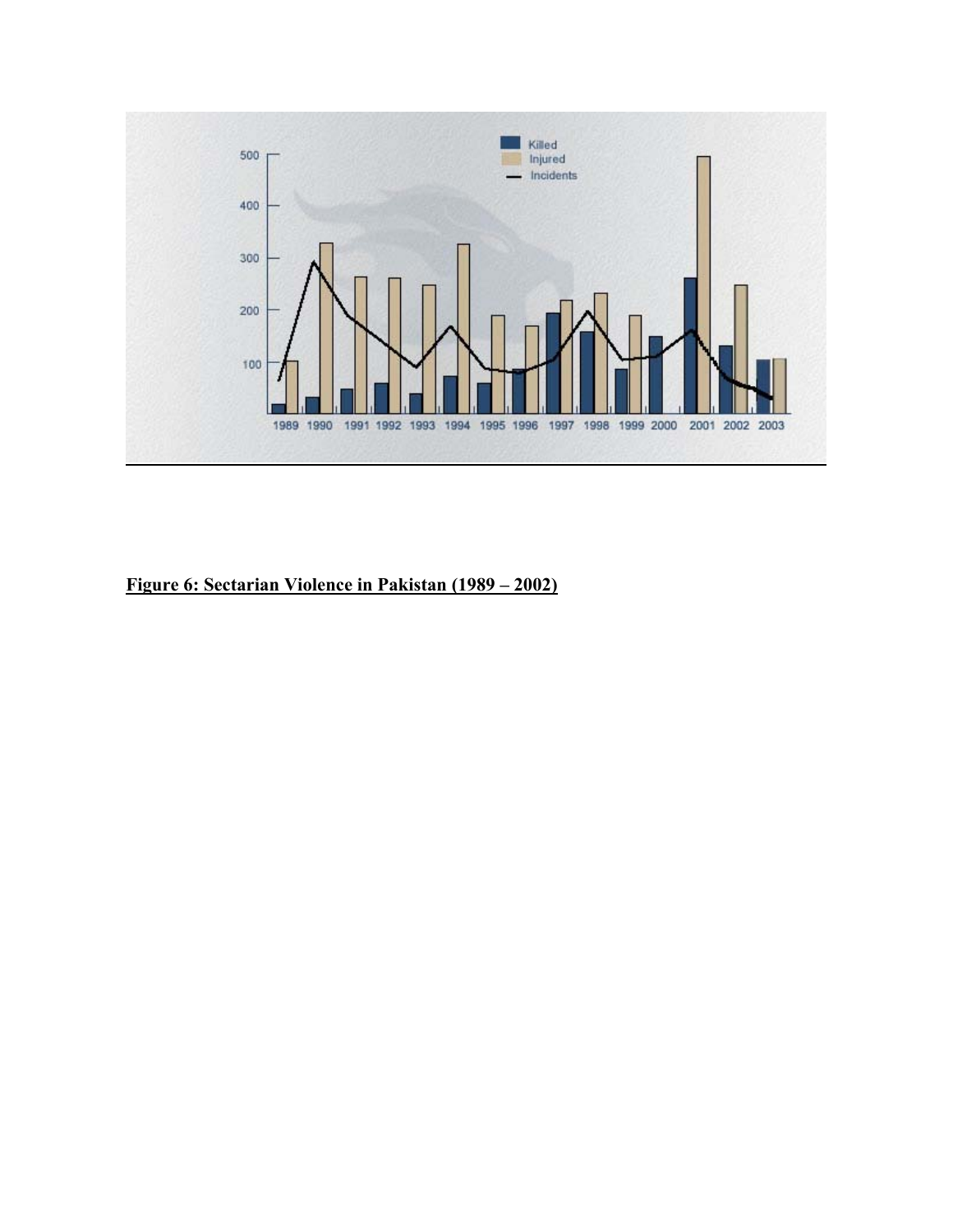![](_page_44_Picture_0.jpeg)